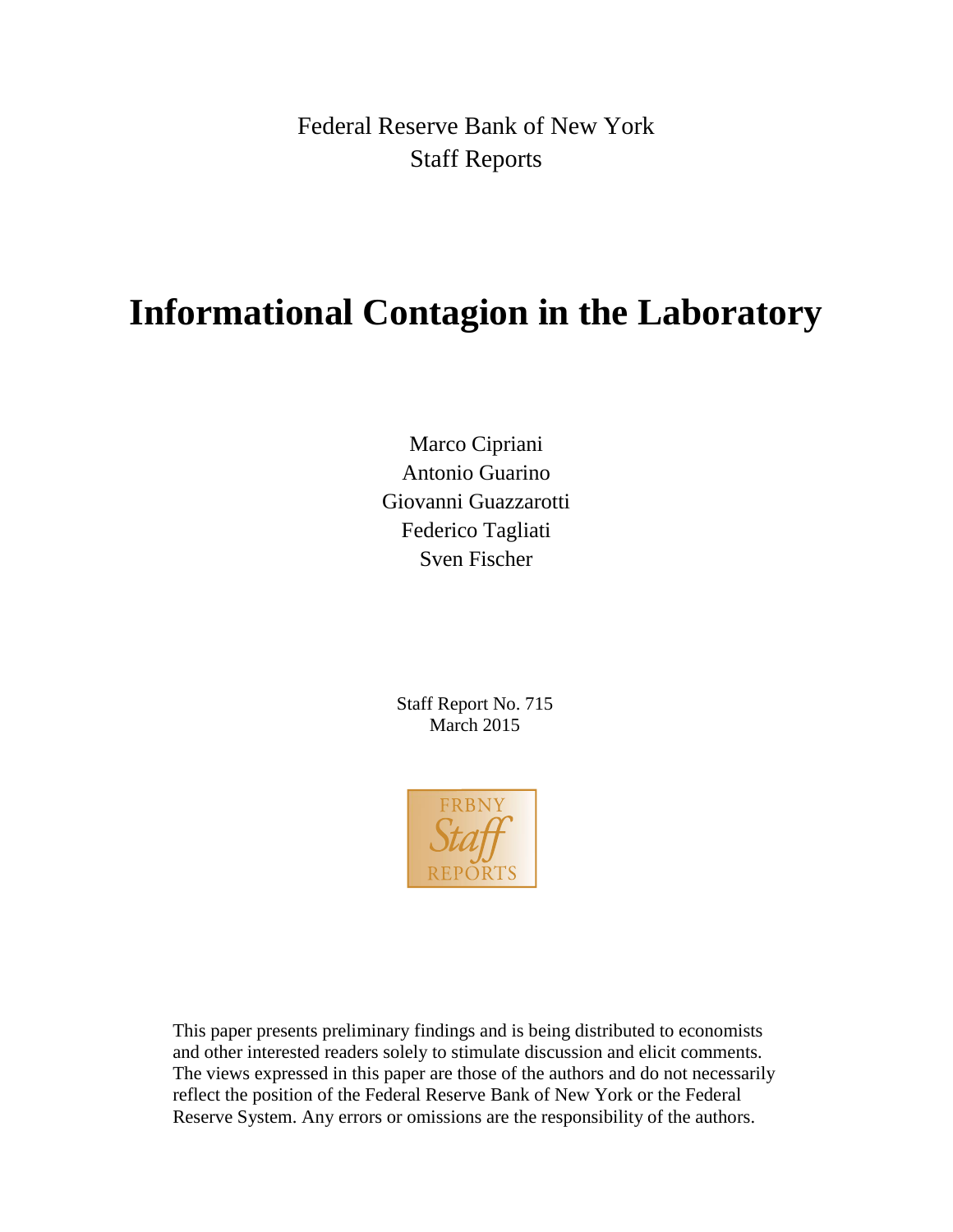#### **Informational Contagion in the Laboratory**

Marco Cipriani, Antonio Guarino, Giovanni Guazzarotti, Federico Tagliati, and Sven Fischer *Federal Reserve Bank of New York Staff Reports*, no. 715 March 2015 JEL classification: C92, G01, G14, G15

#### **Abstract**

We study the informational channel of financial contagion in the laboratory. In our experiment, two markets with correlated fundamentals open sequentially. In both markets, subjects receive private information. Subjects in the market opening second also observe the history of trades and prices in the first market. We find that although in both markets private information is only imperfectly aggregated, subjects are able to make correct inferences based on the public information coming from the market that opens first. As a result, we observe financial contagion in the laboratory: Indeed, the correlation between asset prices is very close to that predicted by the theory. Finally, as theory predicts, there is no contagion when asset fundamentals are independent: That is, subjects only react to the history of prices and trades in the first market when it is rational to do so because they convey information.

Key words: information contagion, laboratory experiment

\_\_\_\_\_\_\_\_\_\_\_\_\_\_\_\_\_

Cipriani: Federal Reserve Bank of New York (e-mail: marco.cipriani@ny.frb.org). Guarino: University College London (e-mail: a.guarino@ucl.ac.uk). Guazzarotti: Bank of Italy (e-mail: giovanni.guazzarotti@bancaditalia.it). Tagliati: University College London (e-mail: federico.tagliati.10@ucl.ac.uk). Fischer: Max Planck Institute for Research on Collective Goods (e-mail: fischer@coll.mpg.de). Guarino gratefully acknowledges the financial support of the Economic and Social Research Council (World Economy and Finance program), the Economic Research Council, and the Institute for New Economic Thinking. The views expressed in this paper are those of the authors and do not necessarily reflect the position of the Federal Reserve Bank of New York or the Federal Reserve System.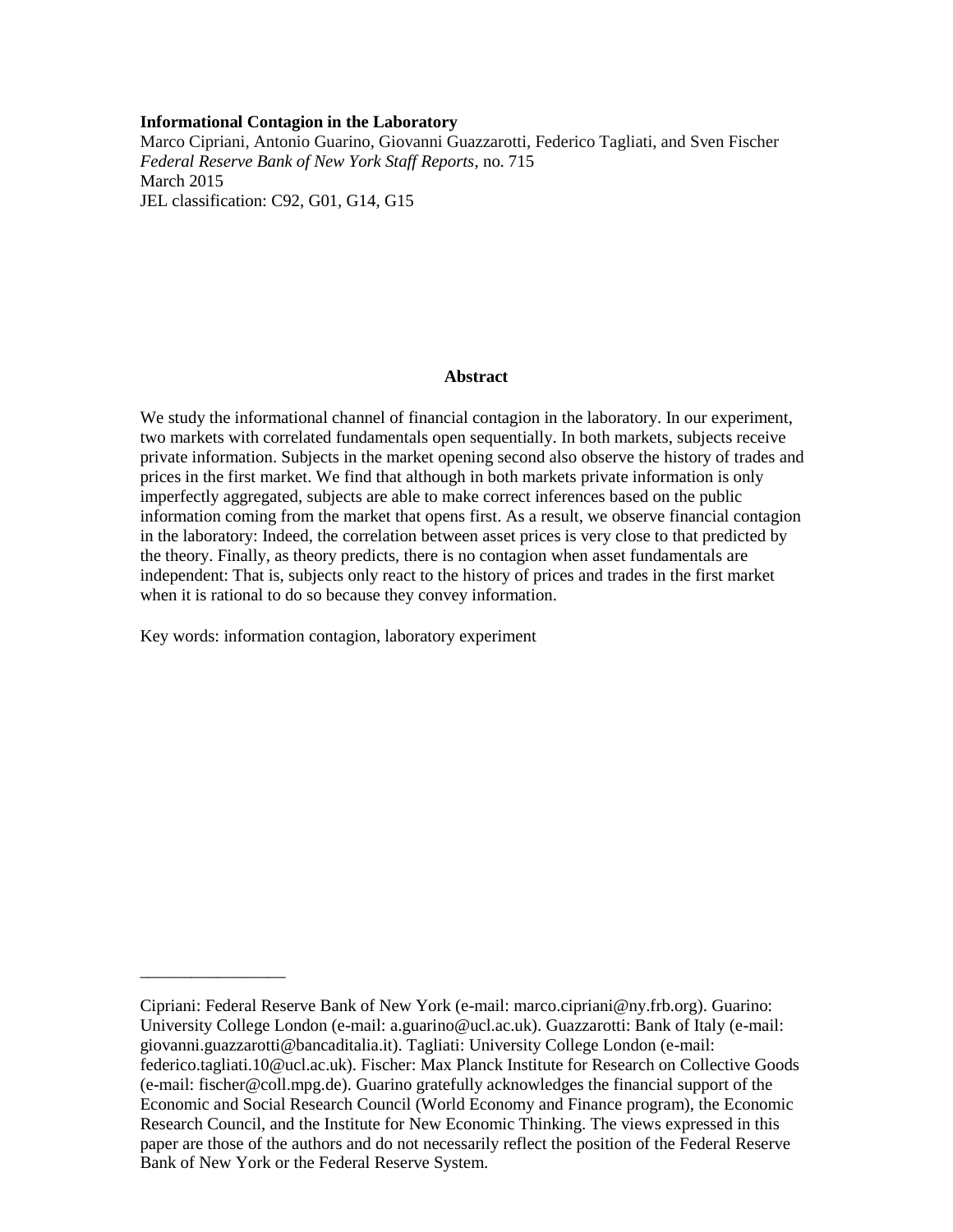## 1 Introduction

Comovements among asset prices, whether across countries or across asset classes, are often higher than what can be explained by comovements in asset fundamentals. This empirical regularity, usually referred to as financial contagion, has been widely documented in the empirical finance and international finance literatures.<sup>1</sup> Indeed, almost all the recent episodes of financial turmoil, from the Asian financial crisis of 1997 to the events of 2007-2008, suggest that financial asset prices are very highly correlated, in excess of what could be expected by looking at fundamentals, and that financial instability can quickly spread from one country to the other, or from one asset class to the other.

The theoretical asset pricing literature has highlighted several theoretical mechanisms that can generate contagion in financial markets. In a seminal paper, King and Wadhwani (1990) argued that financial contagion may be explained by informational spillovers across markets. Price changes in a market may be the result of traders reacting to news about an idiosyncratic shock to their market or about a systemic shock. Agents in other markets do not observe whether the shock is idiosyncratic or systemic. They attach some probability to the event that the price movement in the other market is due to a systemic shock, and therefore react to it, even when, in fact, the shock is idiosyncratic. Because of this informational spillover, the correlation among asset prices is higher than that among fundamentals.

The theoretical literature on financial contagion has highlighted other channels generating excess comovements among asset prices in addition to the "information channel" proposed by King and Wadhwani (1990). In Calvo (1999) contagion arises from correlation in liquidity shocks: agents, hit by a liquidity shock in one market, liquidate their position across markets in order to meet a margin call (see also Yuan, 2005). In Kyle and Xiong (2001), financial contagion is due to wealth effects. In Fostel and Geanakoplos (2008) financial contagion arises as a result of the interplay between market incompleteness, agents' heterogeneity, and margin requirements. In Kodres and Pritsker (2002), contagion happens through cross-market rebalancing, when traders hit by a shock in one market need to rebalance their portfolios of assets. In Pavlova and Rigobon (2007), contagion of stock market prices across

<sup>1</sup>See, among the many papers on the topic, Eichengreen *et al.* (1996), Edwards and Rigobon (2002), and Ehrmann *et al.* (2011).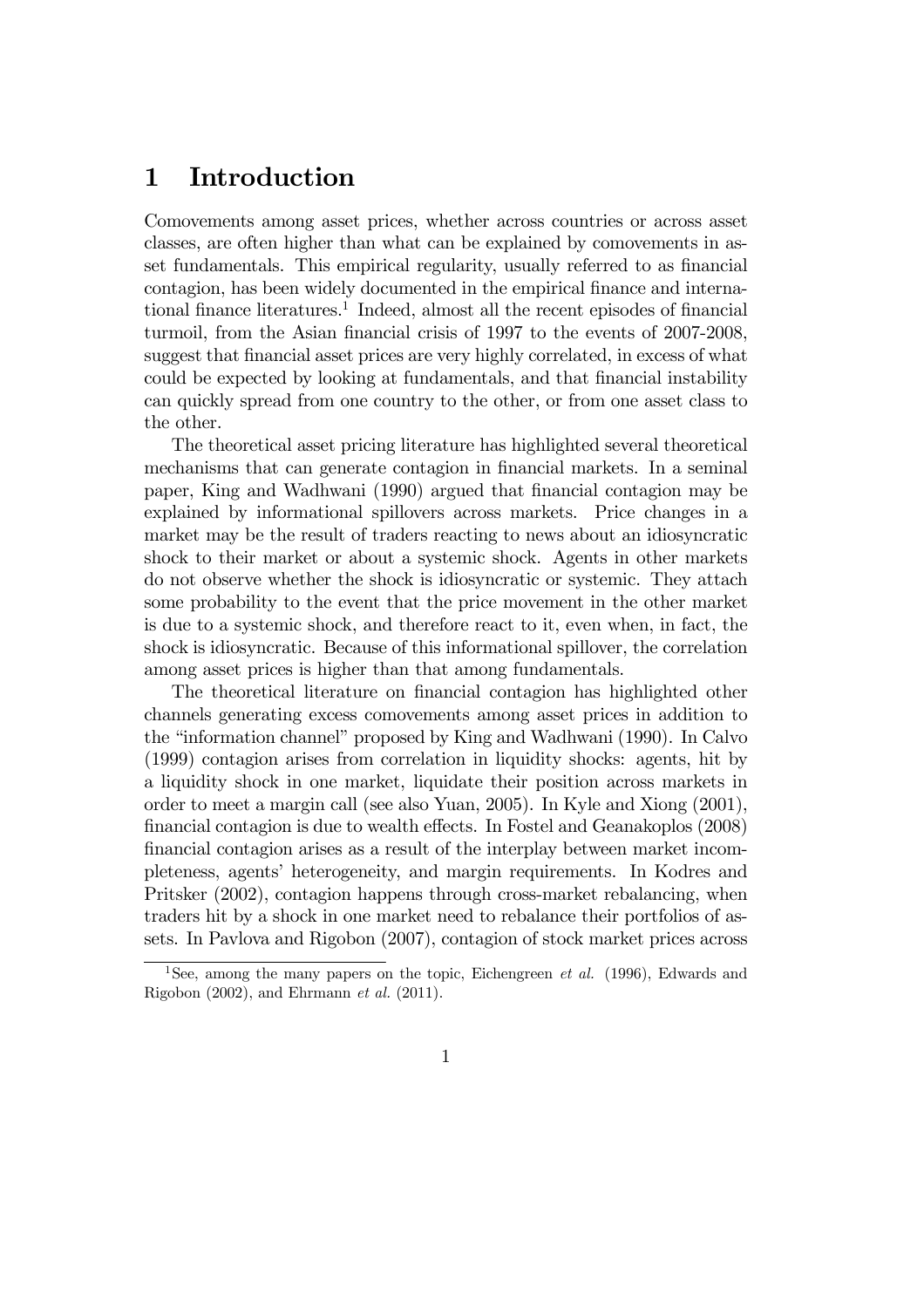countries arises from wealth transfers and portfolio constraints. The role of information spillovers in generating financial contagion is also illustrated by Cipriani and Guarino (2008): they show that because of informational spillovers across markets, herd behavior and informational cascades transmit from one market to another.<sup>2</sup>

Informational spillovers across markets are an appealing explanation for financial markets' contagion. For this reason, it is important to test whether the theory accurately describes how learning occurs across markets and causes excess comovements across asset prices. On the one hand, assuming that agents process cross market information rationally (that is, in a Bayesian manner) may underestimate the relevance of informational spillovers. Traders in a market may overreact to what they observe in other markets; for instance, "panic selling" or "irrational exuberance" may occur in a market upon observing a crash or a strong rally in another. On the other hand, traders may focus on their own market and not be able to incorporate all the information content of trading activity in other markets. In other words, it is important to understand whether the theoretical models of information spillover accurately characterize, both in the direction and in the magnitude of the contagion effect, the way traders process information across financial markets.

It is difficult to test the theory's predictions on financial contagion with financial markets data. Financial datasets lack information on several traders' characteristics—in particular, traders' preferences and their information sets which are unobservable; it is, therefore, hard to test the theoretical model's prediction directly.

To overcome this issue, we brought King and Wadhwani (1990)'s model to the laboratory: in a laboratory financial market, the experimenter directly controls the information set available to subjects acting as traders, and can study the effect of a piece of news regarding one market on other markets. In particular, in the laboratory financial economy that we implemented, traders trade an asset in a standard double auction. Two markets open in sequence, and traders in the second market observe the history of trades and prices in the first. In both markets, traders receive private information about their own asset's fundamental value. Since asset fundamentals

<sup>&</sup>lt;sup>2</sup>While the studies just mentioned explain contagion across markets, others have focused on contagion across financial institutions (see, e.g., the seminal contribution of Allen and Gale, 2000; and, for an experimental analysis, Trevino, 2013).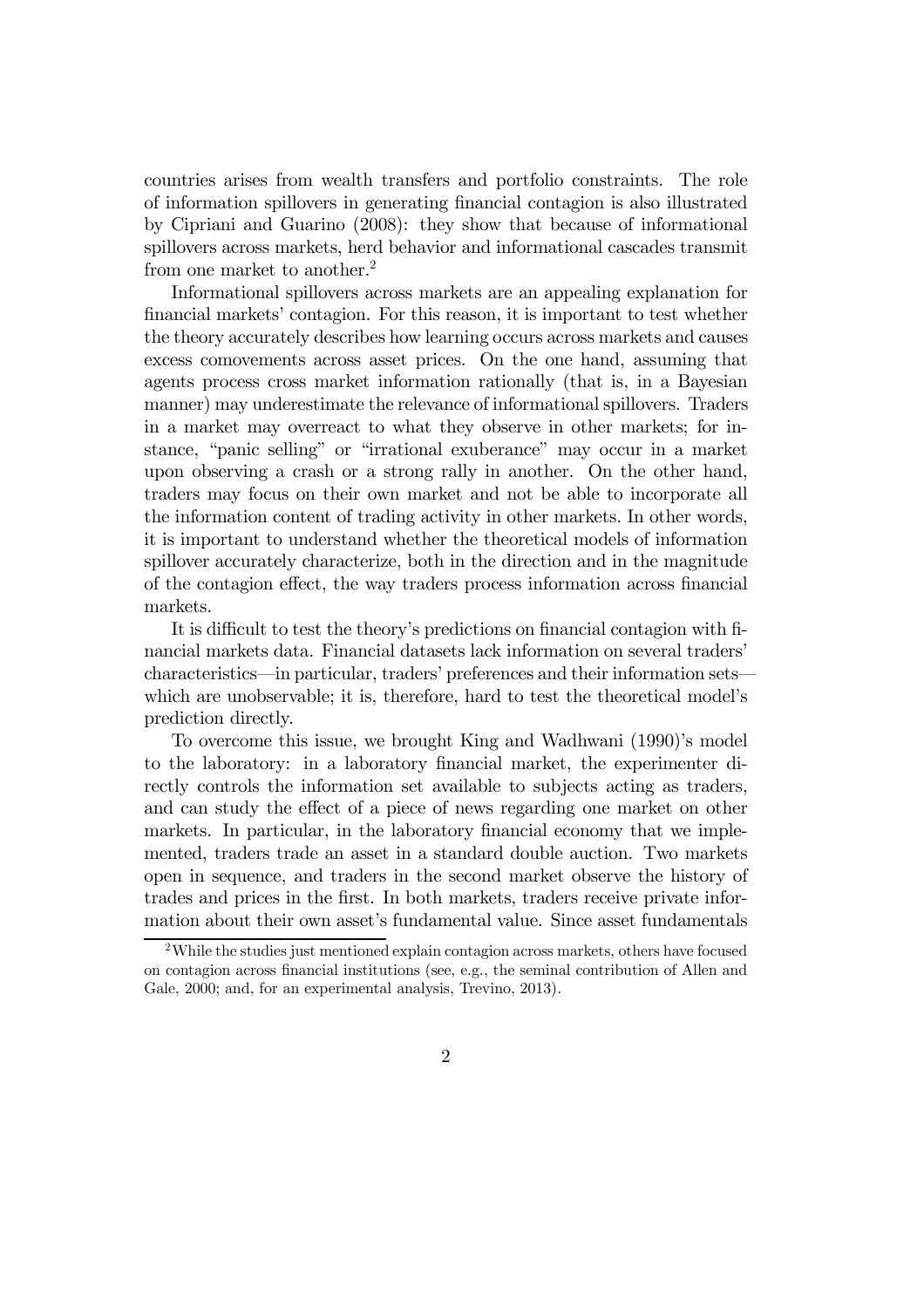are correlated, information coming from the first market is relevant for the second; and informational spillovers lead to informational contagion across markets.

The results of our experiment show that financial contagion across markets occurs in the laboratory. In fact, the impact of the first market on the second is very close to that predicted by a Rational Expectations Equilibrium. Although private information is not perfectly aggregated in either market, subjects are able to use the public information coming from the market that opens first correctly. As a result, the correlation between asset prices is very close to what the theory predicts. We also studied whether subjects are affected by the history of trades and prices in the first market when theory suggests that they should not. We ran a treatment in which the two asset values were independently distributed. In agreement with the theoretical prediction, we observed no contagion in the laboratory. We conclude that in our study financial contagion does not stem from some irrational reaction to public news, but is the outcome of correct inference by subjects from the public information that they receive from the market opening first.

The rest of the paper is organized as follows. Section 2 presents the theoretical framework. Section 3 illustrates the experiment. Section 4 explains the results. Section 5 concludes. The Appendix contains the instructions of the experiment and additional results.

# 2 Theoretical framework

### 2.1 Preliminaries: King and Wadhwani (1990)'s model.

The purpose of our paper is to test the informational contagion channel first proposed by King and Wadhwani (1990) in a controlled laboratory environment. It is therefore useful for us to explain how informational contagion arises in their model.

Let us consider a two-asset financial economy. In both markets, denoted by  $A$  and  $B$ , the asset price change during a given time interval is a function of newly released information. King and Wadhwani (1990) consider two types of information: i) systemic news—affecting the fundamental values of both assets; and ii) idiosyncratic news, specific to each asset.

For simplicity's sake, consider the case in which the two markets open in sequence, with market  $A$  opening first. Traders in market  $A$  receive news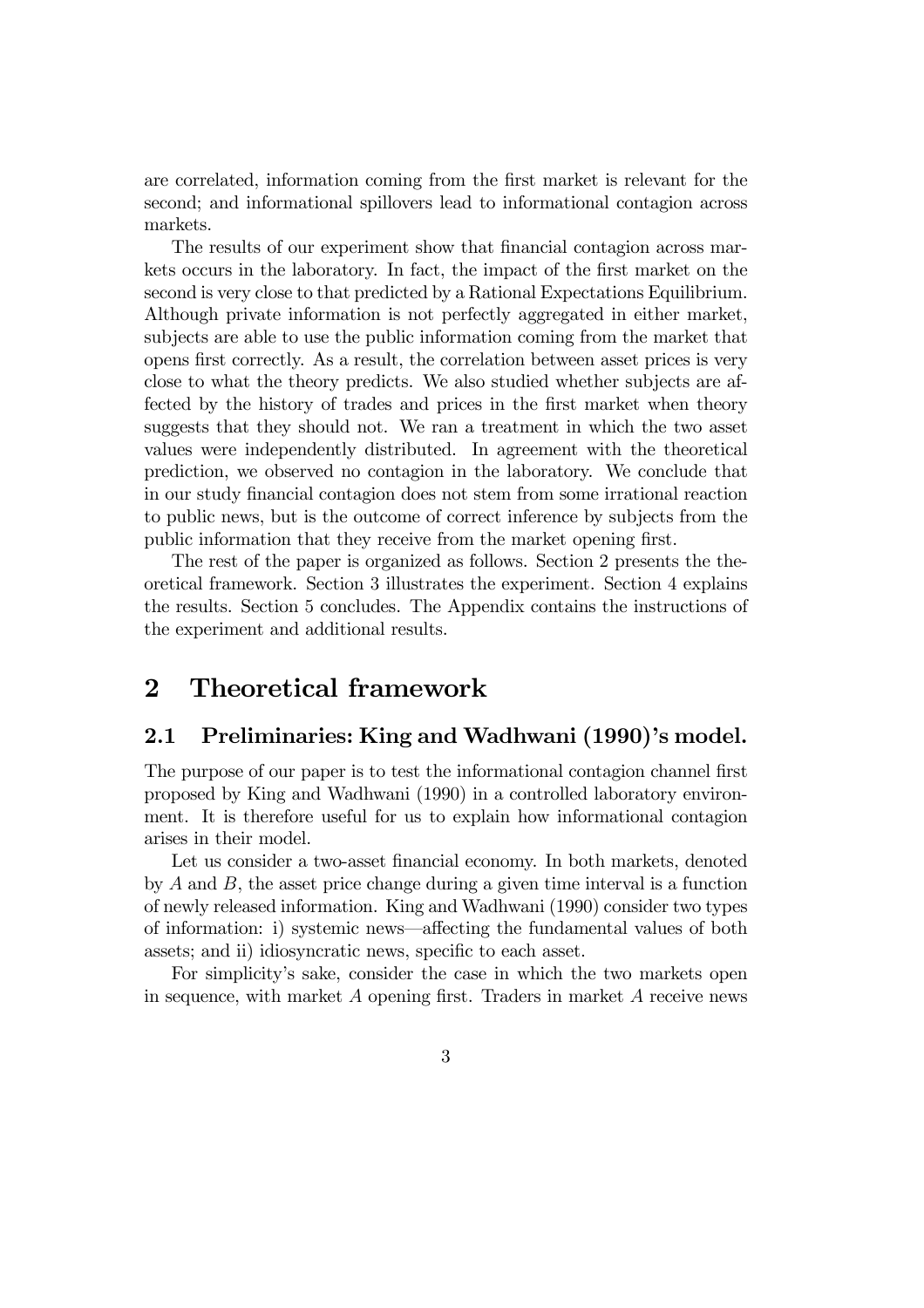about their own asset, and the price of asset  $A$  changes accordingly. When market  $B$  opens, traders in market  $B$  observe the price change occurred in market  $A$ , but do not know whether it is due to idiosyncratic or systemic news. As a result, the equilibrium price in market  $B$  will change even when the price change in market  $A$  was due to purely idiosyncratic reasons. The reason is that traders attach some probability to the event that the price change in market  $A$  was due to news about the systemic component, common to both assets.

It is easy to show that the correlation between asset prices in the two markets is higher than what we would observe if traders knew whether a shock is idiosyncratic or systemic (fundamental correlation). King and Wadhwani label this phenomenon "informational contagion".<sup>3</sup>

### 2.2 The model

To test informational contagion in the laboratory, we develop a model that captures the main insights of King and Wadwhani (1990), but is suitable to experimental implementation.

Specifically, we consider a two-market economy, in which the two markets, labeled by  $A$  and  $B$ , open sequentially. In each market, a continuum of riskneutral traders trade one asset. The fundamental value of asset  $A(V^A)$ , which can be thought of as the present discounted value of the asset's future stream of dividends) takes two values, 0 or 100, with the same probability:

 $V^A =$  $\int_0^{\infty} 0$  with probability  $\frac{1}{2}$ , 100 with probability  $\frac{1}{2}$ .

Although the realization of  $V^A$  is unknown to market participants, they have private information about it; in particular, they receive a symmetric binary signal with precision 0.75.<sup>4</sup> In other words, each participant in market A receives a signal  $s^A$  distributed as follows:  $Pr(s^A = 0 | V^A = 0) = Pr(s^A = 0)$  $100|V^A = 100) = 0.75.$ 

Market  $B$  opens after trading in market  $A$  ends. Traders in market  $B$ 

<sup>&</sup>lt;sup>3</sup>King and Wadhwani (1990) contrast this contagion equilibrium, which they label "partially-revealing Rational Expectations Equilibrium," with a "fully-revealing Rational Expectations Equilibrium" (in which traders observe whether a shock is idyosyncratic or systemic, and although information flows across markets, there is no contagion), and with a "no-communication Rational Expectations Equilibrium" (in which traders do not observe the price in the other market, and no informational spillover occurs across markets).

<sup>4</sup>Obviously, any precision greater than 05 would deliver the same qualitative results.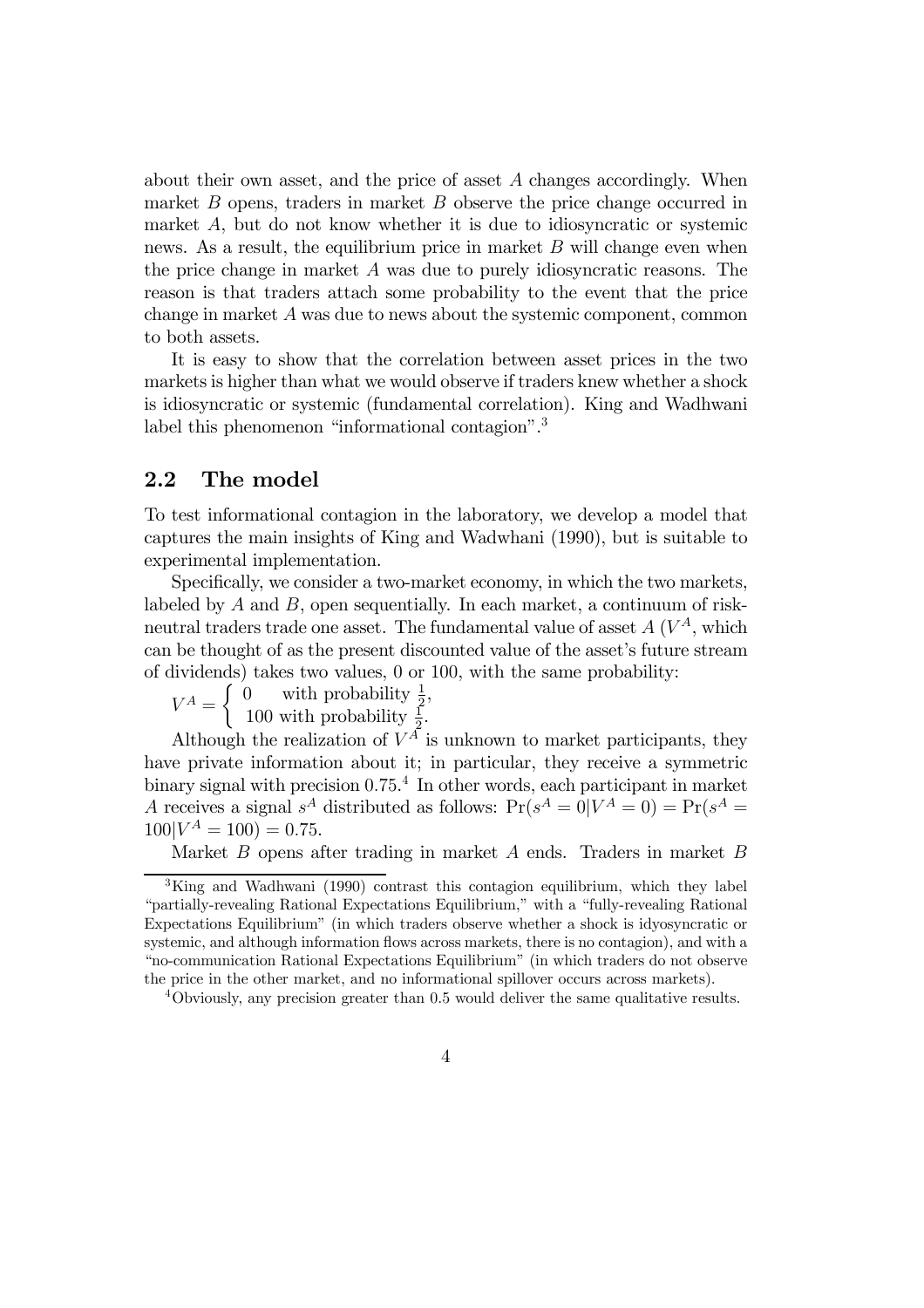only trade asset B. The fundamental value of asset  $B, V^B$ , equals  $V^A$  with probability p; and C with probability  $1-p$ . C is a random variable distributed as follows:

 $C=$  $\int_0^{\infty} 0$  with probability  $\frac{1}{2}$ , 100 with probability  $\frac{1}{2}$ .

In other words, when  $V^A = 0$ , then  $V^B = 0$  with probability  $p + (1-p)\frac{1}{2}$ 2 and  $V^B = 100$  with probability  $(1-p)^{\frac{1}{2}}$  $\frac{1}{2}$ ; when  $V^A = 100$ , then  $V^B = 100$ with probability  $p + (1 - p)\frac{1}{2}$  $\frac{1}{2}$  and  $V^B = 0$  with probability  $(1-p)\frac{1}{2}$  $rac{1}{2}$ .<sup>5</sup>

Traders in market B receive a symmetric binary signal  $s^C$  on the realization of C with precision 0.75, that is,  $Pr(s^C = 0|C = 0) = Pr(s^C = 100|C = 0)$  $100$  = 0.75. Furthermore, traders in market B not only observe their own private information, but also the price in market  $A$ .

The perfectly competitive Rational Expectations Equilibrium (REE) price of asset A is 0 when  $V^A = 0$  and 100 when  $V^A = 100$ ; that of asset B depends both on  $V^A$  and on C. If both  $V^A$  and C are 0 (or 100), then the price of asset B is 0 (or 100, respectively); if instead  $V^A$  and C are different, then the equilibrium price of B is  $V^A p + C(1-p)^6$ .

In King and Wadhwani (1990), contagion occurs because agents do not know whether a change in the price of one market stems from an idiosyncratic or systemic shock. In our set up, with probability  $p$  the realization of  $V^A$ affects  $V^B$ , whereas with probability  $(1-p)$  it does not;<sup>7</sup> in the first case, the shock to  $V^A$  is systemic (as it affects the fundamental values in both markets), whereas in the second case it is idiosyncratic (and  $V^B$  is determined by its own idiosyncratic component). It is easy to show that in the REE the correlation

In our model, the distribution of asset values is different. Nevertheless, we can interpret the realization of  $V^A$  as an idiosyncratic shock to market A with probability  $(1-p)$ , and as a common shock affecting both markets with probability  $p$ ; and the realization of  $C$  as an idiosyncratic shock to market  $B$  that may occur when the market is not hit by a common shock. Since our assumptions imply that both asset values have the same support  $\{0, 100\}$ , their distribution is simple to explain to subjects, which makes the model implementation in the laboratory easier.

<sup>6</sup>See Appendix  $\tilde{A}$  for the derivation.

<sup>7</sup>To compare our set up with King and Wadhani (1990) we can think of the unconditional value in both markets as being equal to 50 and interpret the realizations of  $V^A$  and  $C$  as the shock (or the arrival of news) in the market.

<sup>&</sup>lt;sup>5</sup>In King and Wadhwani (1990), the distribution of asset values is

 $V^A = u_A + \alpha u_B + v_A,$ 

 $V^B = \beta u_A + u_B + v_B,$ 

where  $u_A$ ,  $u_B$ ,  $v_A$  and  $v_B$  are normal random variables and  $\alpha$  and  $\beta$  are parameters;  $u_A$ and  $u_B$  reflect systemic news and  $v_A$  and  $v_B$  idiosyncratic ones.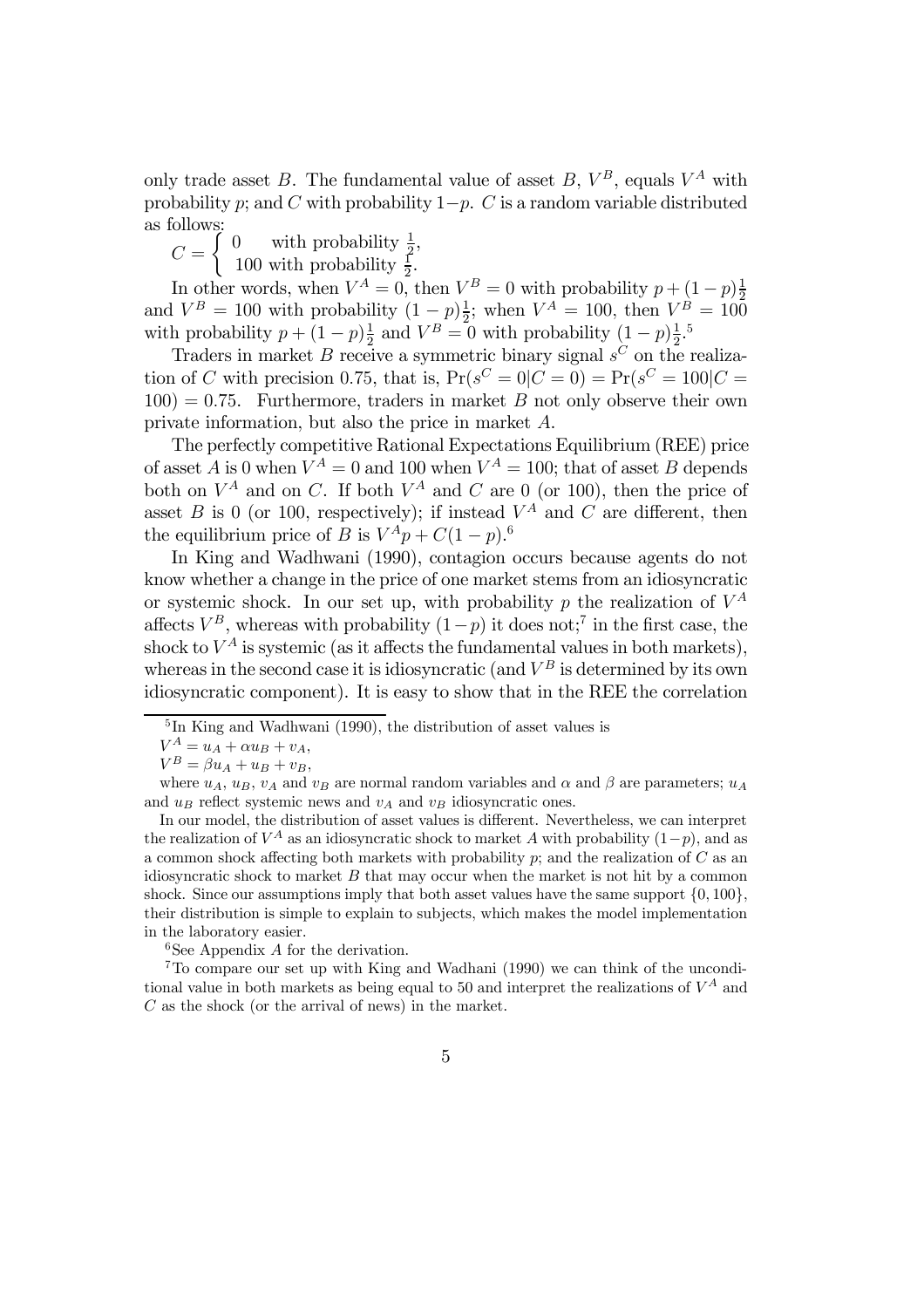between prices is  $\frac{p}{\sqrt{(1-p)}}$  $\frac{p}{(1-2p+2p^2)}$ , whereas the correlation between fundamentals is only  $p$ ;<sup>8</sup> since  $\frac{p}{\sqrt{(1-2i)}}$  $\frac{p}{(1-2p+2p^2)}$  is greater than p, there is contagion from market  $A$  to market  $B$ .

# 3 The Experiment

We ran the experiment in the ELSE Experimental Laboratory at the Department of Economics at UCL. Overall, we recruited 192 subjects (undergraduate students in all disciplines) to conduct twelve sessions, six for each of two experimental treatments. Subjects had no previous experience with this experiment and participated in one session only.

## 3.1 Experimental Design

In order to implement the economy described in Section 2, in each session 16 subjects traded in a two-market, computerized, continuous time, double auction.

We ran two treatments. In the baseline treatment (Treatment  $I$ ), the value of asset  $B$  was equal to the value of asset  $A$  with probability 0.5 (i.e.,  $p = 0.5$ ); in this case  $Pr(V^B = i | V^A = i) = 0.75 > Pr(V^B = i)$  for  $i = 0, 100$ , that is, asset fundamentals were not independent. In the control treatment (Treatment II), the value of asset B was set equal to the value of C (i.e.,  $p =$ 0), and  $Pr(V^B = i | V^A = i) = 0.5 = Pr(V^B = i)$ , that is, asset fundamentals were independent.

Because in Treatment  $I$  asset fundamentals are not independent, informational contagion arises in equilibrium: in the REE, the correlation between prices is  $0.71$ , higher than that between fundamentals  $(0.5)$ . In contrast, in Treatment  $II$ , since the two asset values are independent, informational contagion does not arise in equilibrium—in the REE, the correlation between prices is 0, the same as that between fundamentals.

## 3.2 Procedures

In each of the 12 sessions of the experiment, we had 10 rounds of trading activity. Each session was organized in the following way:

 ${}^{8}$ For the reader's convenience, the correlations are derived in Appendix A.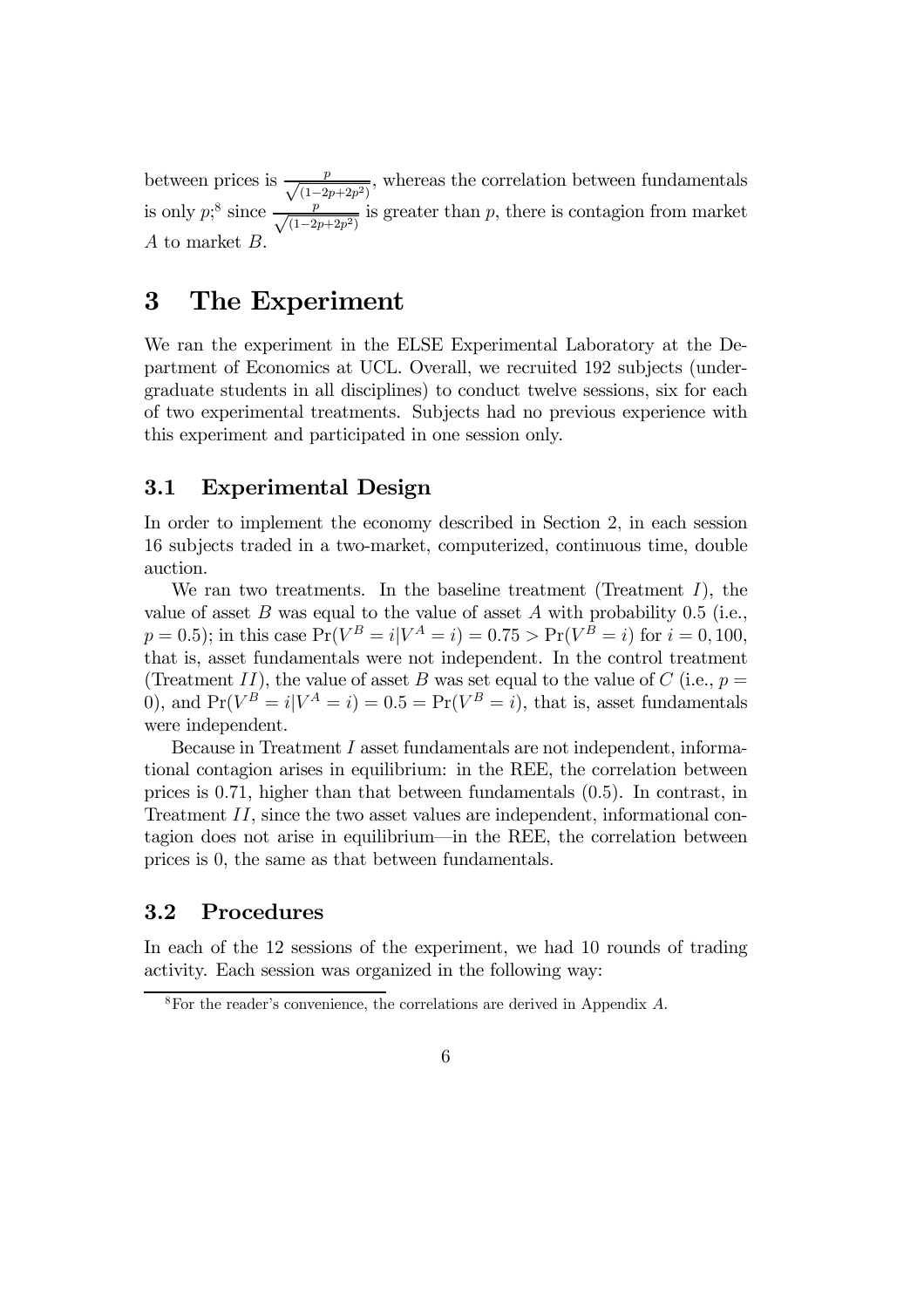- Subjects were given written instructions (see Appendix  $F$ ). Subjects could ask clarifying questions, which we answered in private. After reading the instructions, subjects answered a short questionnaire to check their understanding of the experiment. A subject giving the wrong answer was notified that the answer was wrong and was asked to answer again until he gave the correct answer.
- We randomly assigned the 16 participants of each session to two groups of 8 subjects, group  $I$  and group  $II$ . A subject remained in the same group for the entire experiment.
- In each round, market  $A$  and market  $B$  opened in sequence. In even rounds, group I traded asset A; after trading in market A ended, group II traded asset  $B$ . In odd rounds, group II traded asset  $A$  and group I asset  $B$ .
- In each market, subjects traded the asset by exchanging it among themselves for 200 seconds. They used the trading platform shown in Figure  $F1$ , Appendix  $F$ .
- While one group of subjects was trading, the other observed the history of quotes and trades. Moreover, while one of the two groups traded in market  $A$ , we asked the subjects in the other group to indicate their belief on the value of asset  $A$  being 100 after 80, 140 and 190 seconds of trading activity. This helped subjects to pay attention to the trading flow in the other market; additionally, it provided us with information about how subjects interpreted the history of trading in market  $A$ .

Let us now discuss the procedures for each round in detail. In each round, before the start of trading activity in market  $A$ , the computer program drew the asset value  $V^A$ , which with equal probability, was equal to 0 or 100 units of a fictitious experimental currency called lira.

At the beginning of the round each participant received an endowment of 4 units of asset  $A$  and 500 liras. Subjects also received information about the asset value in the form of a symmetric binary signal with precision 075. Specifically, when the asset value was 100, six participants observed a "green" ball" and two participants a "red ball;" if the value was equal to 0, six participants observed a "red ball" and two participants a "green ball." This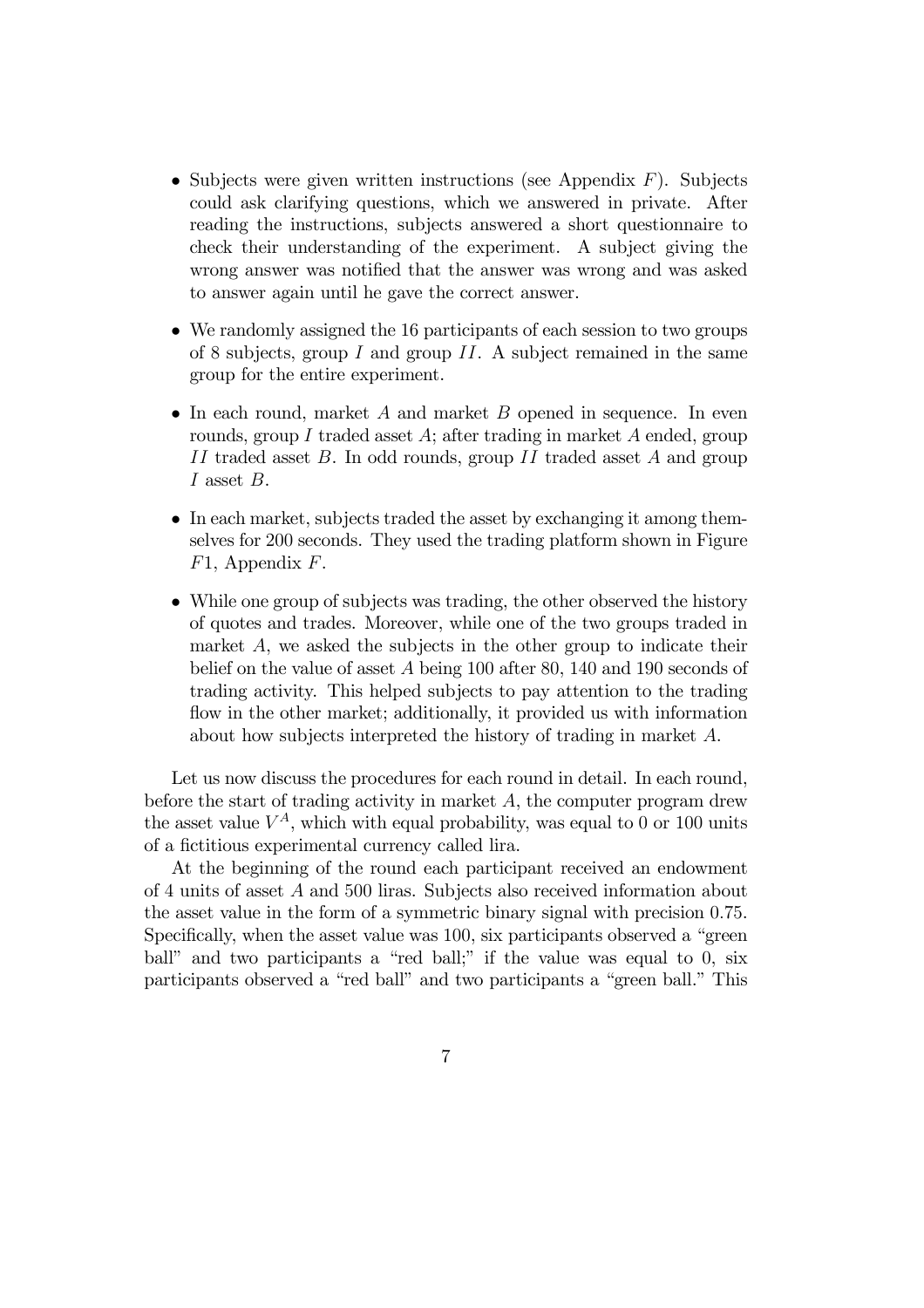signal structure guarantees that in each round the private signals collectively reveal the fundamental  $V^A$  even if the number of subjects is finite.<sup>9</sup>

During the 200 seconds of trading activity in market A, subjects could post offers to sell or buy units of asset  $A$ . To post a sell offer, a subject would click on a sell button and enter the minimum price he was willing to accept. The offer appeared immediately on everyone's screen, in a column labeled Current Sell Offers (the identity of the subject making the offer was not revealed). Similarly, to post a buy offer, a subject would click on a buy button and enter the maximum price he was willing to pay. A trade would automatically be executed by the computer whenever the lowest sell price (ask) was lower than the highest buy price (bid). As a result, if a subject wanted, for instance, to buy at the prevailing (i.e., the lowest) ask, he could simply enter a price equal to or greater than that price, and the trade would be immediately executed (at the outstanding price). If, instead, a subject input, e.g., an ask price higher than the outstanding ones, his ask would simply appear among the Current Sell Offers (where all asks were shown in increasing order).

Subjects could choose any buy or sell price greater than or equal to zero.<sup>10</sup> For each subject, the maximum number of outstanding sell offers allowed was equal to the units of the asset held in his portfolio; and the sum of all the buy offer prices could not exceed the cash held in his portfolio. At any time, a subject could withdraw outstanding buy or sell offers that had not already been executed.

A subject's screen also displayed his current portfolio of cash and of units of the asset, the list of past trades in the round (with his own executed trades highlighted), all the outstanding bid and ask prices, and the time left before the end of the round (see Figure  $F1$ ).

After trading in market  $A$  ended, trading in the other market occurred according to the same protocol. In particular, each participant in market  $B$ received an endowment of 4 units of asset  $B$  and 500 liras. Subjects also received information about the realization of the random variable  $C$  (which we labeled the " $B$ -coin," in the experiment) in the form of a symmetric binary signal with precision 0.75, exactly as explained above for asset  $A$ . In the instructions, for Treatment  $I$ , we explained to subjects that the value of

<sup>9</sup>Other signal structures, even if informative, may not deliver the same result (for instance, i.i.d. signals with precision 0.75).

 $10$ Also, a subject was not allowed to place a buy offer higher than one of his outstanding sell offers (in other words, a subject could not trade with himself).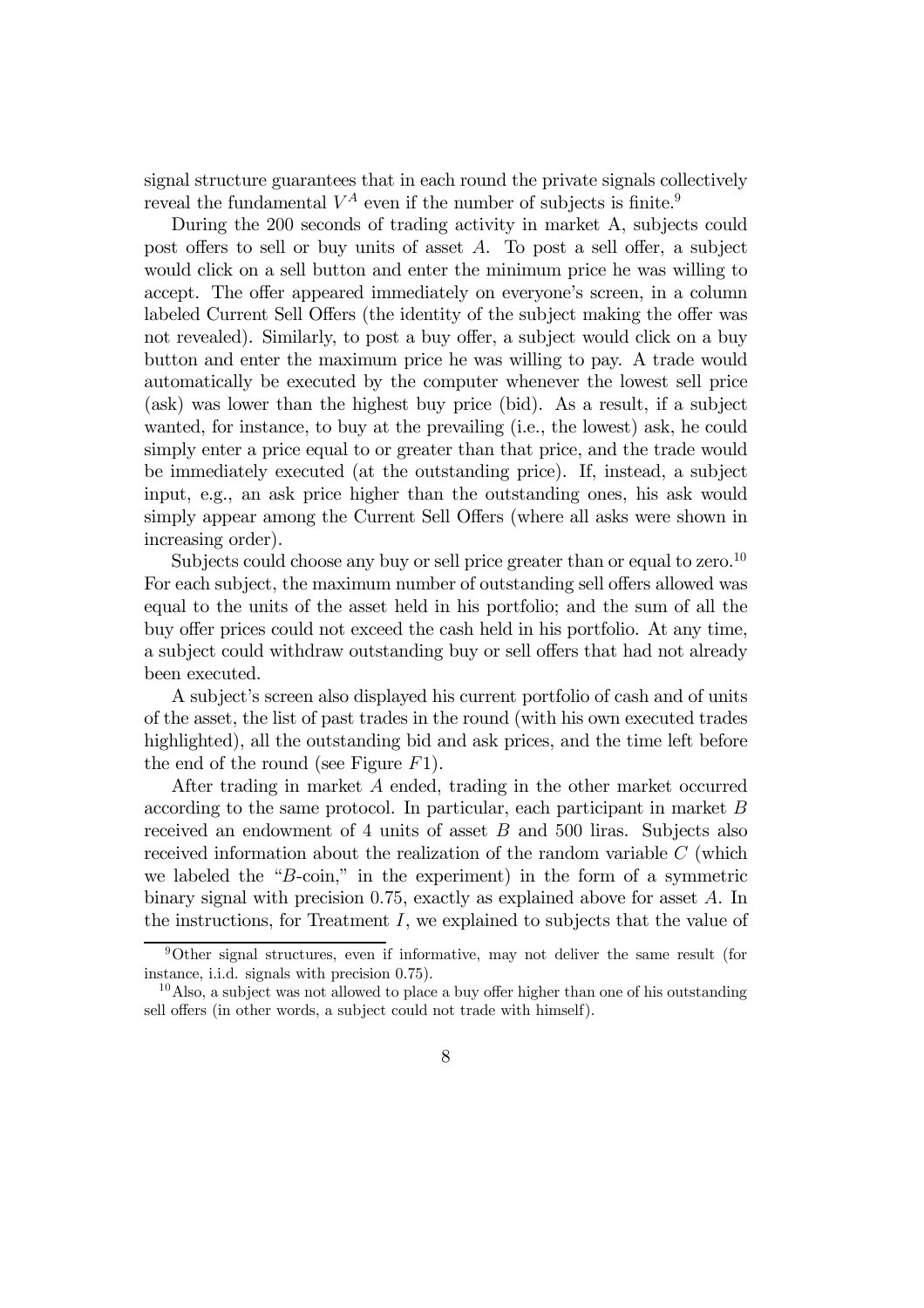asset  $B$  was equal either to asset  $A$  or to the  $B$ -coin with equal probability; and for Treatment  $II$ , we explained that the value of asset  $B$  was equal to the B-coin. At the end of the round, the values of the two assets,  $V^A$  and  $V^B$ , were revealed, and each subject saw a detailed summary of his per-round payoff on the screen. Each subject's per-round payoff was equal to the sum of the cash and of the value of the assets in his portfolio. Additionally, we paid subjects a transaction bonus of 5 liras for the first 5 trades. The bonus gave subjects an incentive to exchange the asset in an environment in which payoffs and endowments are the same.<sup>11</sup> We limited the bonus to the first five trades to avoid the possibility that subjects would keep exchanging the asset among themselves just to earn the bonus.

In each session, before we ran the actual experiment, we had a training phase to familiarize subjects with the trading platform.<sup>12</sup> The training phase consisted of 10 rounds of trading in only one market. Since the session was for training purposes only, we do not report its results in the main text of the paper. $^{13}$ 

At the end of the experiment, we randomly selected three rounds and summed up the per-round payoffs. We converted experimental liras into British Pounds at the exchange rate of  $\mathcal{L}1 = 100$  liras; additionally, subjects earned  $\pounds$ 5 as a show-up fee. We paid subjects in private immediately after the end of the experiment. On average, subjects earned  $\pounds 28$  (approximately equal to \$47.5). Sessions lasted approximately 3 hours.

 $11$ Note that, in the economy we described in Section 2, there are no gains from trade and as a result, agents do not have any incentive to trade at the REE price (no-trade theorem).

 $12$ The use of experienced subjects is typical in trading experiments with double auctions, since convergence to competitive equilibrium requires repetitions, even in simple environments (Smith, 1962). For example, Copeland and Friedman (1991) use subjects who had already previously participated in an asset market trading experiment; Forsythe and Lundholm (1990) make subjects participate in double auctions experiments in two consecutive nights. In our experiment, we are interested in the informational spillover from market  $A$  to market  $B$ ; it is, therefore, important to avoid that the trading activity in market  $A$  is only noise and reveals no information about the asset value because subjects are still learning how to trade.

 $13$  In Appendix B, we show that the training session was indeed useful for subjects to learn how to trade.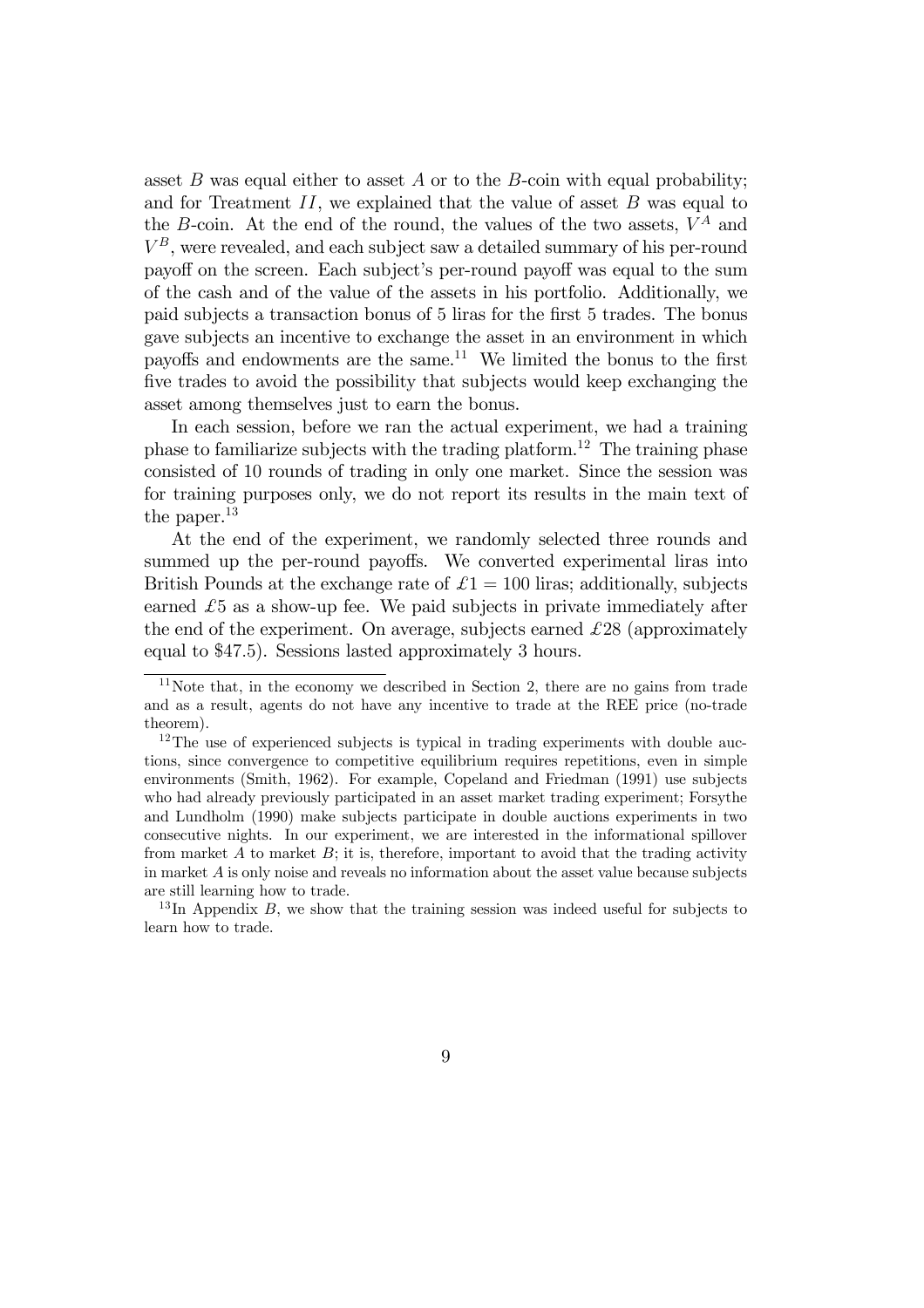## 4 Results

We now turn to the discussion of the experimental results. We will first discuss the results of Treatment I, where  $p > 0$  and therefore theory predicts that informational contagion occurs. Later, we will compare these results with those of Treatment II, where  $p = 0$  and, according to theory, there is no informational contagion.

In our model, contagion is caused by an informational spillover from market  $A$  to market  $B$ . Of course, the information that subjects in market  $B$ obtain from the trading activity in market  $A$  depends on how well the price in that market aggregates private information. For this reason, as a first step, in the next section we investigate the aggregation of private information in market A.

## 4.1 Trading and price convergence in market A

As we explained above, given the signal structure implemented in the laboratory, the signals that subjects receive reveal  $V^A$ : that is, there is enough information in the market to learn  $V^A$  through trading activity. Therefore, the price aggregates private information if, at least by the end of the round, it equals  $V^A$  (or, given our transaction bonus, it differs from it by at most 5 liras).

To study the aggregation of information in market  $A$ , we consider the average of the last five trade prices in each round, which we label the "final price" and denote by  $\bar{p}_{A}^{Last5}$ .<sup>14</sup> Figure 1 shows a histogram of the per-round distance (defined as the absolute value of the difference) between the final price and  $V^A$ . As the figure shows, in almost 70 percent of the cases, the distance is less than 20 liras. The distribution is heavily skewed to the right: the average distance is 23 liras, higher than the median, which is less than 10 liras (see Table 1); in 20% of the rounds, the distance is higher than 50 liras. In other words, the price does aggregate private information well, but there are some rounds in which aggregation fails.

<sup>&</sup>lt;sup>14</sup>On average, in each round, there were 20 trades (with a median of 18.5 and a standard deviation of 6.6). Recall that we paid subjects for the first five trades they executed (in order to give them an incentive to trade in an economy in which otherwise there would be no gains from trade). Given that in each market there are 8 subjects and that a trade involves two parties, 20 trades per round is the amount of trading activity that theory suggests our bonus should have generated.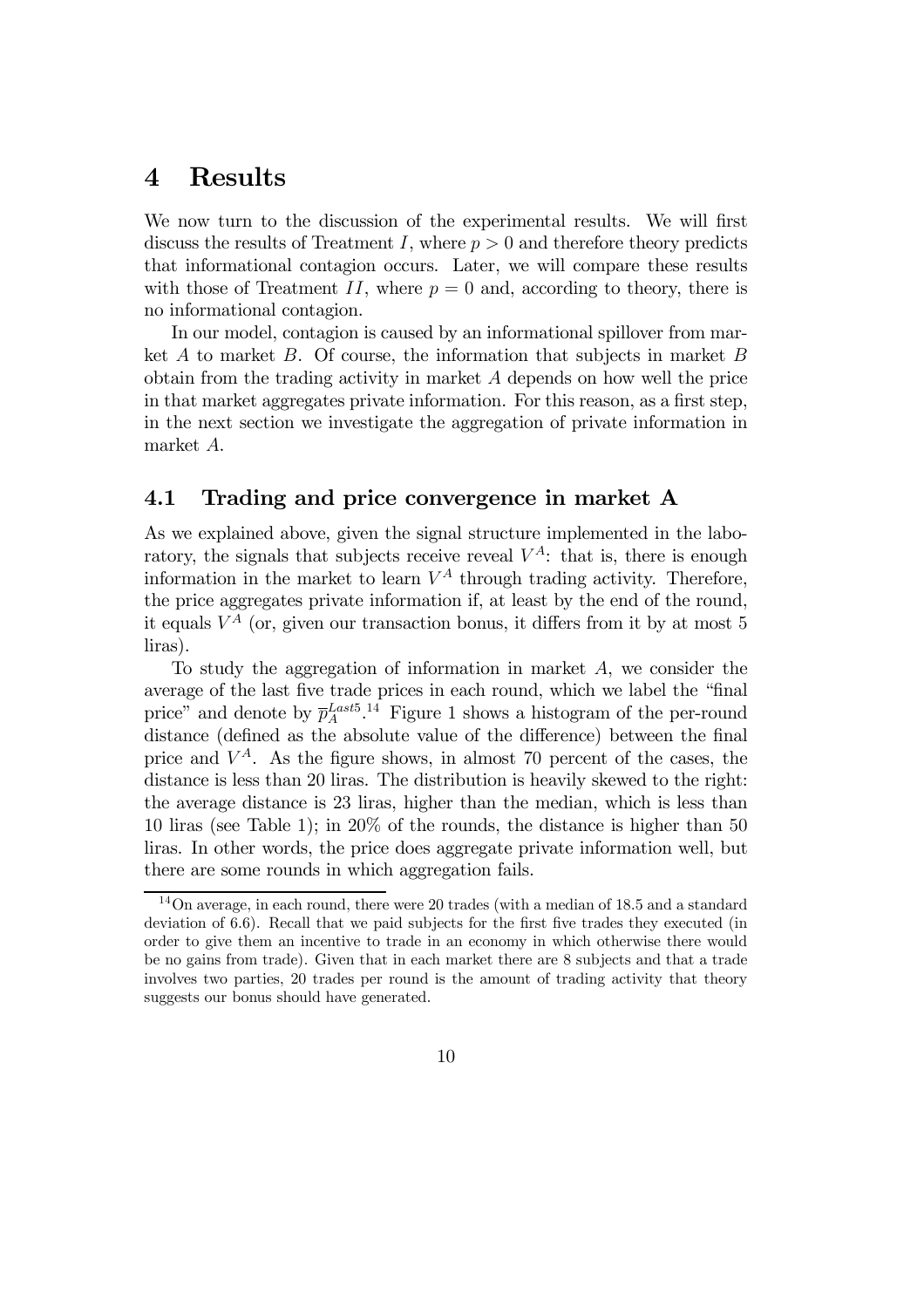

Figure 1: Per-round distance between the final price and  $V^A$ . The final price is defined as the average of the last five trade prices in a round. The mean is indicated by the solid line; the median by the dashed line.

These findings are confirmed by regression analysis.<sup>15</sup> As the first column of Table 2 shows, if we regress the final price on  $V^A$ , the slope coefficient is positive and significant, but only equal to 0.5: only half the information that the subjects receive is aggregated by the final price.<sup>16</sup> According to the regression, when the fundamental is  $0$ , the expected final price is  $23$ ; and when the fundamental is  $100$ , it is 78. In both instances, the final price moves from its unconditional expected value of 50 toward the realization of the fundamental, but it is further away from it than the 5 liras bonus justifies.

Note that our results do not depend on how we define the per-round final price. As the second and third columns of Tables 1 and 2 show, the regression coefficients do not meaningfully change if we define the final price as the average price of the last 3 trades, or the average price of the trades

<sup>&</sup>lt;sup>15</sup>Throughout the paper, for all regression results, we cluster standard errors at the session level and report them in parenthesis. Moreover, we indicate significance at the 10, 5, 1 percent level with \*, \*\*, \*\*\*, respectively.

<sup>&</sup>lt;sup>16</sup>We reject the hypothesis that the coefficient is equal to the theoretical value of 1—pvalue equal to  $0.01$ , using a cluster-robust t-test at the session level.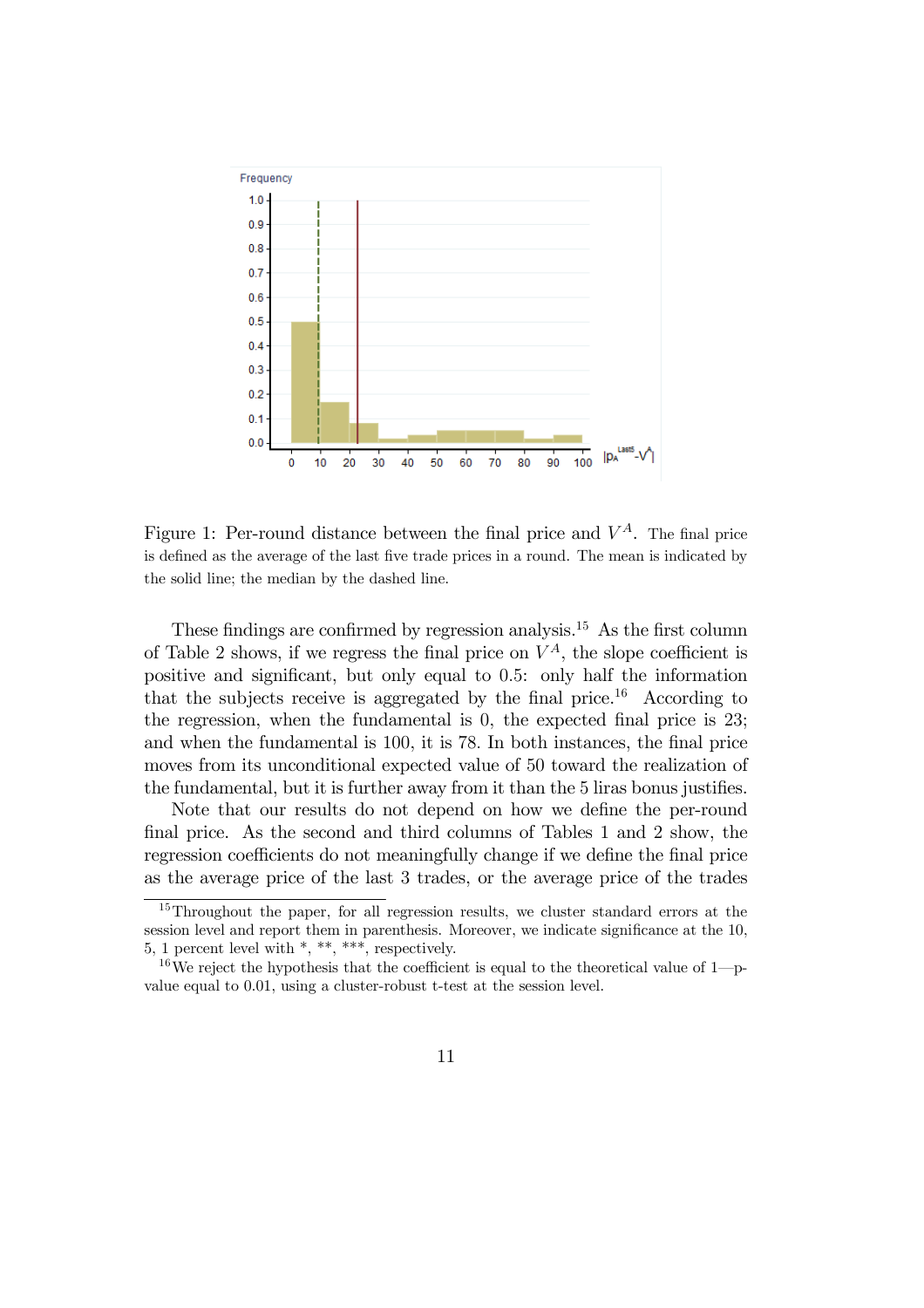|           |       |       | Last 5 trades Last 3 trades Last 30 seconds of trade |
|-----------|-------|-------|------------------------------------------------------|
| Mean      | 22.64 | 22.67 | 21.67                                                |
| Median    | 9.29  | 8.67  | 8.60                                                 |
| Std. Dev. | 27.86 | 28.51 | 28.37                                                |
|           | 60    | 60    | 52                                                   |

Table 1: Distance of the final price of asset A from  $V^A$ 

The table shows the mean, median and standard deviation of the distance of the final price of asset A from  $V^A$ . The final price is the average of the last five trade prices in a round (column 1), or of the last three trade prices (column 2), or of the trades occurred in the last 30 seconds of a round (column 3).

|           | Last 5 trades                     | Last 3 trades       | Last 30 seconds of trading |
|-----------|-----------------------------------|---------------------|----------------------------|
| $V^A$     | $0.545**(0.124)$ $0.546**(0.126)$ |                     | $0.564**$ (0.114)          |
| Constant  | $23.10^{**}(8.380)$               | $22.70^{**}(8.302)$ | $22.56**$ (8.210)          |
| R-squared | 0.475                             | 0.464               | 0.496                      |
| N         | 60                                | 60                  | 52                         |
|           |                                   |                     |                            |

Table 2: Regression results for market A

The table shows the regression results of the final price of asset A on  $V^A$ . The final price is the average of the last five trade prices in a round (column  $1$ ), or of the last three trade prices (column 2), or of the trades that occurred in the last 30 seconds of a round

(column 3).

that occurred over the last 30 seconds of trading activity.<sup>17</sup>

In summary, our results show that final prices in market  $A$  are a noisy signal of the asset value. Therefore, they could be used by subjects in market B to infer  $V^A$  and, in turn, to construct their beliefs on  $V^B$ . To understand how rational agents formed their beliefs on  $V^A$  by observing the prices in market  $A$ , we regressed  $V^A$  on the final price in a probit regression, and estimated the conditional expected value of  $V^A$  (i.e., the conditional probability that  $V^A = 100$ . Figure 2 shows the conditional expected value of  $V^A$  as a function of market  $A$ 's final price. For instance, the conditional expected value of  $V^A$  is around 28 for a final price of 20 and climbs to over 80 for a

 $17$ See also Appendix C. Note that in eight trading rounds, no transactions occurred in the last 30 seconds of trade. This explains why in column 3 of Tables 1 and 2 the average final price is computed over  $52$  rather than  $60$  rounds.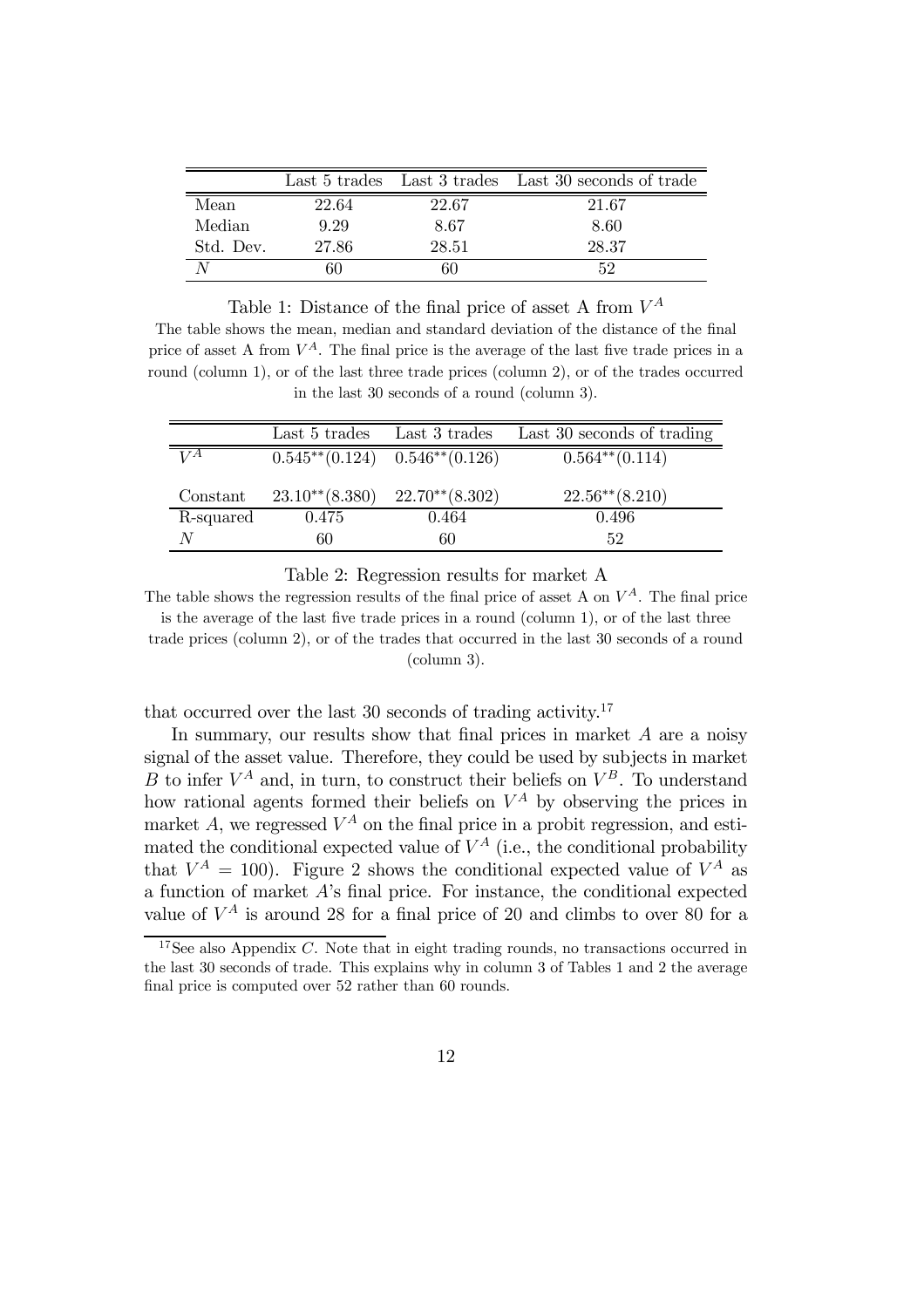

Figure 2: Expected value of  $V^A$  as a function of the final price in market A.

final price of  $80.<sup>18</sup>$ 

Note that the expectations we obtain through the probit regression are very similar to those that a Bayesian agent would compute after observing the empirical frequencies of  $V^A$  being equal to 0 or 100 for different ranges of the final price (see the first three columns of Table 3). Interestingly, such empirical expectations are also very close to the belief we elicited from subjects trading in market  $B$  while they were observing the trading activity in market A (last colum of Table 3).<sup>19</sup>

Until now, we have focused on the price towards the end of the 200 seconds of trading. Aggregation of information took some time to occur. In Figure 3, we show the evolution of the distance between the price and  $V^A$  over time. We divided the trading round into 10 intervals and computed the average distance in each of these intervals. As the figure shows, the price becomes

<sup>&</sup>lt;sup>18</sup>We report the coefficients of the probit regression in Table  $C1$  in Appendix  $C$ .

<sup>&</sup>lt;sup>19</sup>Recall that while one group was trading asset A, subjects in the other group had to state their belief about the value of asset  $A$  (i.e., their expected value of the asset) when there was a remaining trading time of  $120, 60$  and  $10$  seconds in market  $A$ . Here, and in the rest of the paper, we focus on subjects' elicited expectation when there were only 10 seconds of trading activity left in market  $A$ . In Appendix  $D$  we carry out some additional analysis of subjects' elicited beliefs.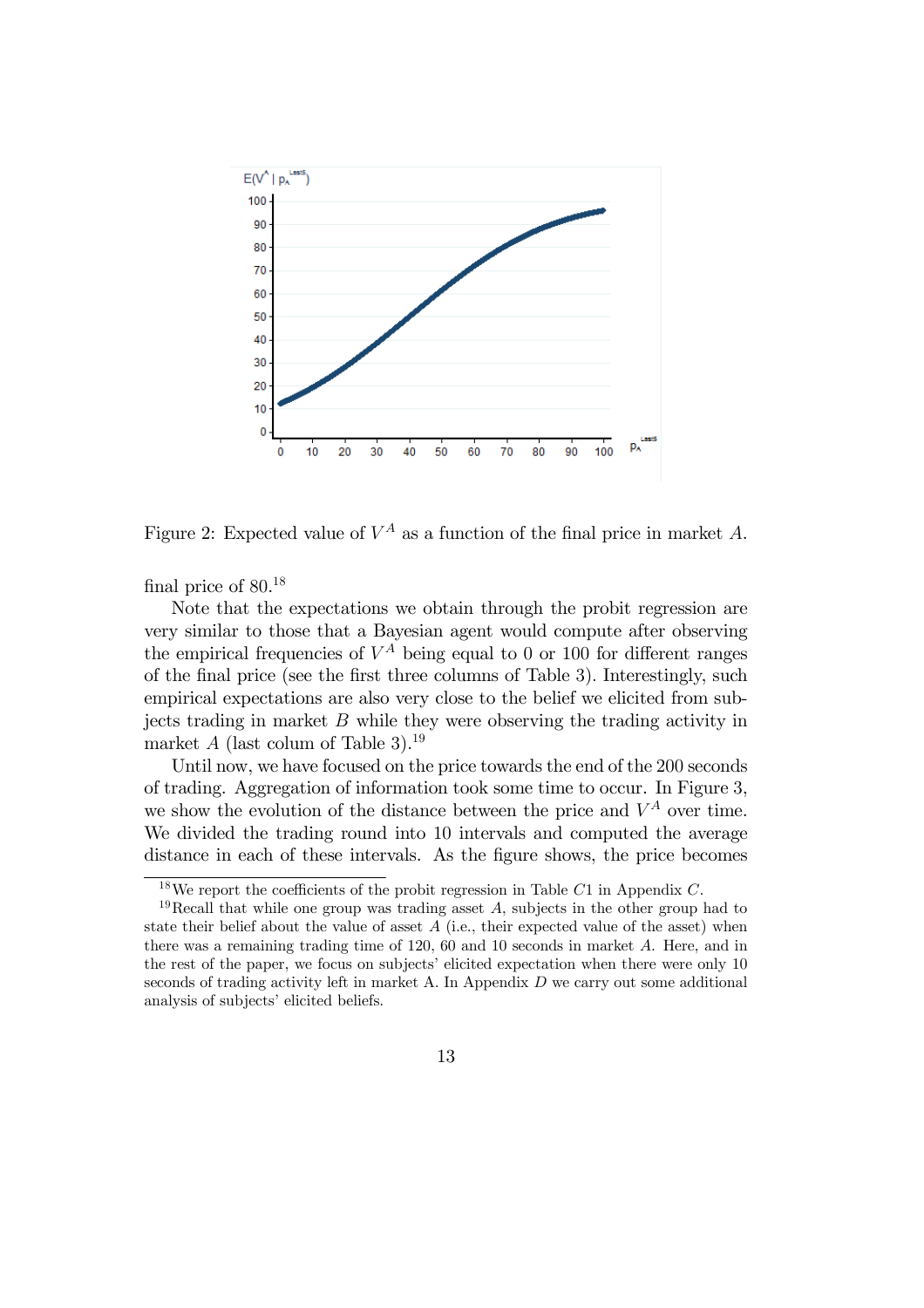|                                         | Frequencies |               | Bayesian updates                              | <b>Beliefs</b> |
|-----------------------------------------|-------------|---------------|-----------------------------------------------|----------------|
|                                         |             | $A^{A} = 100$ | $=100 \overline{p}_{A}^{Last5} $<br>$Pr(V^A)$ |                |
| $\overline{n}$ <sup>Last5</sup> > 75    | 0.09        | 0.71          | 0.89                                          | 85.8           |
| $\emph{Last5}$<br>75<br>-50             | 0.09        | 0.08          | 0.46                                          | 59.7           |
| $\emph{Last5}$<br>50                    | 0.09        | 0.10          | 0.54                                          | 43.0           |
| $\overline{n}$ <sup>Last5</sup><br>< 25 | 0.73        | 0.10          | $\rm 0.13$                                    | $10.7\,$       |

#### Table 3: Empirical Bayesian Updates

The table shows: 1) the frequencies with which the final price (defined as the average of the last five trade prices in a round) belonged to a particular range, conditional on  $V^A$ (columns 1 and 2); 2) the Bayesian updates about  $V^A$  computed using these frequencies (column 3); 3) average subjects' beliefs elicited 10 seconds before the end of the trading activity in market A (column 4).

closer and closer to the fundamental, as private information is aggregated through the trading activity.

### 4.2 Trading and price convergence in market B

We now turn our attention to market  $B$ . We conduct a similar analysis to that of market  $A$ , and study the behavior of the final price, defined, as in the previous section, as the average of the last five trade prices. Figure 4 shows the histogram of the per-round distance between the final price in market  $B$  and  $V^B$ ; Table 4 shows the mean, the median and the standard deviation across rounds. As one can observe, the distance between price and fundamental is higher than in market  $A$  (the difference is significant at the 5% level using a Wilcoxon signed-rank test).

This is not surprising. In contrast to market  $A$ , the information that subjects receive (i.e., the signals about  $C$  and the history of trading activity in market A) does not reveal  $V^B$ : there is not enough information in the market to learn the fundamental through trading activity.

The higher distance between final price and fundamental may be due to two reasons: i) the fact that in market  $B$  there is less information about the fundamental than in market  $A$ ; and ii) the fact that the aggregation of private information in market  $B$  is less efficient (e.g., because subjects, when interpreting their private signal, have an additional source of information, the public information from market  $A$ , that may confuse them). To gauge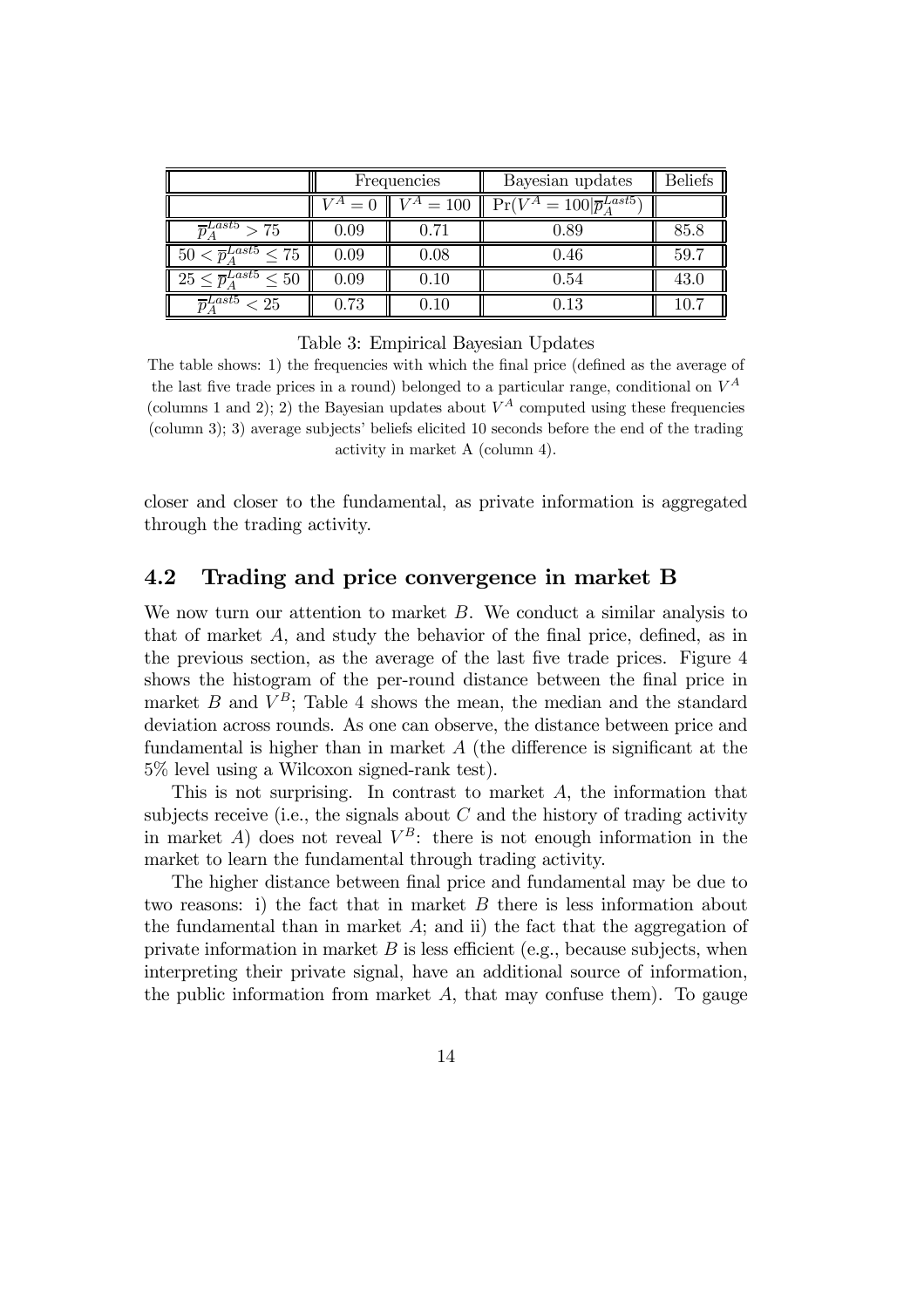

Figure 3: Distance of the price of asset A from  $V^A$  over time. The figure shows the distance between the average price and  $V^A$  for each interval of 20 seconds.



Figure 4: Per-round distance between the final price and  $V^B$ . The final price is defined as the average of the last five trade prices in a round. The mean is indicated by the solid line; the median by the dashed line.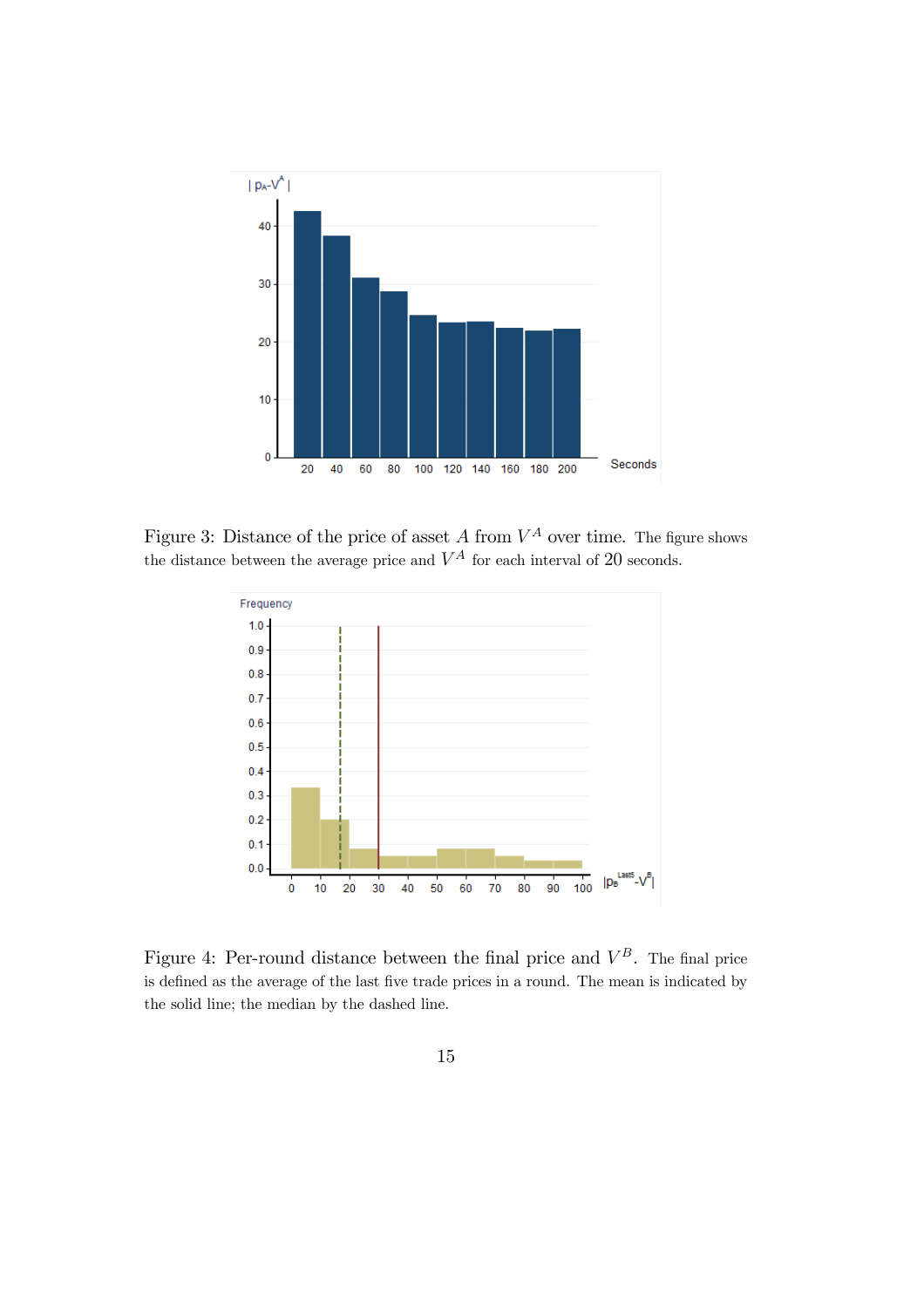|           |       |       | Last 5 trades Last 3 trades Last 30 seconds of trading |
|-----------|-------|-------|--------------------------------------------------------|
| Mean      | 29.93 | 29.54 | 29.01                                                  |
| Median    | 16.7  | 13.5  | 15.75                                                  |
| Std. Dev. | 29.18 | 29.68 | 30.26                                                  |
|           | 60    | 60    | 58                                                     |

Table 4: Distance of the final price of asset B from  $V^B$ 

The table shows the mean, median and standard deviation of the distance of the final price of asset B from  $V^B$ . The final price is the average of the last five trade prices in a round (column 1), or of the last three trade prices in a round (column 2), or of the trades occurred in the last 30 seconds of a round (column 3).

the ability of subjects in market  $B$  to aggregate information, we compare the final price to the REE price. In the REE, trading activity in markets  $A$ and B reveal both  $V^A$  and C, but does not reveal whether  $V^B$  equals  $V^A$ or  $C$ . For this reason, as discussed above, the REE price in  $B$  is 100 when  $V^A = C = 100; 0$  when  $V^A = C = 0;$  and 50 when  $V^A \neq C$ . If the (final) price in market  $B$  aggregates the information contained in the patterns of trading activity in market  $A$  and in the signals, it should equal the REE price.

|           |       |       | Last 5 trades Last 3 trades Last 30 seconds of trading |
|-----------|-------|-------|--------------------------------------------------------|
| Mean      | 25.90 | 25.92 | 25.32                                                  |
| Median    | 19.50 | 19.0  | 22.33                                                  |
| Std. Dev. | 22.30 | 23.21 | 23.63                                                  |
|           | 60    | 60    | 58                                                     |

Table 5: Distance of the final price of asset B from the REE price The table shows the mean, median and standard deviation of the distance of the final price of asset B from the REE price. The final price is the average of the last five trade prices in a round (column 1), or of the last three trade prices in a round (column 2), or of the trades occurred in the last 30 seconds of a round (column 3).

As Figure 5 and Table 5 show, the average distance between the final price and the REE price is 25.9. This is not statistically different from the distance in market  $A$  (Wilcoxon signed-rank test at session level—p-value  $= 0.20$ . In other words, the aggregation of information in market B is not reduced by the fact that the task that subjects are facing is harder.

In order to understand the aggregation of information in market  $B$ , we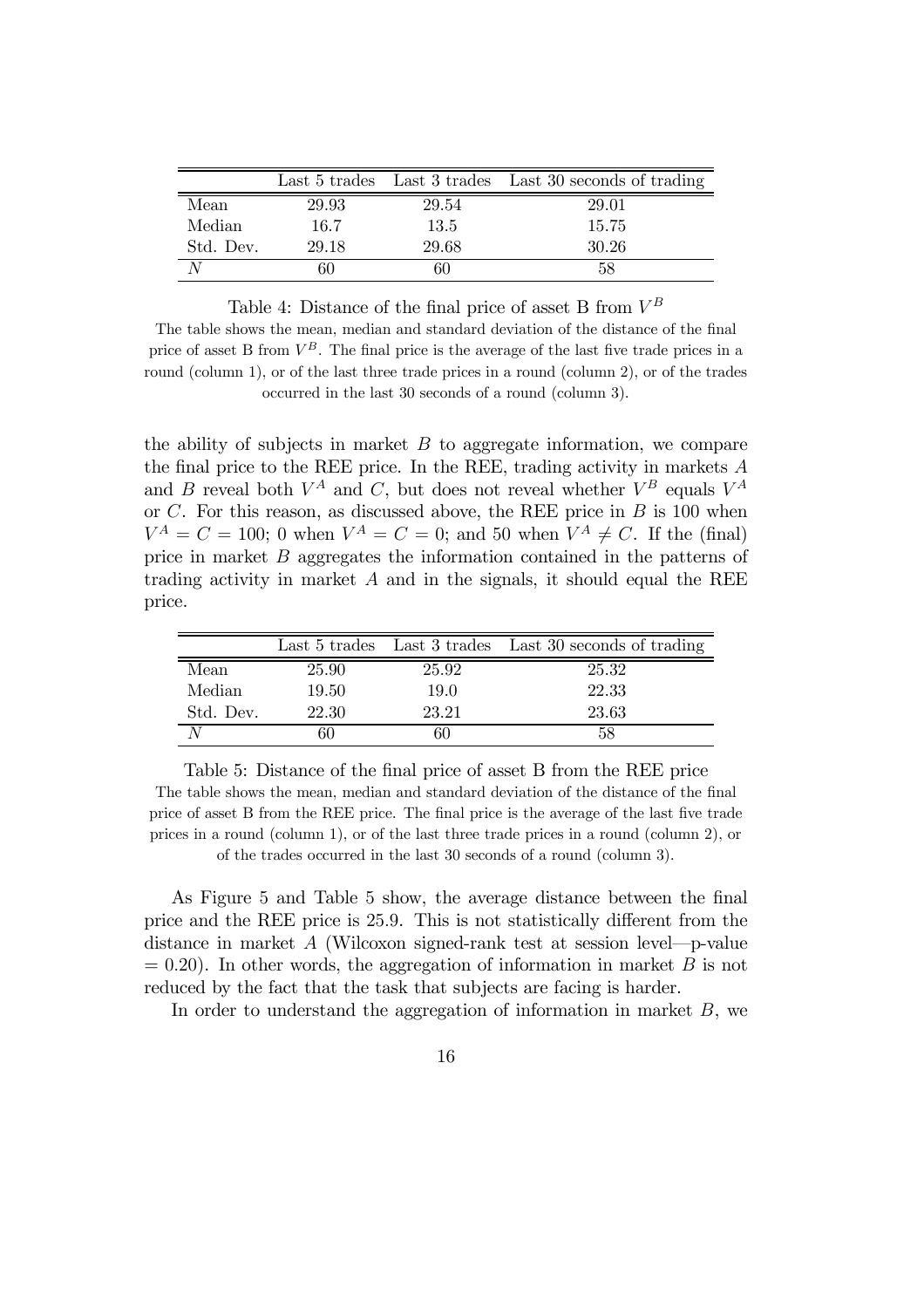

Figure 5: Per-round distance between the final price and the REE. The final price is defined as the average of the last five trade prices in a round. The mean is indicated by the solid line; the median by the dashed line.

also regress the initial and the final price in market  $B$  over the realization of  $C$  and over the value of the fundamental in market  $A$ . The initial price is defined as the average price of the first 5 trades in each round, whereas the final price is defined, as before, as the average of the last 5.

The results of the initial-price regressions are reported in the first two columns of Table 6. As the first column shows, the effect of  $C$  on the initial price is positive and significant; it is also smaller than it would be if signals were immediately reflected in the price at the beginning of the round  $(0.16$ versus  $(0.5)$ . This is not surprising, as the aggregation of private information happens over time. Additionally, the effect of the fundamental in  $A(V^A)$ , although positive, is both lower than what theory predicts  $(0.15 \text{ versus } 0.5)$ and non significant. To understand this result, let us look at the second column of Table 6, where we replaced  $V^A$  with its conditional expectation  $E<sup>probit</sup>(V<sup>A</sup>)$  given by the probit regression (as illustrated in Section 4.1). The coefficient on  $E^{probit}(V^A)$  is significant and close to the theoretical value of 0.5. That is, subjects trading in market  $B$  correctly incorporate the information coming from market  $A$ . It is only because market  $A$ 's price is a noisy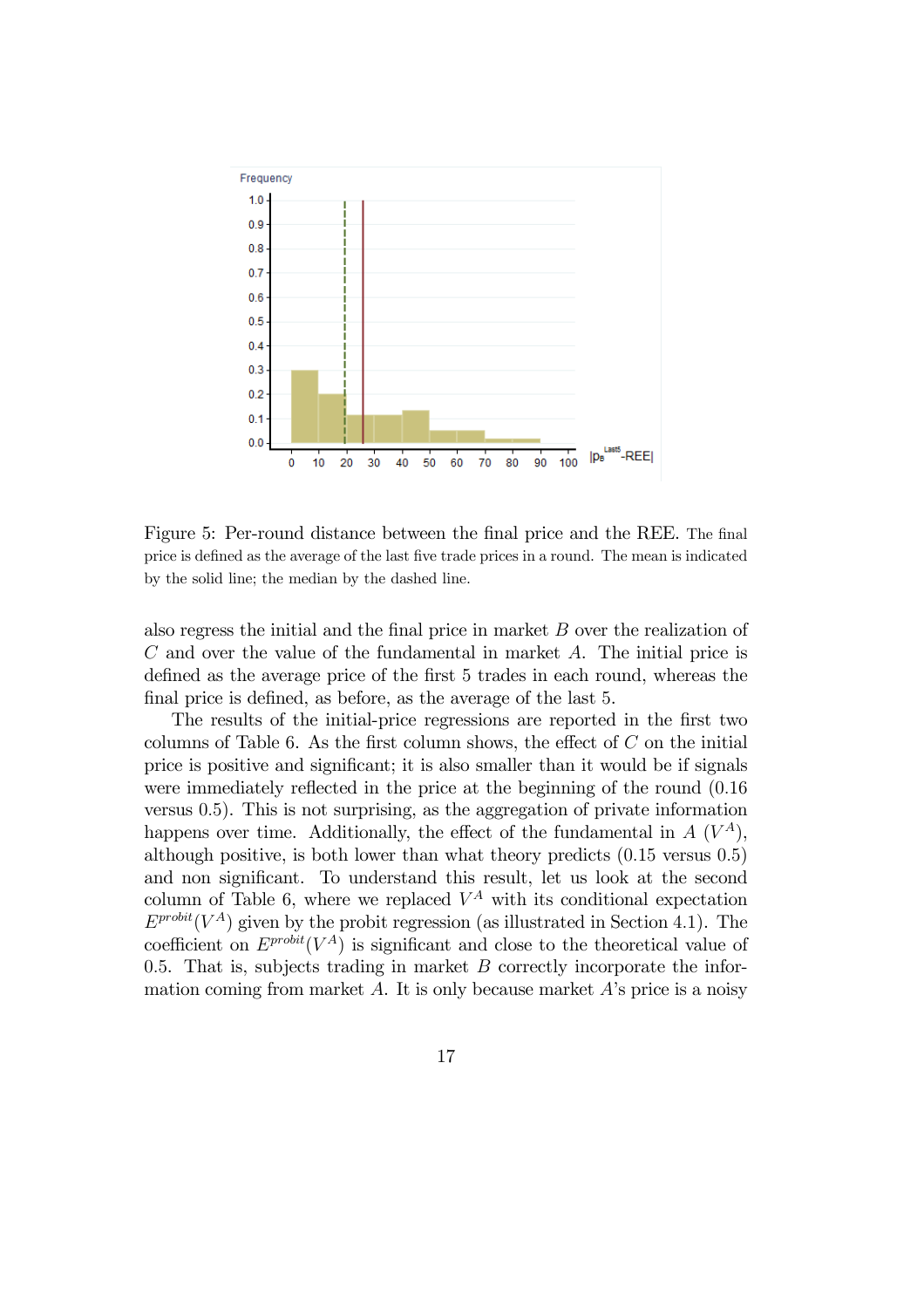|                   | Initial Price (first 5 trades) |                                         | Final Price (last 5 trades) |                                     |
|-------------------|--------------------------------|-----------------------------------------|-----------------------------|-------------------------------------|
| $\mathcal{C}$     |                                | $0.165^{**}(0.043)$ $0.128^{**}(0.038)$ |                             | $0.278**$ (0.058) $0.235**$ (0.047) |
| $V^A$             | 0.151(0.083)                   |                                         | $0.305*(0.133)$             |                                     |
| $E^{probit}(V^A)$ |                                | $0.418**$ (0.065)                       |                             | $0.632**$ (0.137)                   |
| Constant          | $33.49** (6.679)$              | $18.78**$ (6.202)                       | 12.52(7.825)                | $-5.616(4.391)$                     |
| R-squared         | 0.235                          | 0.463                                   | 0.385                       | 0.563                               |

Table 6: Regression results for market B

The table shows the regression results of the initial (final) price of asset B on C and on  $V^A$  in column 1 (3). Columns 2 and 4 show the regression results using the conditional expectation of  $V^A$  (computed by the probit regression).

signal of  $V^A$  that the spillover from market A to market B is lower than the theoretical prediction.

Let us now consider how the final price aggregates subjects' information. In the last two columns of the table, we regress the final price on the realizations of C and on  $V^A$  (column 3) or on its conditional expected value  $\alpha$  (column 4). If the final price aggregated subjects' signals correctly, the coefficient on C should be 0.5 (since  $V^B = C$  only with probability 0.5). In both columns, the coefficient is positive and significant, but approximately only half the theoretical value. This is a similar result to what was observed in market A, where the coefficient of 0.5 was half its theoretical counterpart.<sup>20</sup> In both markets, the price aggregates subjects' private signals only partially.

Moreover, according to the theory, the coefficients on  $V^A$  should be 0.5 (since  $V^B = V^A$  with probability 0.5); in the regression, the coefficient is positive and significant, but smaller than the theoretical one. Similarly to what happened for the initial price, however, when we use as a regressor the conditional expectation of  $V^A$  the coefficient increases to approach its theoretical value.<sup>21</sup> In other words, also when we look at the final price, it is apparent that subjects incorporate the information coming from the other market correctly.

Overall, the regression results suggest that the aggregation of public in-

 $^{20}$ In market A, full aggregation of private information would have implied that the coefficient on  $V^A$  was equal to 1.

<sup>&</sup>lt;sup>21</sup>We cannot reject the hypothesis that the coefficient is equal to the theoretical one  $p$ -value  $= 0.38$ —using a cluster-robust t-test at the session level.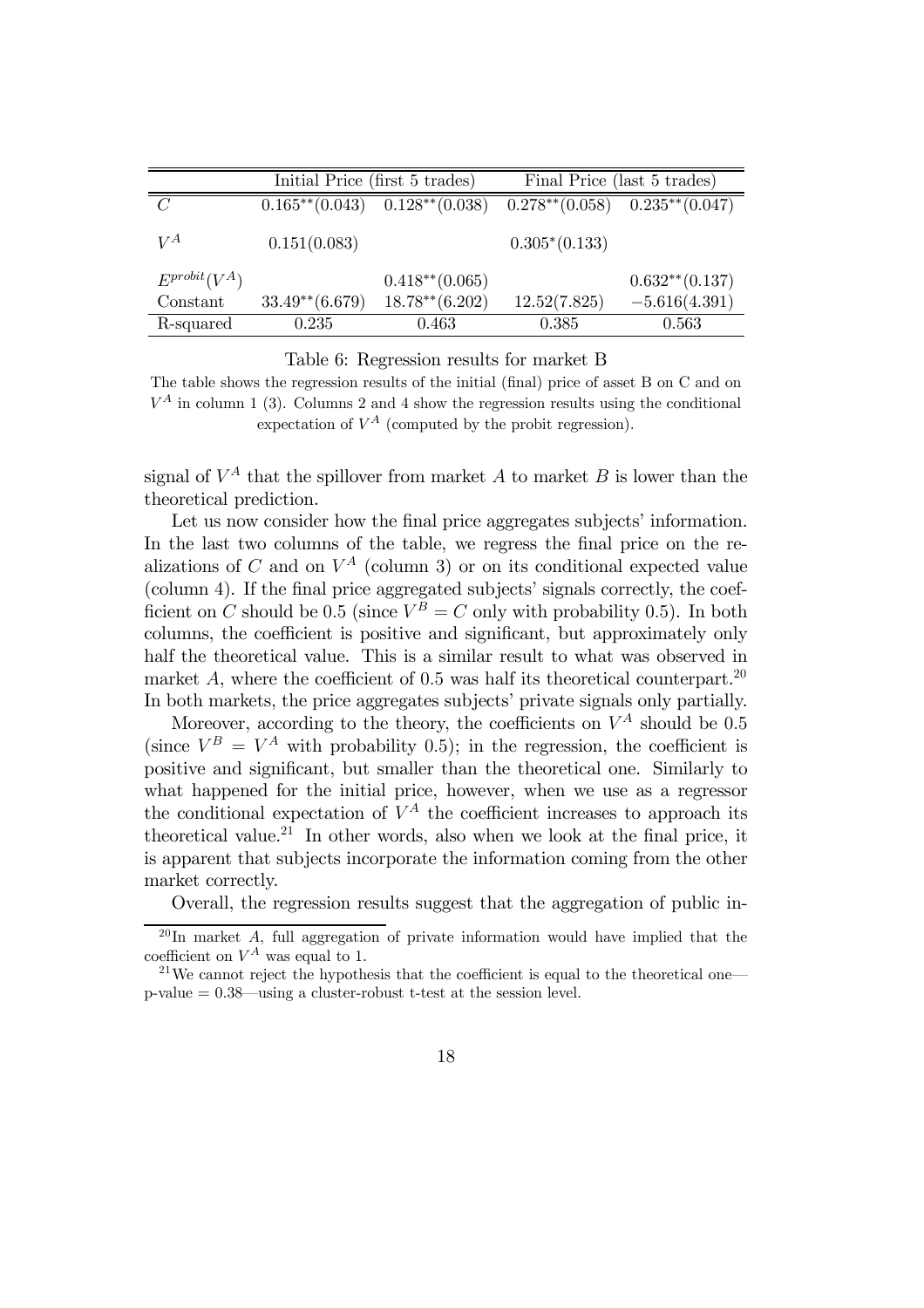formation from market  $A$  occurs in accordance with the theory, both qualitatively and quantitatively. In contrast, both in market  $A$  and in market  $B$ , subjects have more difficulties aggregating private information. Although private signals are aggregated by the price, the aggregation is not complete.

## 4.3 Contagion

The previous section clearly documents the existence of an informational spillover from market  $A$  to market  $B$ . In the literature, financial contagion is usually characterized as "excess correlation" among asset prices: in particular, there is contagion between two markets when the correlation between asset prices is greater than that between asset fundamentals:  $Corr(P^A, P^B) > Corr(V^A, V^B)$ . In our theoretical model, the informational spillover generates contagion: as we discussed above, the correlation between fundamentals is  $0.5$ , whereas that between prices is  $0.71$ . Contagion also occurs in the laboratory: across rounds, the correlation between final prices is 067. This is an important result. It shows that the informational contagion predicted by our theoretical model is also the outcome of subjects' interactions in a market setting: in other words, the trading strategies subjects put in place in the laboratory lead to a contagion effect from market  $A$  to market  $B$ .

Not only is the price correlation in the laboratory higher than that between fundamentals, it is also very close to the theoretical one  $(0.67$  is not significantly different from  $(0.71)$ .<sup>22</sup> This is somehow surprising since we know from the previous analysis that the prices observed in the laboratory do not fully aggregate private information (whereas the REE prices do). To shed light on this result, recall two observations that we made in the previous section: i) in the two markets, signals are aggregated only partially, and the level of aggregation is (approximately) similar; ii) subjects attach (approximately) the theoretically correct weight to the information coming from market  $\Lambda$ . Intuitively, the first observation implies that, holding constant the informational spillover across markets, the variances of  $P^A$  and  $P^B$  and their covariance are lower than what is predicted by the theory. The second observation implies that the reduction in the covariance (with respect

<sup>&</sup>lt;sup>22</sup>We regressed the final price in market  $B$  on the final price in market  $A$  multiplied by the ratio of the standard deviations of the two prices (and on a constant). We cannot reject the null hypothesis that the estimated coefficient, which is equal to the correlation index, is equal to  $0.71$  using a cluster-robust t statistic—p-value equal to  $0.8$ .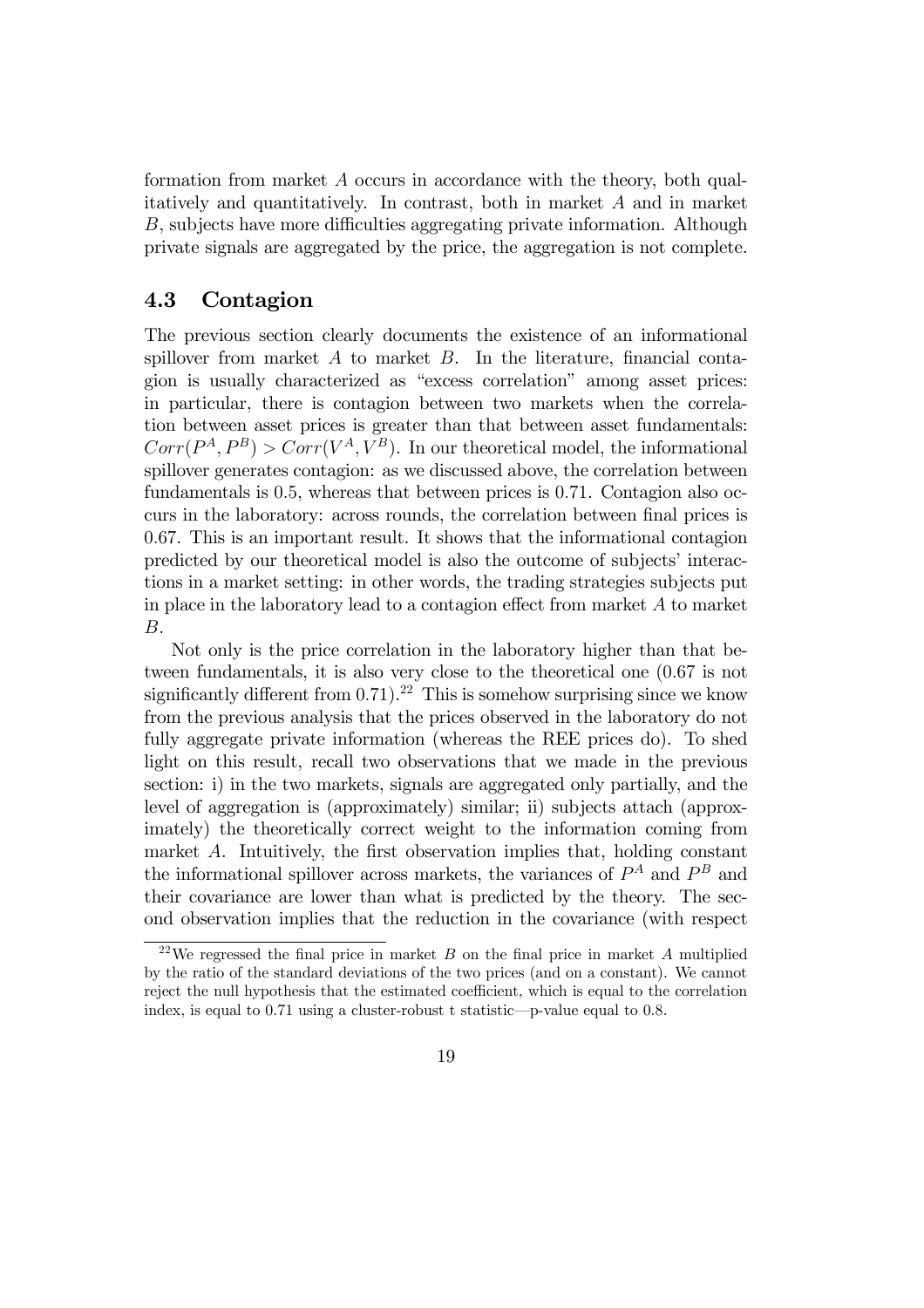to the theoretical one) exactly offsets the reduction in the variances of  $P^A$ and  $P^B$ , thus leading to a correlation very close to the theoretical one. A simple model in which these two observations hold (with no approximation) is:  $P^A = \alpha + \beta V^A + \varepsilon$  and  $P^B = \delta + \frac{1}{2}$  $\frac{1}{2}P^A + \frac{1}{2}$  $\frac{1}{2}\beta C + \eta$  (with  $\alpha$  and  $\delta$  being two constants,  $0 < \beta < 1$  and  $\varepsilon$  and  $\eta$  two uncorrelated error terms). It is straightforward to prove that, for  $\varepsilon = \eta = 0$ , the correlation is identical to that of our theoretical model (in which  $\beta = 1$ ). In the experiment, of course, both error terms have a positive variance, but their net effect on the correlation turns out to be negligible.<sup>23</sup>

In the experiment, as in the theoretical model, the information coming from market  $A$  increases the market's informational efficiency. Indeed, it is straightforward to show that if subjects in market  $B$  had attached zero weight to the information coming from market  $A$  (i.e., if the coefficient on  $E(V^A)$  in the regression reported in Table 5 had been zero), the distance between the price and the fundamental would have been higher. Nevertheless, in those rounds when the value of asset  $B$  differs from that of asset A, the information coming from market  $A$  is detrimental: the distance between price and fundamental in the experiment was 40—higher than 27, the average distance when the asset values were equal, and of 29, the average distance across all rounds.<sup>24</sup> This shows the negative impact of information contagion: although the information coming from other markets' prices is on average valuable, it becomes counterproductive when price changes reflect idiosyncratic shocks in those markets.

## 4.4 Independent fundamentals and absence of contagion: the results of Treatment II

Until now, we have shown that allowing subjects to observe the history of trades in another market generates financial contagion in the laboratory. This empirical result agrees with the theoretical predictions: indeed, the correlation we obtain in the laboratory is remarkable close to the equilibrium one. One may wonder, however, whether in the laboratory contagion is really generated by informational spillovers, as in the theoretical model, or rather whether it is a mere artifact, caused by subjects in market  $B$  being influenced

<sup>&</sup>lt;sup>23</sup>In Appendix A, we show that the correlation is decreasing in the variance of  $\eta$  but increasing in the variance of  $\varepsilon$ .

<sup>&</sup>lt;sup>24</sup>There are 20 rounds in which the value of asset  $B$  differs from that of asset  $A$ .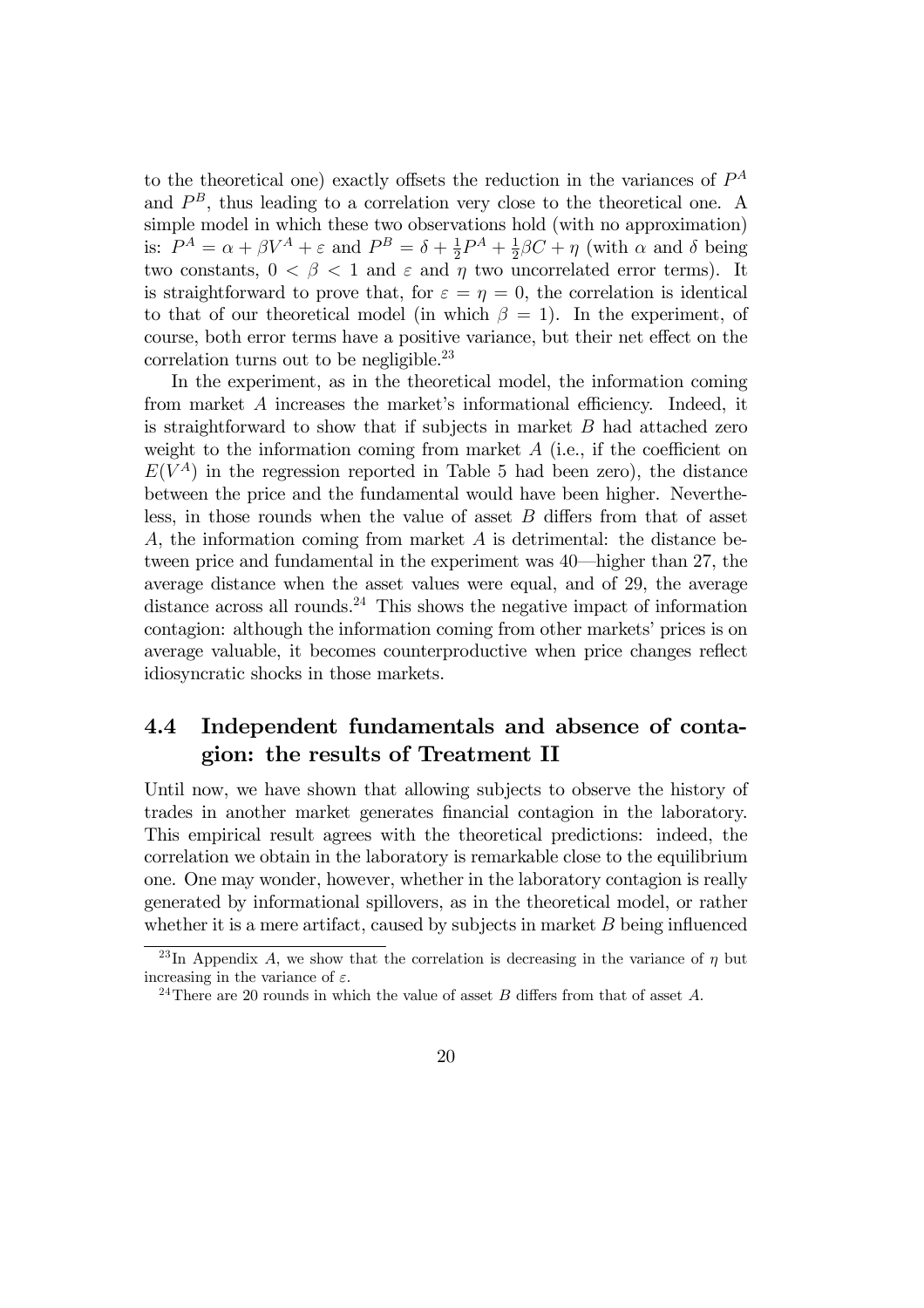by the trades and prices in market  $A$ , independently of their information content.

To tackle this issue, we ran Treatment II, in which we set  $p = 0$ ; that is,  $V^A$  and  $V^B$  are independently distributed ( $V^B$  being equal to C). According to the theory, since the asset fundamentals are independent, there should be no information contagion.

In Table 7, we present the same regressions we had discussed in Table  $6$  for Treatment I. The differences between the two treatments are striking. First, both when we look at the behavior of the initial and of the final price, the coefficient on the value of asset  $A$  and on its probit expectation are now much smaller than in Treatment  $I$ , in fact not significantly different from zero. This is in accordance with theory: no information spillover occurs between markets when asset fundamentals are independent. This result suggests that behavioral biases did not cause the informational contagion observed in Treatment  $I$  (as would have been the case if, for instance, subjects in market  $B$  were affected by the price in market  $A$  independently of its information content); on the contrary, subjects use the information coming from market  $A$  only when it is relevant.<sup>25</sup>

|                   | Initial Price (first 5 trades) |                   | Final Price (last 5 trades)         |                   |
|-------------------|--------------------------------|-------------------|-------------------------------------|-------------------|
| $\mathcal{C}$     | $0.291***(0.037)$              | $0.282***(0.036)$ | $0.674***(0.071)$ $0.670***(0.069)$ |                   |
| $V^A$             | $0.052*(0.025)$                |                   | 0.013(0.065)                        |                   |
| $E^{probit}(V^A)$ |                                | $-0.025(0.087)$   |                                     | $-0.146*(0.060)$  |
| Constant          | $38.64***(4.621)$              | $42.65**$ (6.435) | $14.43*(6.900)$                     | $21.99**$ (7.102) |
| R-squared         | 0.427                          | 0.414             | 0.627                               | 0.640             |

|  |  | Table 7: Regression results for Treatment II |
|--|--|----------------------------------------------|
|  |  |                                              |

The table shows the regression results of the initial (final) price of asset B on C and on  $V^A$  in column 1 (3). Columns 2 and 4 show the regression results using the conditional expectation of  $V^A$  (computed by the probit regression).

Additionally, when we look at the final prices, the coefficient on  $C$  is now much higher than what was reported for Treatment  $I(0.67 \text{ vs. } 0.28)$ . As a matter of fact, a statistical test reveals that this coefficient is not significantly different from the coefficient on the value of asset  $A$  in market  $A$  (in either

<sup>&</sup>lt;sup>25</sup>Subjects' behavior in market  $A$  is similar to that of Treatment  $I$ . We report some descriptive statistics and regression results in Appendix  $E$ .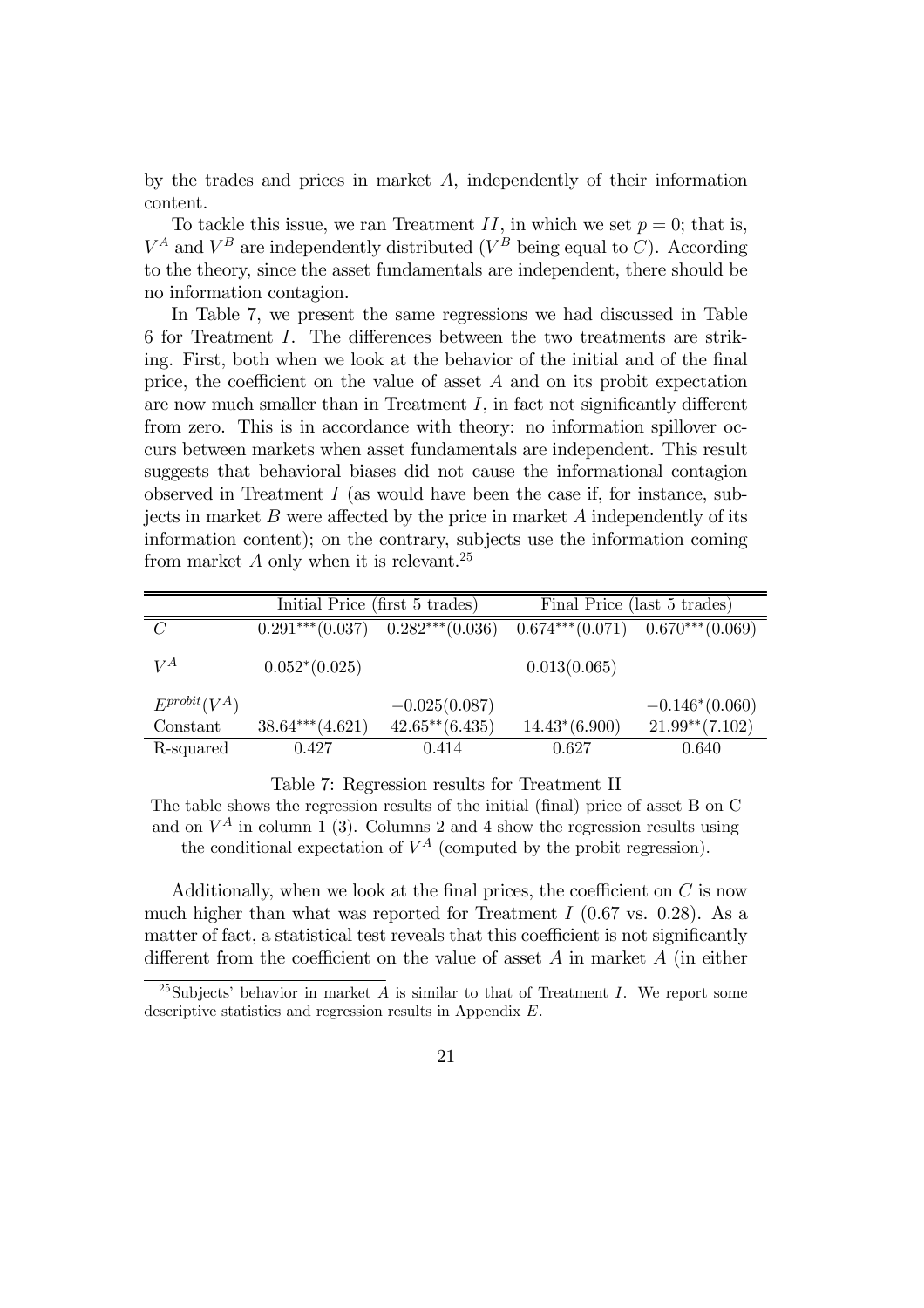treatment).<sup>26</sup> This happens because the distribution of  $V^B$  (equal to C in this treatment) is the same as that of  $V^A$ , and subjects disregard the information coming from market  $A$ . Similarly to what we observed in market  $A$ , in both treatments, private signals are only imperfectly aggregated by the final price (the coefficient of  $C$  is less than 1).

Given these results, it is not surprising that the correlation between final prices is  $-0.13$ , not statistically different from that between fundamentals  $(i.e., zero).$ <sup>27</sup> In other words, when asset values are independent, we do not observe financial contagion in the laboratory.

To gain more intuition on these aggregate results, we now look at how subjects set prices in the two treatments. We regress, separately for the two treatments, the bid and ask prices that subjects posted in market  $B$  on their private information and on their elicited belief that  $V^A = 100$ . The results are reported in Table 8. In Treatment  $I$ , the posted bid and ask prices are positively and significantly related not only to a subject's private information, but also to his belief about  $V^A$  (see columns 1 and 2). Subjects' beliefs have a relatively large effect: a 10 unit increase in subjects' beliefs about  $V^A$  results in, approximately, a 4 unit increase in the bid and in the ask price subjects post in market  $B$ . In contrast, in Treatment  $II$ , only a subject's private information matters, and not his assesment of the history of market  $A$ ; indeed, the coefficients on subjects' beliefs are not significant both for the bid and the ask prices. We obtain analogous results if we look at the probability that a subjects posts a bid rather than an ask as a function of his private information and his belief about  $V^A$  through a probit regression: a subject with a high expectation on  $V^A$  is significantly more likely to post a bid (that is, to try and buy the asset) in Treatment  $I$ ; this effect disappears in Treatment II (see Table 9).<sup>28</sup>

Taken together, the results of Tables 8 and 9 show that, when posting bid and ask prices, subjects react to the history of trading activity in market A when such history carries information on  $V^B$  (as in Treatment I), but disergard it when it does not (as in Treatment  $II$ ). As a result of their

<sup>&</sup>lt;sup>26</sup>In both treatments, that coefficient is 0.55 (see Tables 2 and  $E$ 2). The p-values for the test that the coefficients in columns  $3$  and  $4$  are not different from  $0.55$  are equal to 0.14.

<sup>&</sup>lt;sup>27</sup>We cannot reject the null hypothesis that the correlation is equal to  $0$ (by using the same test discussed in footnote  $22$ )—p-value = 0.13.

<sup>28</sup>We obtain very similar results (available on request) if we run a logit regression or a linear probability model.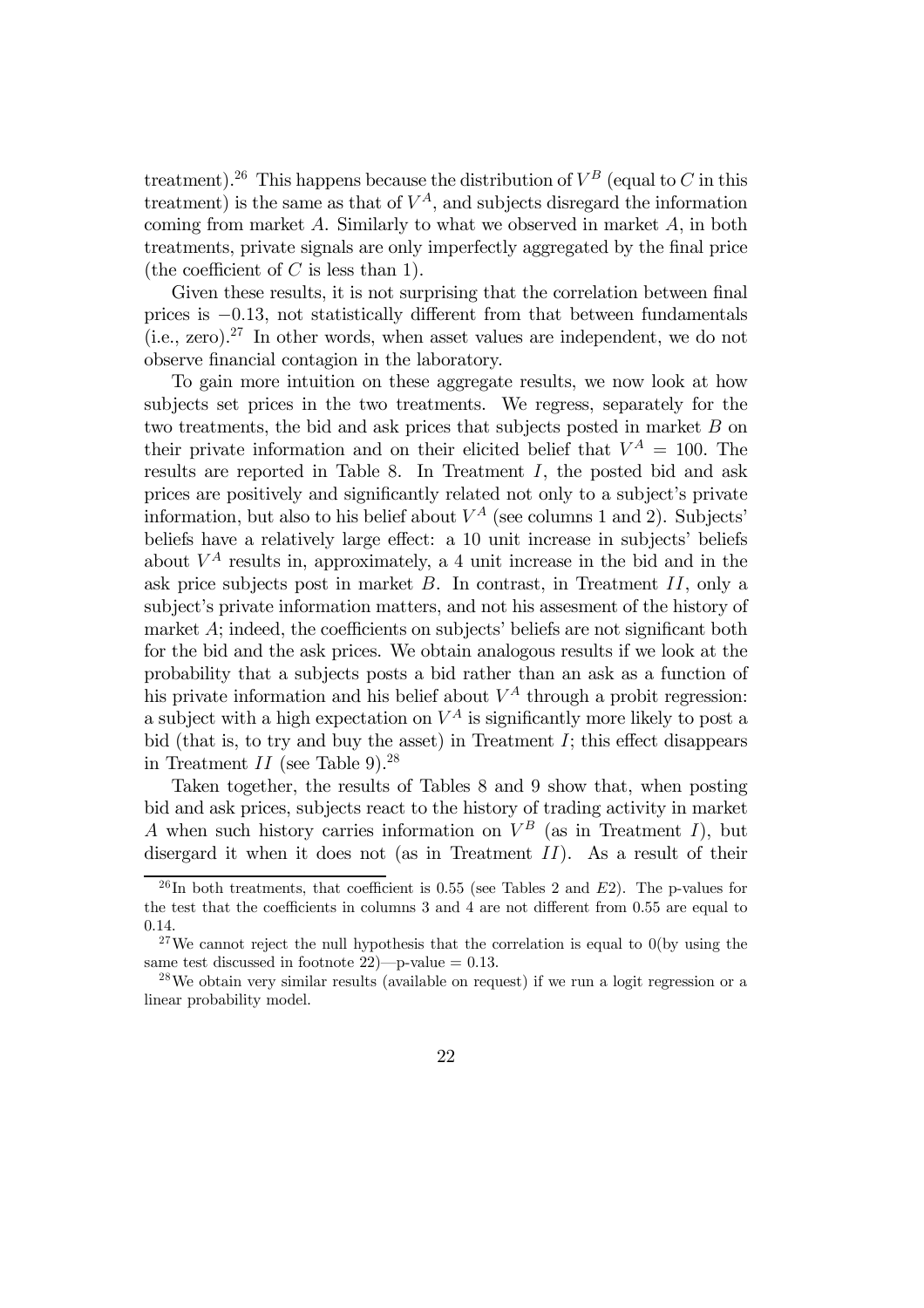|               | Treatment I      |                                         | Treatment II                                                 |                   |
|---------------|------------------|-----------------------------------------|--------------------------------------------------------------|-------------------|
|               | <b>Bid</b>       | Ask                                     | Bid                                                          | Ask               |
| Good Signal   |                  | $13.82^{**}(4.835)$ $10.75^{**}(3.101)$ | $32.60**$ (5.167)                                            | $22.73**$ (4.163) |
| <b>Belief</b> |                  |                                         | $0.425^{**}(0.118)$ $0.376^{**}(0.080)$ $-0.0512^{*}(0.023)$ | $-0.076(0.043)$   |
| Constant      | $13.91**$ (3.16) | $29.56***(2.61)$                        | $28.57**$ (5.65)                                             | $42.89***(5.01)$  |
| R-squared     | 0.333            | 0.284                                   | 0.192                                                        | 0.098             |
| N             | 2,244            | 2,658                                   | 2,347                                                        | 2906              |

behavior, we observe contagion in Treatment  $I$  but not in Treatment  $II$ .

Table 8: Bid and Ask prices conditional on the subject's private signal and belief

The table shows the results from a regression of ask and bid prices on a subject's belief about the value of good A and on a dummy equal to one if the subject's private signal is good.

|               | Treatment I         | Treatment II       |
|---------------|---------------------|--------------------|
| Good Signal   | $0.345***(0.024)$   | $0.571***(0.071)$  |
| <b>Belief</b> | $0.00408***(0.001)$ | $-0.00062(0.001)$  |
| Constant      | $-0.494***(0.059)$  | $-0.380***(0.048)$ |
| N             | 4902                | 5253               |

Table 9: Probability of posting a bid conditional on the subject's private signal and belief

The table shows the results from a probit regression of a dummy equal to one if the quote posted by a subject is a bid on a dummy equal to one if his private signal is good and on his belief about the value of good A.

# 5 Conclusions

In actual financial markets, traders often interpret price movements in one market as conveying information about asset fundamental values in other markets. In an influential paper, King and Wadhwani (1990) showed that, in a Rational Expectations Equilibrium, these informational spillovers across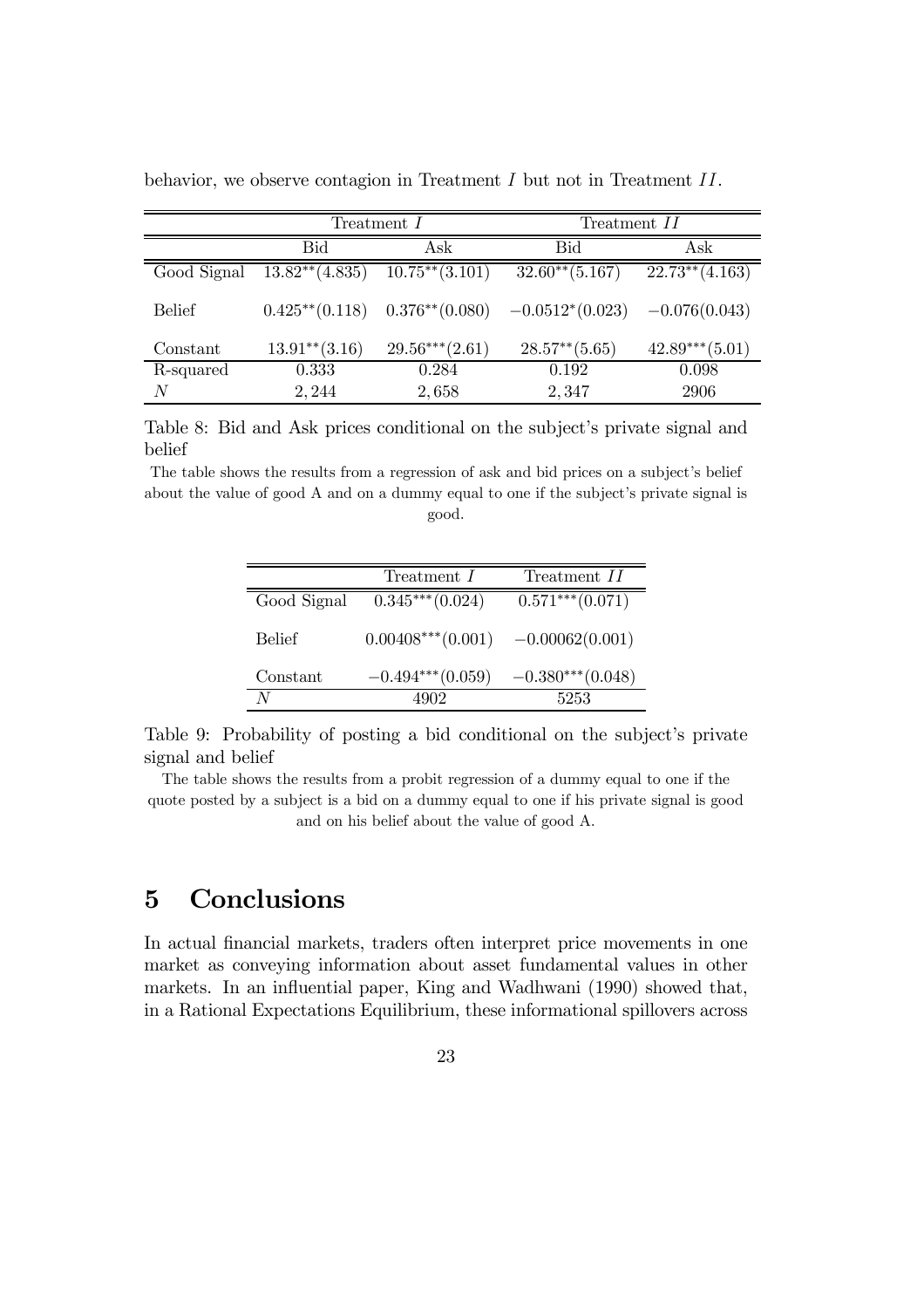financial markets generate financial contagion, a well-established empirical regularity. We tested the predictions of King and Wadhwani (1990) in the laboratory. Our work supports the predictions of the theory. Although in the laboratory private information is not perfectly aggregated, subjects are able to use the public information coming from the other market correctly. As a result, the correlation between asset prices is very close to the theoretical one. In principle, behavioral biases may lead subjects to under-react to public information coming from another market (and focus, instead, on the information about their own market) or, on the contrary, to overreact to it (for instance, a price decline in another market may cause subjects to be more prone to sell); this, however, does not happen in our experiment. Moreover, in the laboratory, we do not observe contagion when theory suggests we should not, that is, when the history of trades and prices in the other market conveys no relevant information. Overall, our experimental results show that the Rational Expectations Equilibrium performs remarkably well in describing financial contagion and the comovement among asset prices generated by informational spillovers. As a result, in future work with field data, one can study informational contagion with confidence that the Rational Expectations Equilibrium provides a good explanation of asset price comovements.

## References

- [1] Allen, F. and Gale D. (2000) Financial Contagion, *Journal of Political Economy*, 108, 1-33.
- [2] Calvo, G. (1999) Contagion in Emerging Markets: When *Wall Street* is a Carrier, mimeo, University of Maryland.
- [3] Cipriani, M. and Guarino A. (2008) Herd Behavior and Contagion in Financial Markets, *B.E. Journal of Theoretical Economics (Contributions)*, 8, Article 24.
- [4] Copeland, T. E. and D. Friedman (1991) Partial Revelation of Information in Experimental Asset Markets, *Journal of Finance* 46, 265-295
- [5] Edwards, S. and R. Rigobon (2002) Currency Crisis and Contagion: An Introduction, *Journal of Development Economics* 69, 307-313.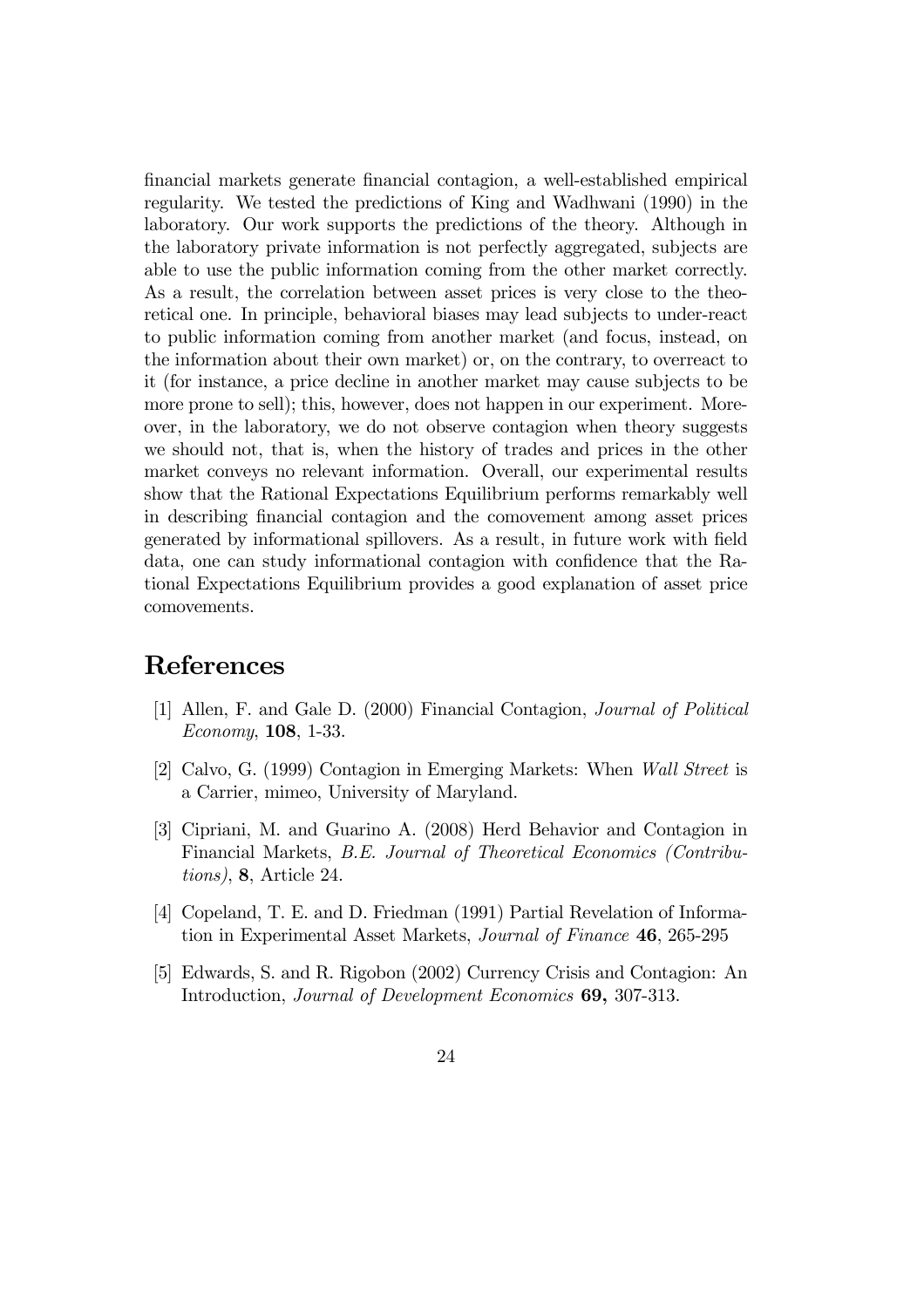- [6] Ehrmann, M., Fratzscher, M. and Rigobon, R. (2011) Stocks, bonds, money markets and exchange rates: measuring international financial transmission, *Journal of Applied Econometrics*, 26, 948-974.
- [7] Eichengreen, B., A. Rose and C. Wyplosz (1996) Contagious Currency Crisis, *The Scandinavian Journal of Economics* 98, 463-484.
- [8] Forsythe, R., and R. Lundholm. (1990) Information aggregation in an experimental market, *Econometrica* 58, 309-347.
- [9] Fostel, A. and J. Geanakoplos (2008) Leverage Cycles and The Anxious Economy, *American Economic Review*, 98, 1211-1244.
- [10] Grossman, S. J. and Stiglitz, J. (1980) On the Impossibility of Informationally Efficient Markets, *American Economic Review*, **70**, 393-408.
- [11] King, M. and Wadhwani, S. (1990) Transmission of Volatility between Stock Markets, *Review of Financial Studies,* 3, 5-33.
- [12] Kodres, L. and Pritsker, M. (2002) A Rational Expectations Model of Financial Contagion, *Journal of Finance,* 57, 769-799.
- [13] Kyle, A. and Xiong, W. (2001) Contagion as a Wealth Effect, *Journal of Finance*, 56, 1401-1440.
- [14] Pavlova, A. and Rigobon, R. (2007) The Role of Portfolio Constraints in the International Propagation of Shocks, *Review of Economic Studies*, 75, 1215-1256.
- [15] Smith, V. (1962) An Experimental Study of Competitive Market Behavior," *Journal of Political Economy* 70, 111-137.
- [16] Trevino, I. (2013) Channels of Financial Contagion: Theory and Experiments, Mimeo, New York University.
- [17] Yuan, K. (2005) Asymmetric Price Movements and Borrowing Constraints: A REE Model of Crisis, Contagion, and Confusion, *Journal of Finance*, 60, 379-411.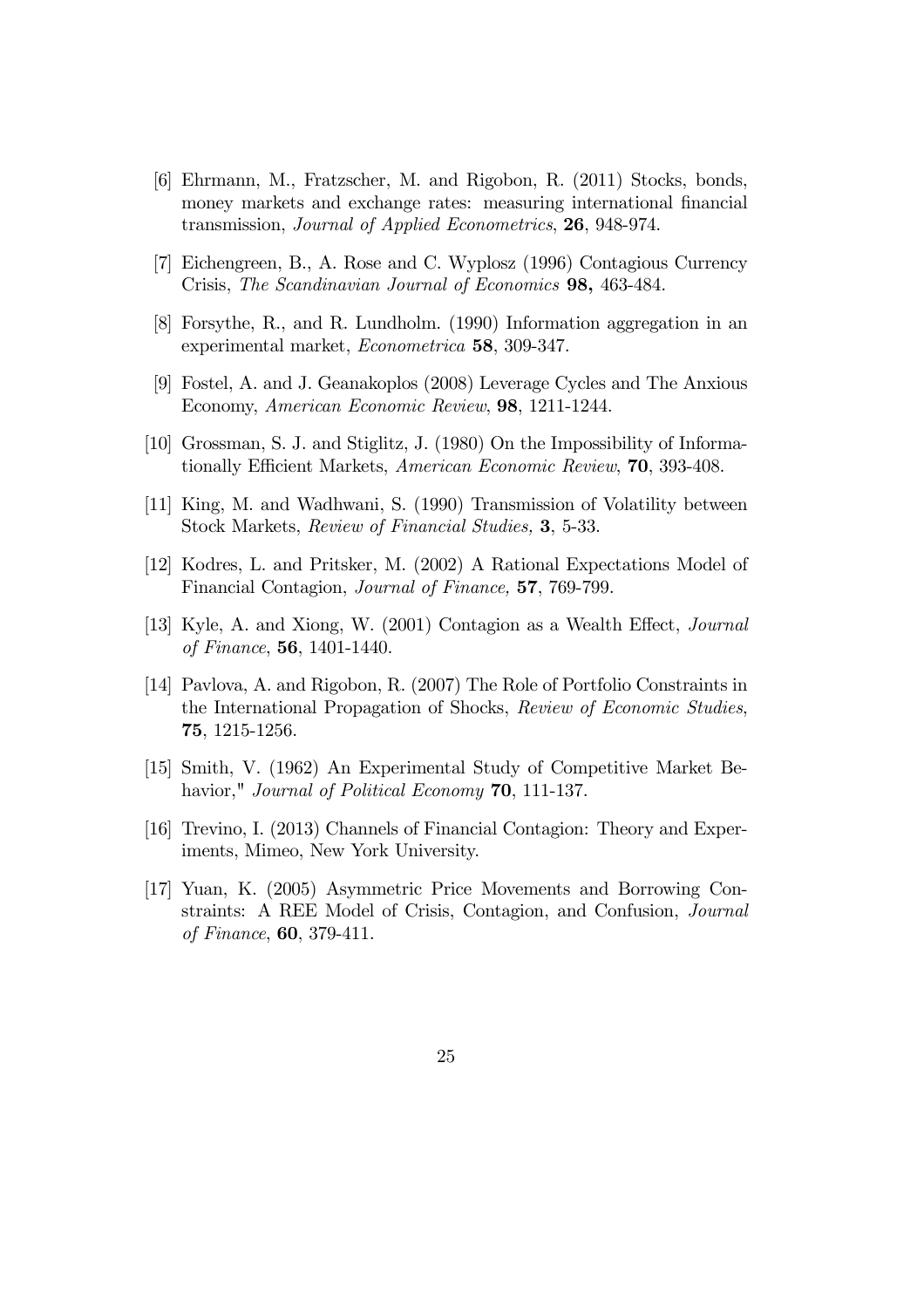# Appendix (for online publication)

## Appendix A: REE and correlations REE derivation

In this appendix we derive the REE. To this aim, let us first define the Private Information Equilibrium (PIE), that is, the equilibrium in which each agent only uses his private information and neglects the information contained in the price. Figure A1 shows the PIE in market A when  $V^A = 0$ . Since the precision of the private signal is 075 and 8 agents trade in market , 6 agents evaluate the asset 25 liras and 2 agents evaluate it 75 liras. Bearing in mind that each agent is endowed with 4 units of the asset and 500 liras, supply and demand curves are easily derived. For instance, let us consider the supply curve. At a price lower than 25, no agent is willing to supply the asset. At a price of  $25, 6$  agents are just indifferent between holding and selling the asset (the maximum supply is, therefore, 24 units). At any price between 25 and 75, these 6 agents supply all their endowment. At a price of 75, also the other 2 agents become weakly willing to supply the asset. For a price higher than 75, all 32 units are supplied. The PIE price is 417, where demand and supply cross. A similar analysis shows that the PIE price when  $V^A = 100$  is 75 (as illustrated in Figure A2). Of course, these two prices cannot be a REE. Indeed from the first price, agents infer that the value is  $0$  and from the second, that it is  $100$ . Therefore in the first case demand and supply become those illustrated in Figure  $A3$ ; and in the second case they look like in Figure A4. The REE prices are 0 and 100 respectively.

The analysis for market  $B$  follows the same logic. In Figure  $A5$  we shows the REE (assuming  $p = 0.5$ ) when  $V^A \neq C$ . The equilibrium price becomes 50.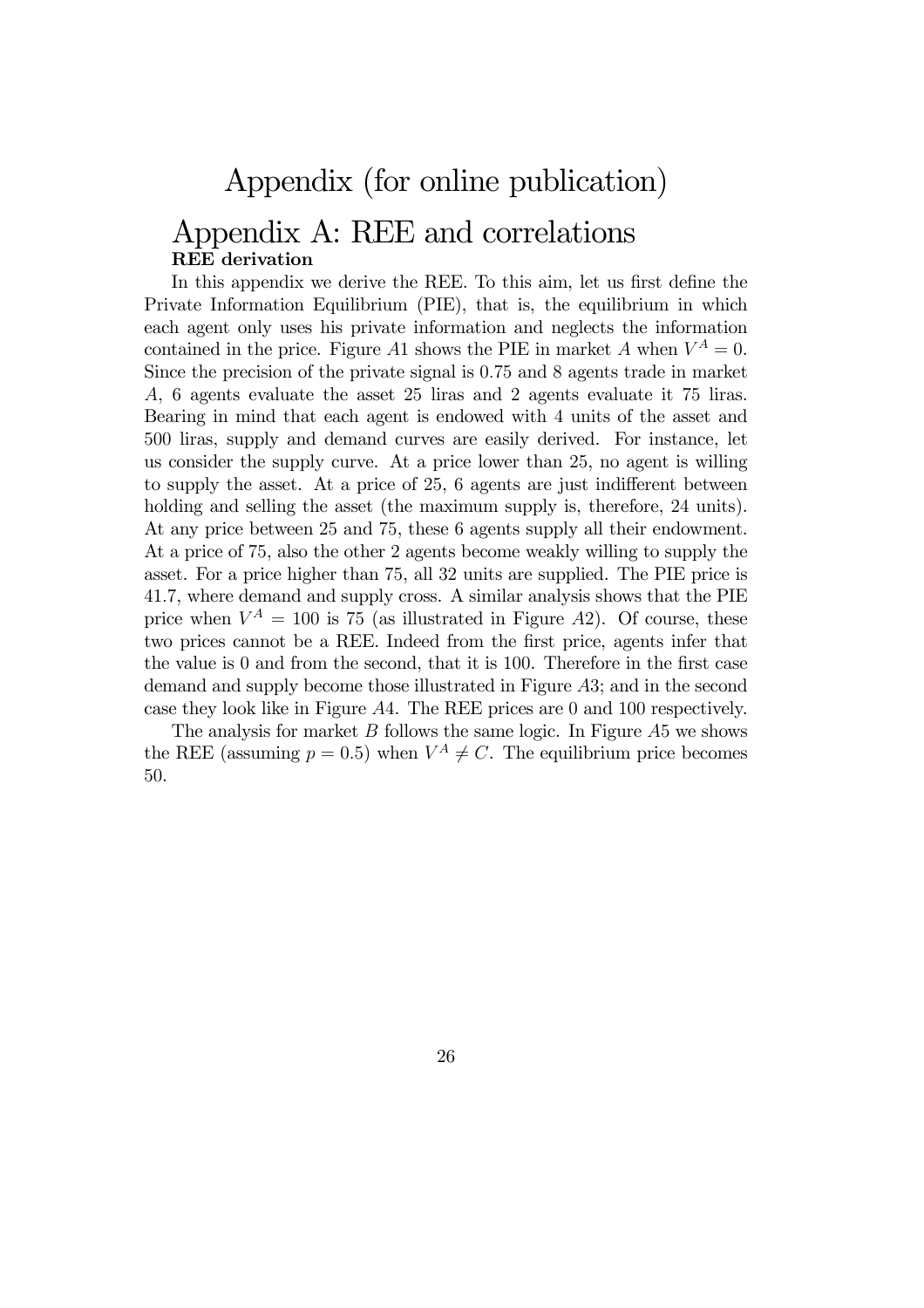

Figure A1: Private Information Equilibrium conditional on  $V^A = 0$ 



Figure A2: Private Information Equilibrium conditional on  $V^A = 100$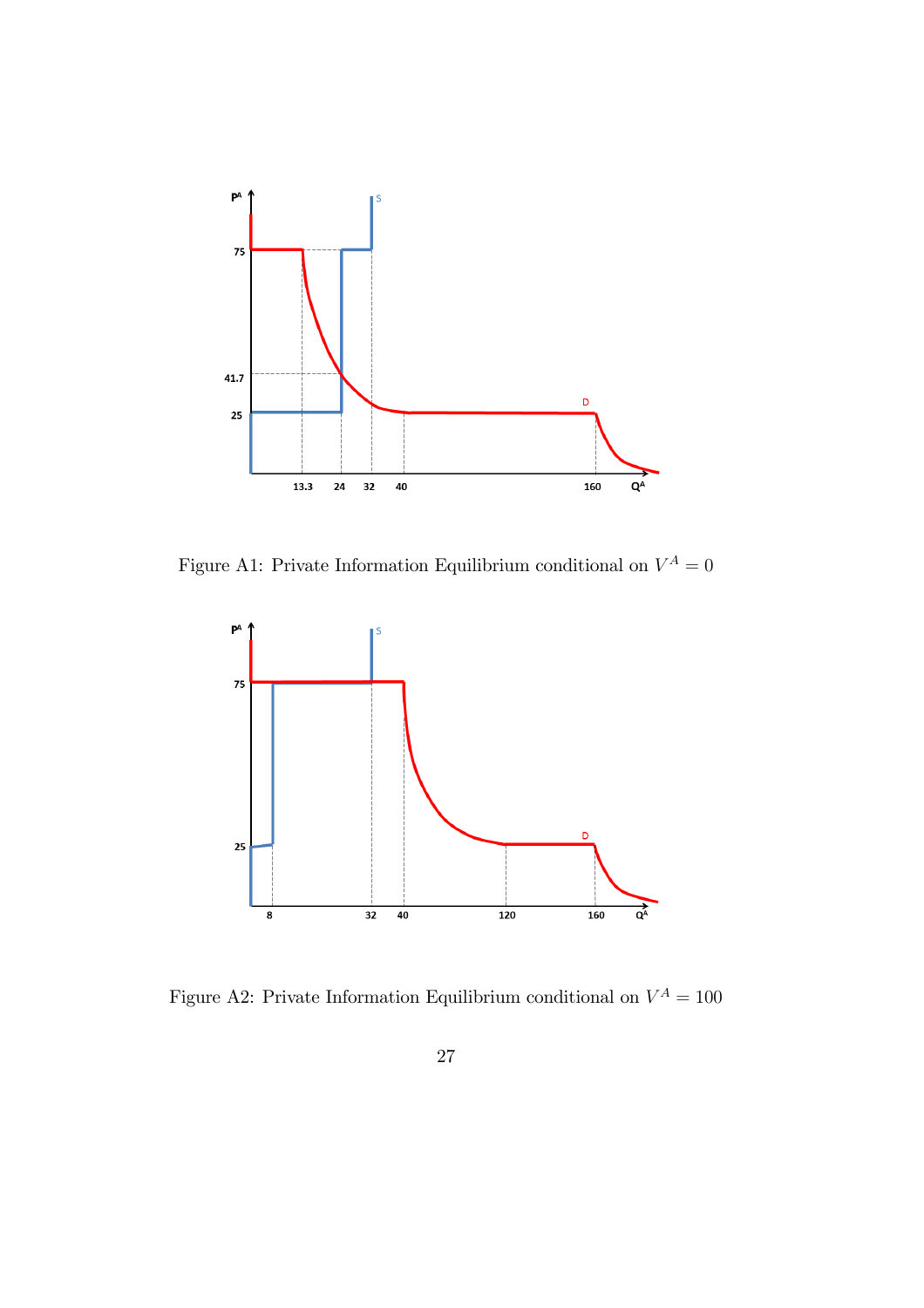

Figure A3: Rational Expectations Equilibrium conditional on  $V^A = 0$ 



Figure A4: Rational Expectations Equilibrium conditional on  $V^A = 100$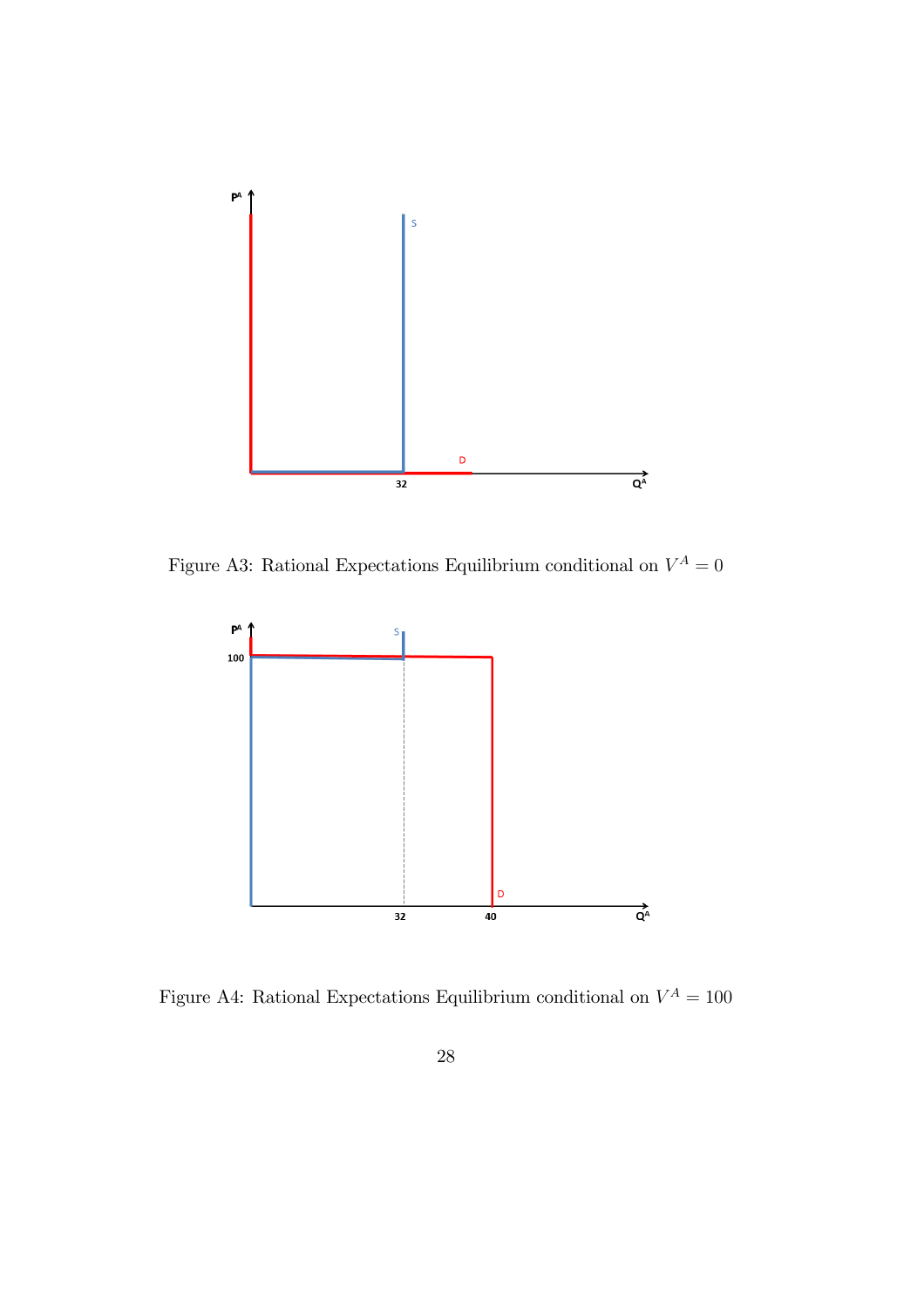

Figure A5: Rational Expectations Equilibrium conditional on  $V^A \neq C$ .

### Correlations

We now turn to the computation of the correlation coefficients. We start with those presented in Section 2.2. First, let us derive the correlation between the fundamentals. To do so, we compute the variances and covariance of  $V^A$  and  $V^B$ :

$$
Var(V^{A}) = E(V^{A^{2}}) - [E(V^{A})]^{2} = \frac{1}{2}100^{2} - 50^{2} = 2500
$$

$$
Var(V^{B}) = E(V^{B^{2}}) - [E(V^{B})]^{2} =
$$
  
\n
$$
E(V^{B^{2}}|V^{B} = V^{A}) Pr(V^{B} = V^{A}) + E(V^{B^{2}}|V^{B} = C) Pr(V^{B} = C) - [E(V^{B})]^{2} =
$$
  
\n
$$
\frac{1}{2}100^{2}p + \frac{1}{2}100^{2}(1-p) - 50^{2} = 2500 = Var(V^{A})
$$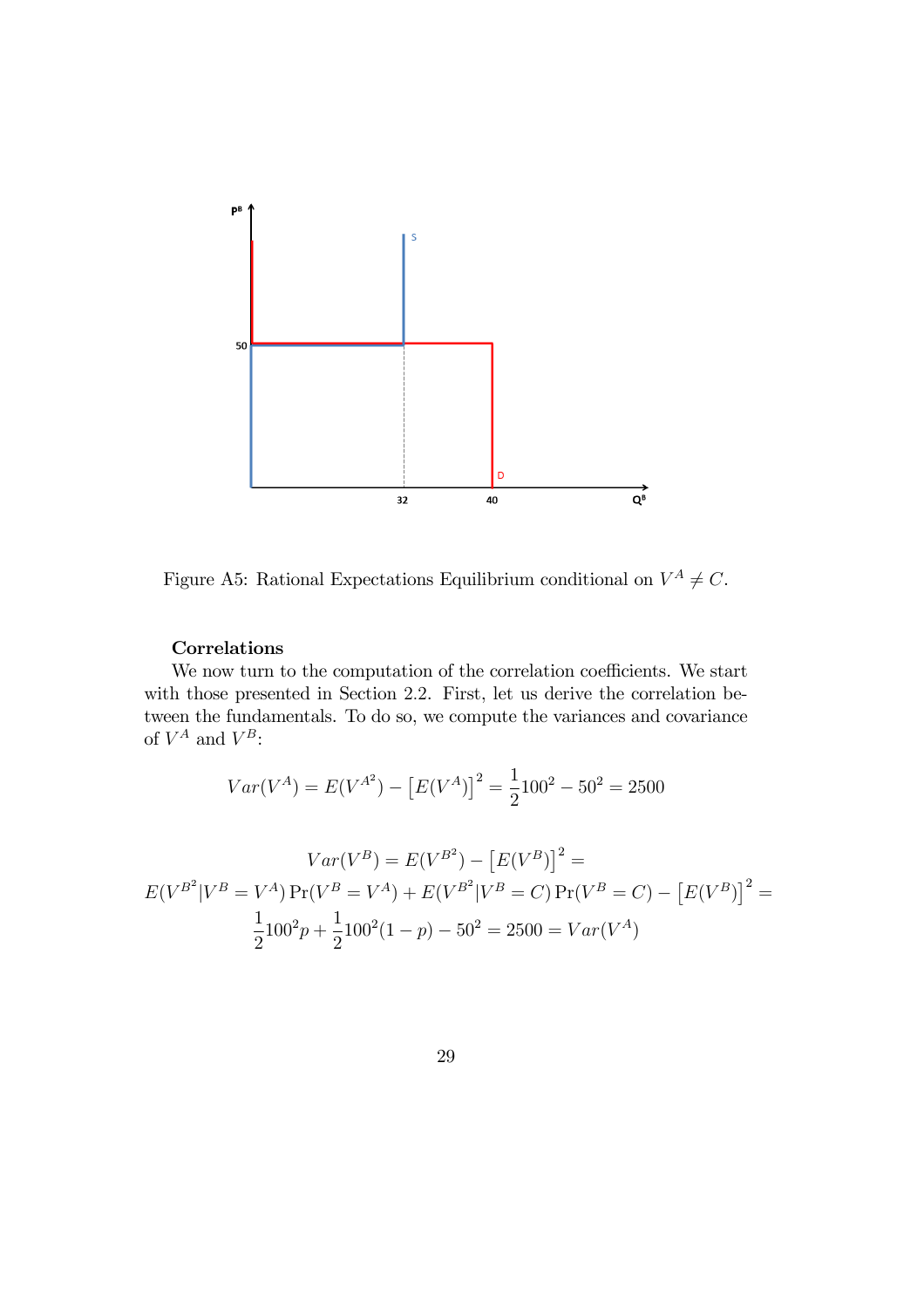$$
Cov(V^A, V^B) = E(V^A V^B) - E(V^A)E(V^B) =
$$
  
\n
$$
E(V^A V^B | V^B = V^A) Pr(V^B = V^A) + E(V^A V^B | V^B = C) Pr(V^B = C) - E(V^A)E(V^B) =
$$
  
\n
$$
\frac{1}{2} 100^2 p + \frac{1}{4} 100^2 (1 - p) - 50^2 = 2500p = pVar(V^A)
$$

Therefore, the correlation coefficient between fundamentals is:

$$
Corr(V^A, V^B) = \frac{pVar(V^A)}{\sqrt{Var(V^A)}\sqrt{Var(V^A)}} = p.
$$

We now turn to the computation of the correlation coefficient between prices. In the REE,  $P^A = V^A$  and  $P^B = pV^A + (1 - p)C$ . Therefore, variances and covariance are:

$$
Var(P^A) = Var(V^A) = 2500
$$

$$
Var(P^{B}) = Var(pV^{A} + (1 - p)C) =
$$
  

$$
p^{2}Var(V^{A}) + (1 - p)^{2}Var(C) + 2Cov(V^{A}, C) = Var(V^{A})(1 - 2p + 2p^{2})
$$

$$
Cov(P^A, P^B) = Cov(V^A, pV^A + (1 - p)C) =
$$
  

$$
pVar(V^A) + (1 - p)Cov(V^A, C) = pVar(V^A)
$$

The correlation coefficient between prices is therefore given by

$$
Corr(P^A, P^B) = \frac{pVar(V^A)}{\sqrt{Var(V^A)}\sqrt{Var(V^A)(1 - 2p + 2p^2)}} = \frac{p}{\sqrt{(1 - 2p + 2p^2)}}.
$$
  
It is easy to verify that  $\frac{p}{\sqrt{(1 - 2p + 2p^2)}} > p$  for all  $0 < p < 1$ .  
For  $p = 0.5$ ,  $Corr(P^A, P^B) = 0.71$ .

Now we turn to the computation of the correlation coefficient for the model presented in Section 43.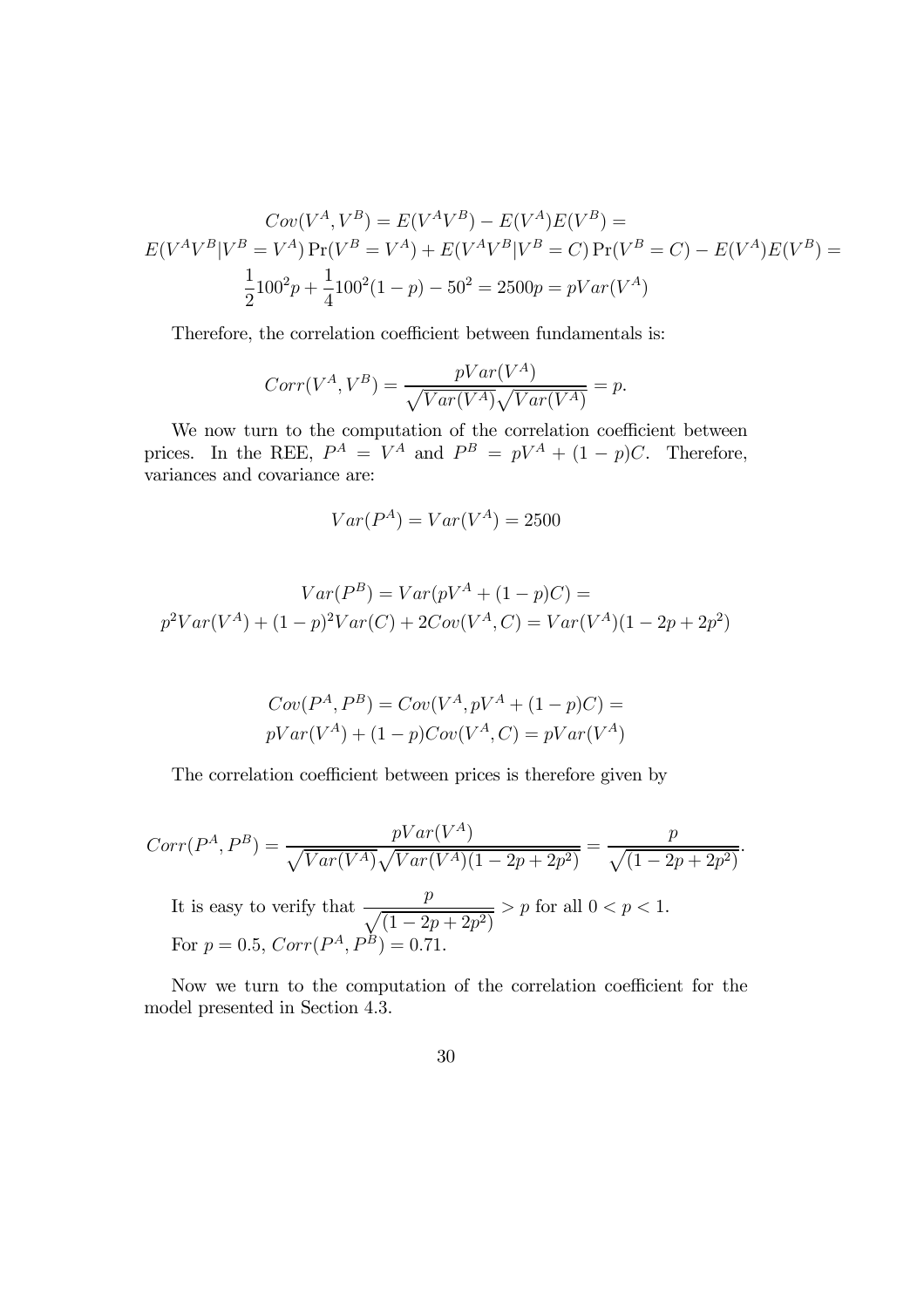Consider the case in which the prices in both markets aggregates the information only partially. In particular, suppose that

 $P^A = \alpha + \beta V^A$  and

 $P^B = \delta + pP^A + (1-p)\beta C.$ 

In this case, the variances of the prices and their covariance can be expressed as follows:

$$
Var(P^A) = \beta^2 Var(V^A).
$$

 $Var(P^{B}) = \beta^{2}Var(pV^{A} + (1-p)C) = \beta^{2}(1-2p+2p^{2})Var(V^{A}).$ 

$$
Cov(P^A, P^B) = Cov(\beta V^A, \beta(pV^A + (1 - p)C)) =
$$
  

$$
\beta^2 [pVar(V^A) + (1 - p)Cov(V^A, C)] = \beta^2 pVar(V^A).
$$

Therefore, the correlation coefficient is

$$
Corr(P^A, P^B) = \frac{\beta^2 pVar(V^A)}{\sqrt{\beta^2 Var(V^A)} \sqrt{\beta^2 (1 - 2p + 2p^2) Var(V^A)}} = \frac{p}{\sqrt{(1 - 2p + 2p^2)}},
$$

which is equal to the correlation obtained above for the REE. The partial information aggregation does not affect the correlation since it affects variances and covariance in the same way.

Finally, we compute the correlation coefficient when  $P^A = \alpha + \beta V^A + \varepsilon$ and  $P^B = \delta + \frac{1}{2}$  $\frac{1}{2}P^{A} + \frac{1}{2}$  $\frac{1}{2}\beta C + \eta$ 

(note that, consistently with the text, we are considering the case in which  $p=\frac{1}{2}$  $(\frac{1}{2})$ .

In this case, the variances of the prices and their covariance can be expressed as follows:

$$
Var(P^{A}) = \beta^{2}Var(V^{A}) + Var(\varepsilon).
$$

$$
Var(P^B) = \frac{1}{4}\beta^2 Var(V^A) + \frac{1}{4}Var(\varepsilon) + \frac{1}{4}\beta^2 Var(C) + Var(\eta)
$$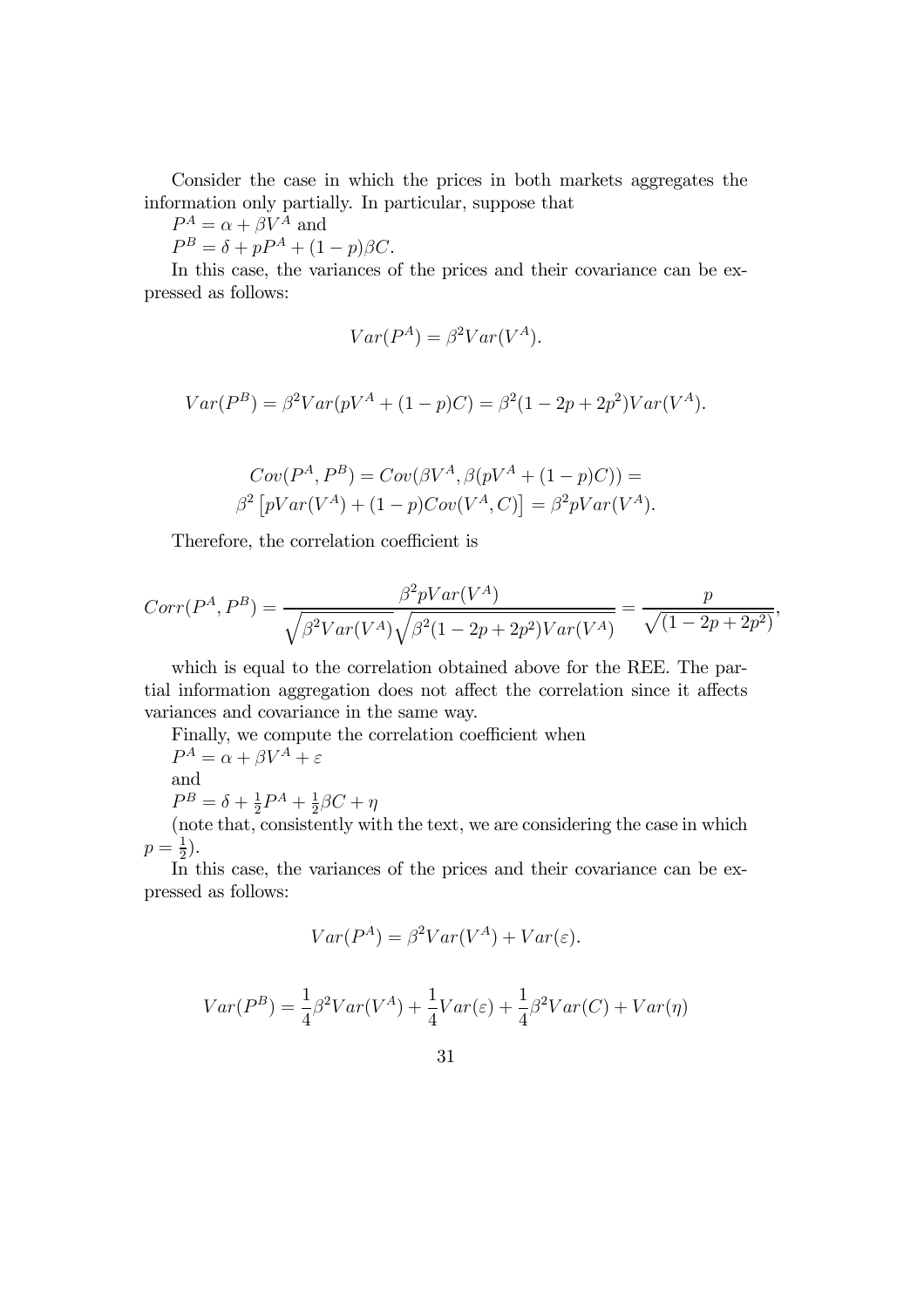$$
Cov(P^A, P^B) = \frac{1}{2}\beta^2 Var(V^A) + \frac{1}{2}Var(\varepsilon).
$$

Therefore, the correlation coefficient is  $% \mathcal{N}$ 

$$
Corr(P^{A}, P^{B}) =
$$

$$
\beta^{2}Var(V^{A}) + Var(\varepsilon)
$$

$$
\sqrt{((\beta^{2}Var(V^{A}) + Var(\varepsilon)) (2\beta^{2}Var(V^{A}) + Var(\varepsilon) + 4Var(\eta))}.
$$

Finally note that this expression is decreasing in  $Var(\eta)$  but increasing in  $Var(\varepsilon)$ .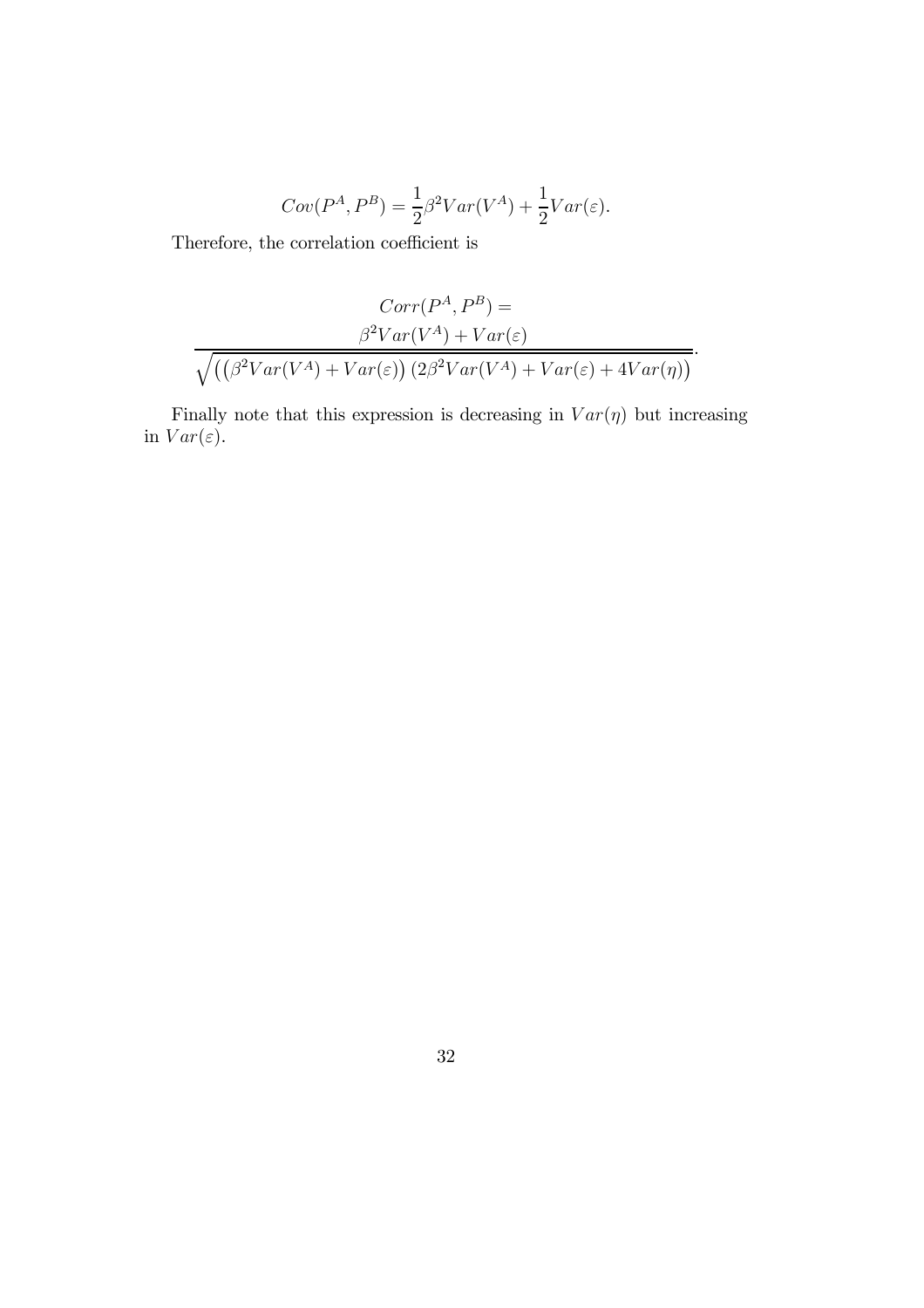# Appendix B: Results for the training phase of the experiment

Recall that in each session, and for both treatments, there was a training phase with the purpose of familiarizing subjects with the trading platform. The training phase consisted of 10 rounds of trading in one market; the trading protocol was identical to the one we used for market A in the real experiment.

In this appendix, we show that the training phase was useful for subjects to familiarize themselves with the trading platform and to learn how to trade in a market. To this aim, we compare how the private information was aggregated in the first and in the last five rounds of the training phase. Since the training phase was identical in Treatment  $I$  and  $II$ , we pooled together all rounds from both treatments. Figures  $B1$  and  $B2$  show the distance of the final price from the asset fundamental value in the first and in the last five rounds, respectively. As can be easily observed, the price aggregates private information to a greater extent in the last five rounds. A Kolmogorov-Smirnov test confirms this result: the hypothesis that the two distributions in Figures  $B1$  and  $B2$  are the same is rejected (p-value equal to 0.001).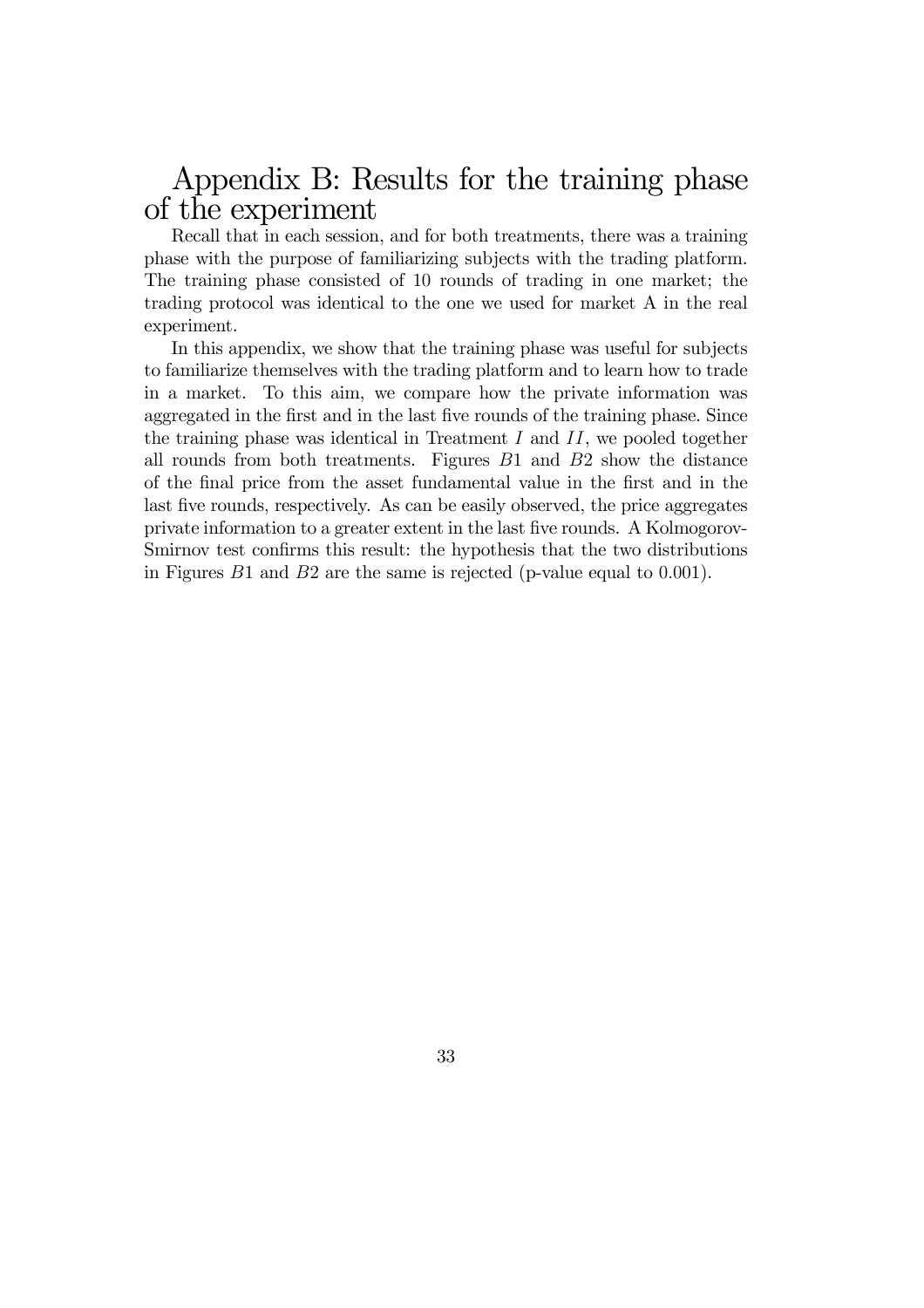

Figure B1: Distance between the final price and  $V^A$  in the first five rounds of the training phase. The final price is defined as the average of the last five trade prices in a round. The mean is indicated by the solid line; the median by the dashed line.



Figure B2: Distance between the final price and  $V^A$  in the last five rounds of the training phase. The final price is defined as the average of the last five trade prices in a round. The mean is indicated by the solid line; the median by the dashed line.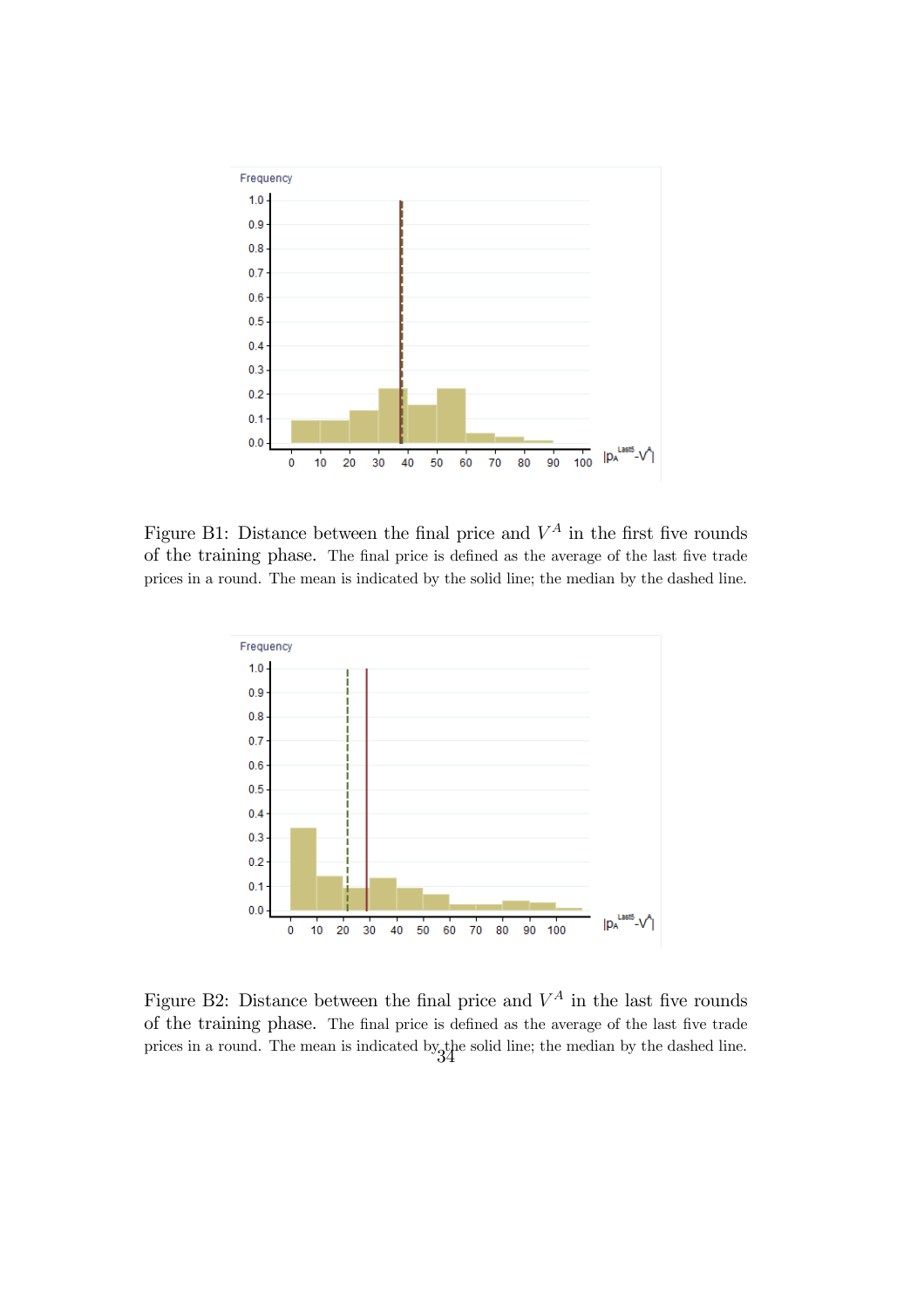# Appendix C: Additional results and robustness checks

In this section we report additional results on the probit regression discussed in Section 41, and some robustness checks.

Probit regression of  $V^A$  on the final price

|                            | $\mathfrak{t}^{\gamma A}$ |
|----------------------------|---------------------------|
| $\overline{p}_{A}^{Last5}$ | $0.029***(0.007)$         |
| Constant                   | $-1.164***(0.294)$        |
| Pseudo $R$ -squared        | 0.406                     |
|                            | 60                        |

Table C1: Probit regression for market A

The table shows the results of a probit regression of asset  $A'$  s value on the final price.

#### Robustness checks for market A

This subsection shows the histograms of the distance between the final price of asset  $A$  and the fundamental value using different definitions for the final price. In Figure  $C1$  the final price is computed as the average of the last three trade prices in a round. In Figure  $C2$  it is computed as the average of the trade prices in the last 30 seconds of trade in a round.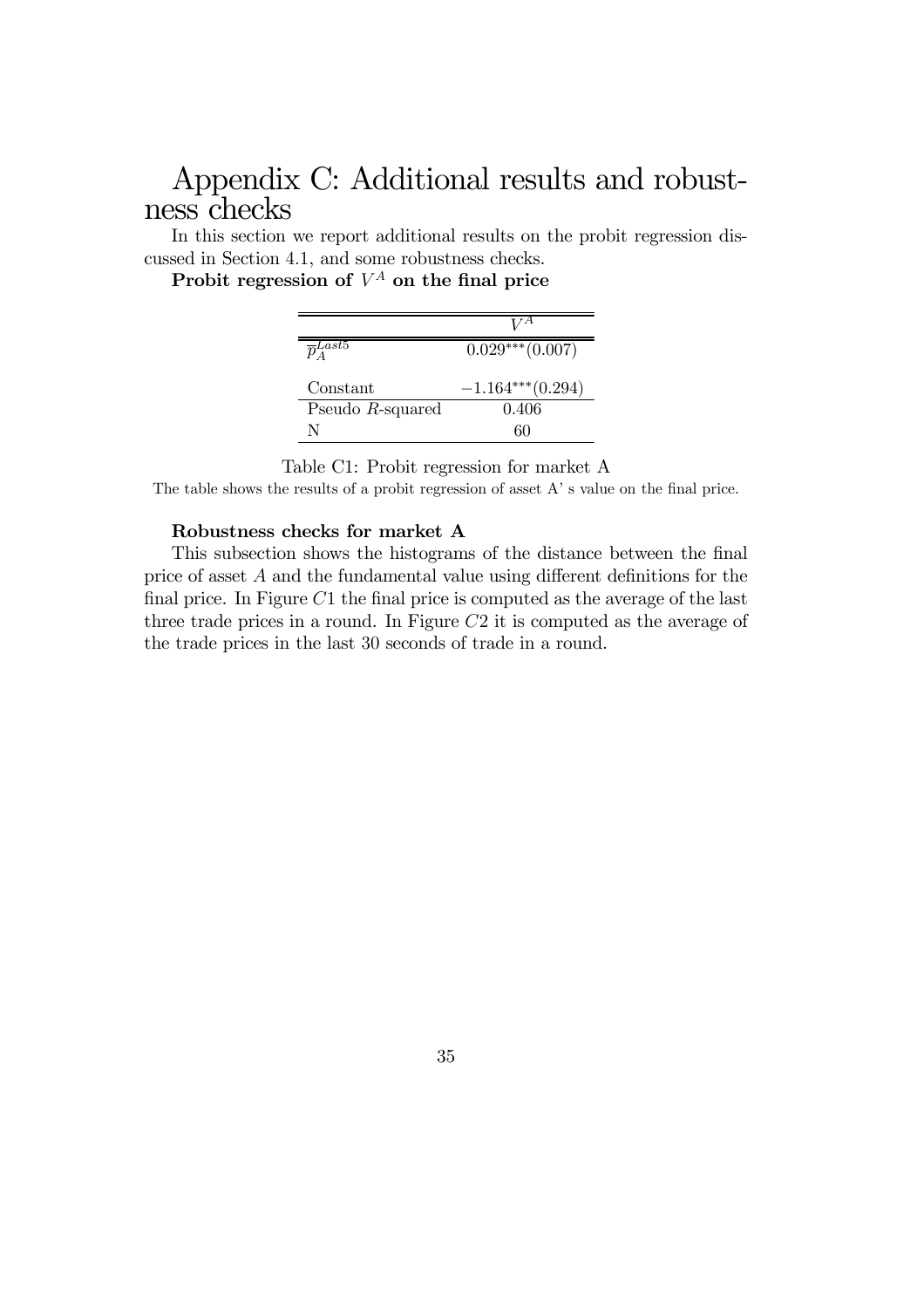

Figure C1: Per-round distance between the final price and  $V^A$ . The final price is defined as the average of the last three trade prices in a round. The mean is indicated by the solid line; the median by the dashed line.



Figure C2: Per-round distance between the final price and  $V^A$ . The final price is defined as the average trade prices in the last  $30$  seconds of trade in a round. The mean is indicated by the solid line; the median by the dashed line.  $\frac{36}{36}$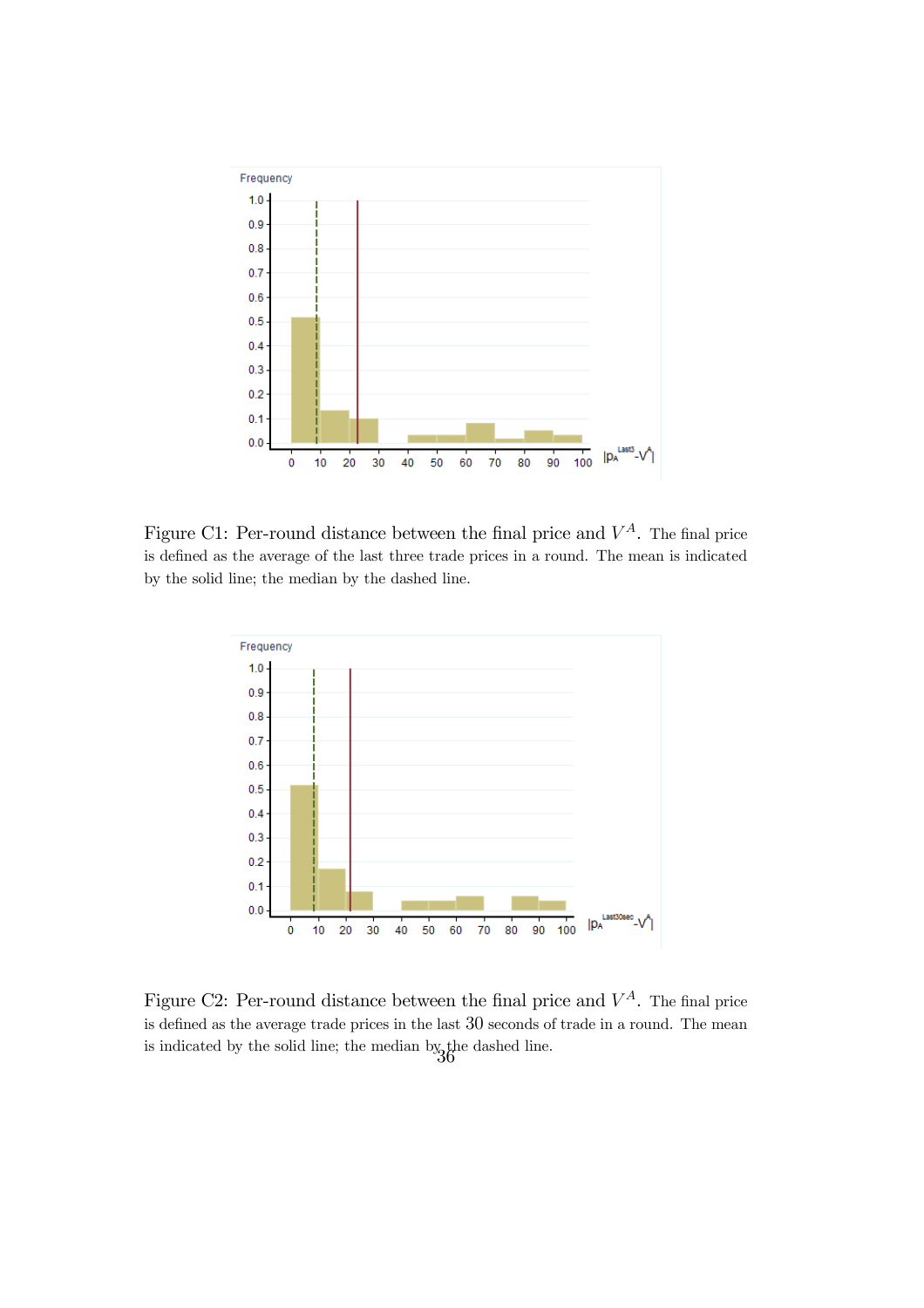#### Robustness checks for market B

This subsection shows the histograms for market  $B$  of the distance between the final price and  $V^B$  (Figures  $C3 - C4$ ) and of the distance between the final price and the REE price (Figures  $C5 - C6$ ), using different definitions for the final price. In Figure  $C3$  and  $C5$  the final price is defined as the average of the last three trade prices in a round, whereas in Figure  $C4$ and  $C6$  it is defined as the average of the trade prices in the last 30 seconds of trade in a round.



Figure C3: Per-round difference between the final price and  $V^B$ . The final price is defined as the average of the last three trade prices in a round. The mean is indicated by the solid line; the median by the dashed line.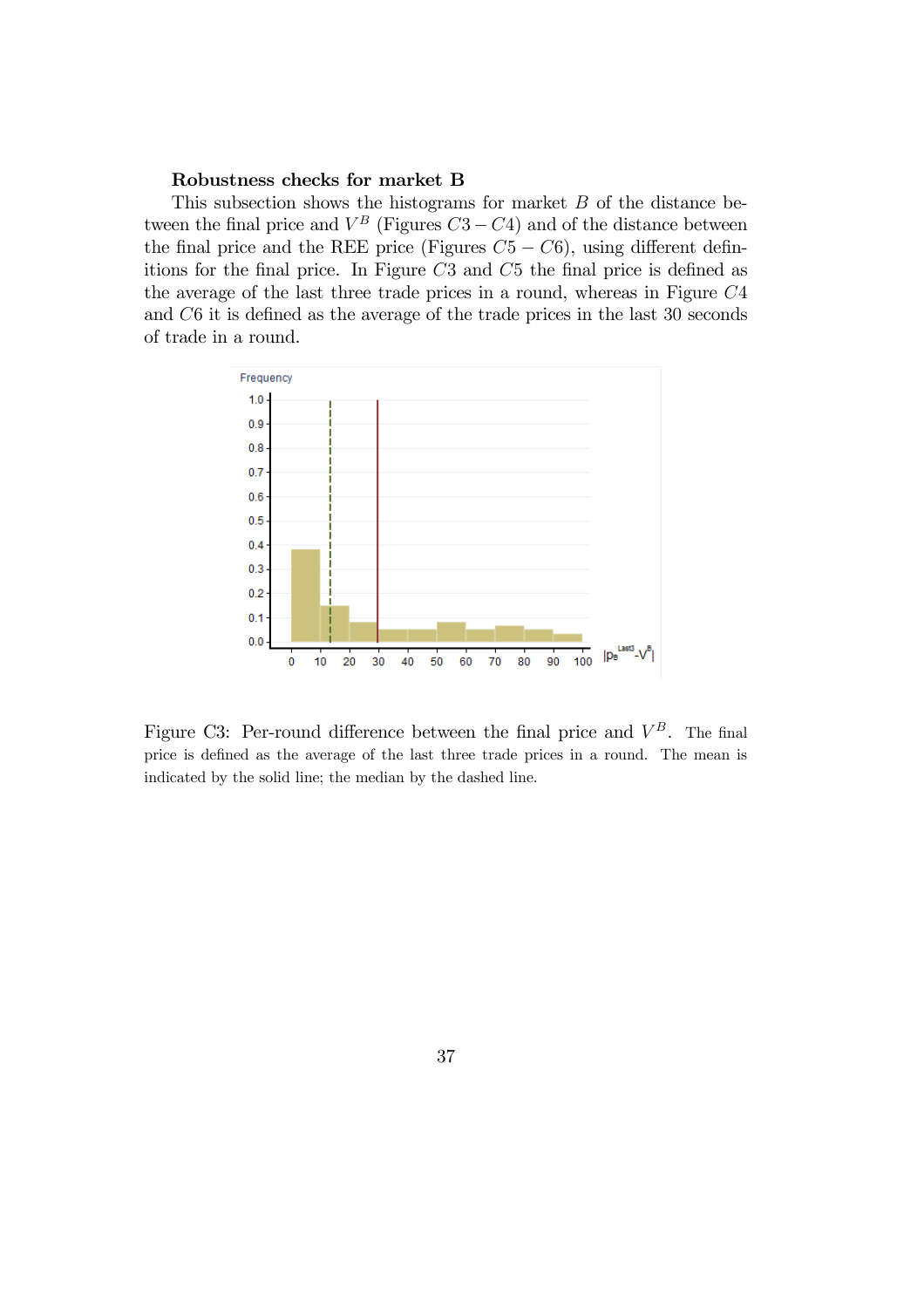

Figure C4: Per-round difference between the final price and  $V^B$ . The final price is defined as the average trade prices in the last  $30$  seconds of trade in a round. The mean is indicated by the solid line; the median by the dashed line.



Figure C5: Per-round distance between the final price and the REE. The final price is defined as the average of the last three trade prices in a round. The mean is indicated by the solid line; the median by the dashed line.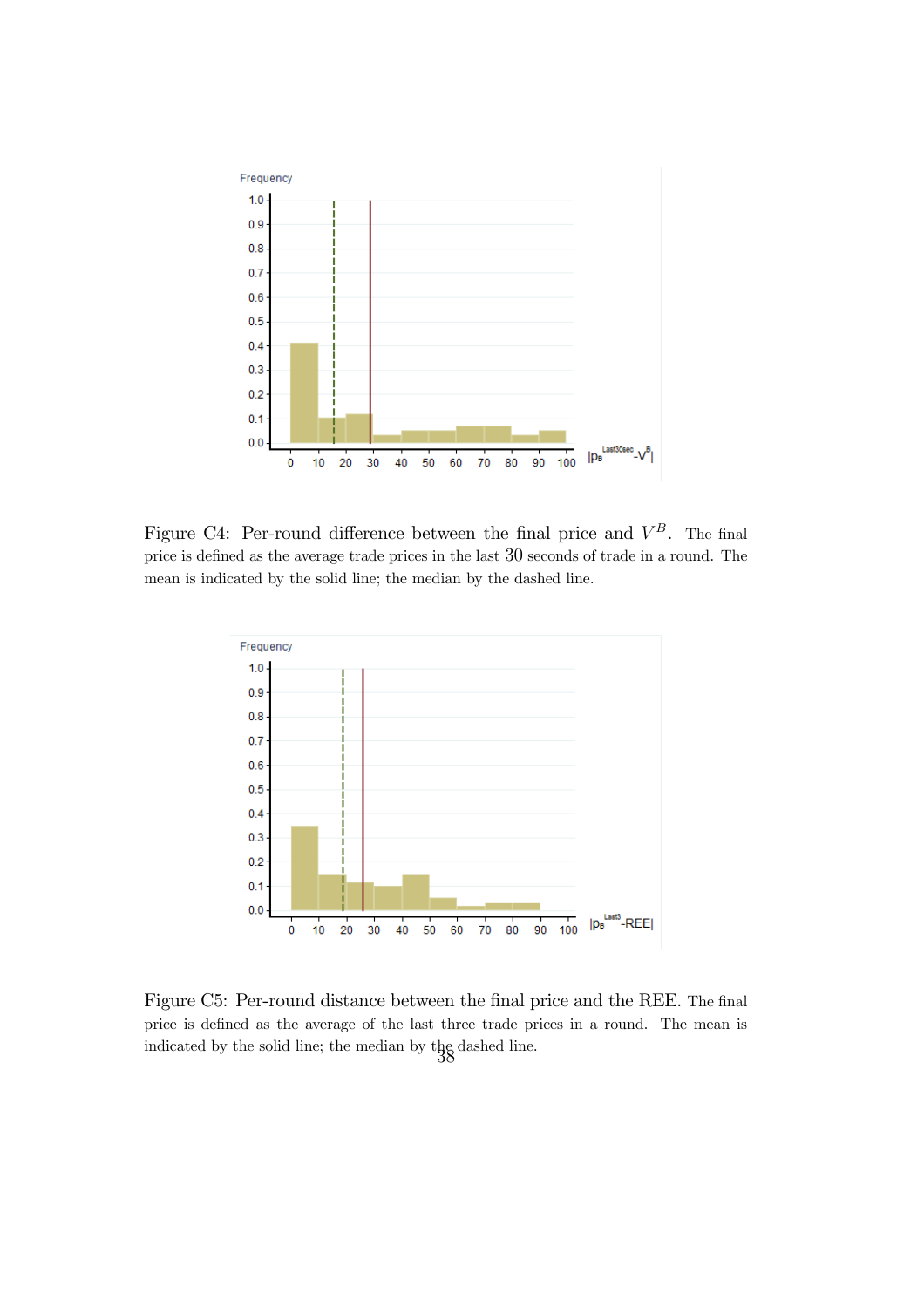

Figure C6: Per-round distance between the final price and the REE. The final price is defined as the average trade prices in the last  $30$  seconds of trade in a round. The mean is indicated by the solid line; the median by the dashed line.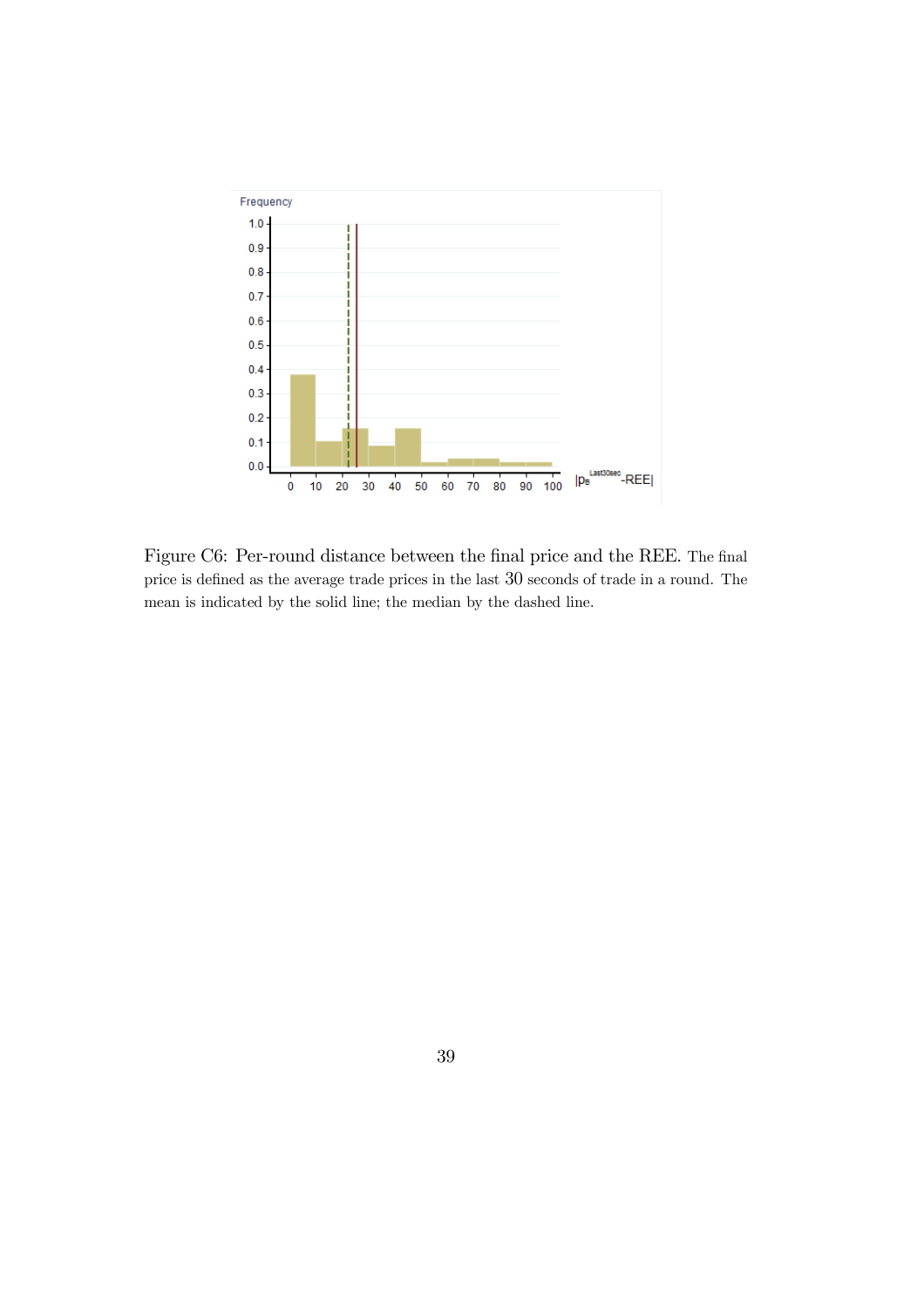# Appendix D: Analysis of beliefs

Recall that in our experiment, while a group of subjects traded in market A, the other group (who would later trade in market  $B$ ) observed market  $A$ prices and trading activity. While they were doing so, subjects in the latter group were asked to report their belief on the value of asset  $A$  being 100. They had to do so in three occasions: when the remaining trading time was 120, 60 and 10 seconds. In this appendix, we present a brief analysis of these data. For expositional convenience, we will sometimes refer to the beliefs when the remaining trading time was 120, 60 and 10 seconds as the initial, intermediate and final beliefs.

First of all, it is instructive to look at the evolution of beliefs over time. Figures  $D1$  and  $D2$  show the average distance (defined as the absolute value of the difference) between asset  $A$ 's value and the subjects' beliefs respectively for Treatment  $I$  and  $II$ . As one would expect, subjects' expectations tend to approach the value of the fundamental as time goes by. The distance of the value of asset  $A$  from the initial belief is around 33, whereas that from the final belief is only 25. As we know, the price in market  $A$  converged over time to the value of the asset; as this happened, also subjects in group  $B$ made better predictions on  $V^A$ . Nevertheless, since price aggregation was not perfect, subjects' beliefs at the end of the round are still 25 units far from  $V^A$ .

To understand better how subjects form their expectations, we computed the difference between the subjects' final belief and the average of all trade prices occurring between the intermediate and the final belief. The final belief follows the price observed in market  $A$ : in 62% of the cases, the difference between the belief and the price was between  $-10$  and 10 units. In Table  $D1$ , we report the results of a regression of subjects' beliefs on asset  $A$  average price in the 50 seconds before the belief elicitation. The upper (lower) panel refers to Treatement  $I$  (Treatment  $II$ ). The coefficients are all statistically significant and vary between 0.66 and 0.87, indicating that beliefs followed the observed prices quite closely.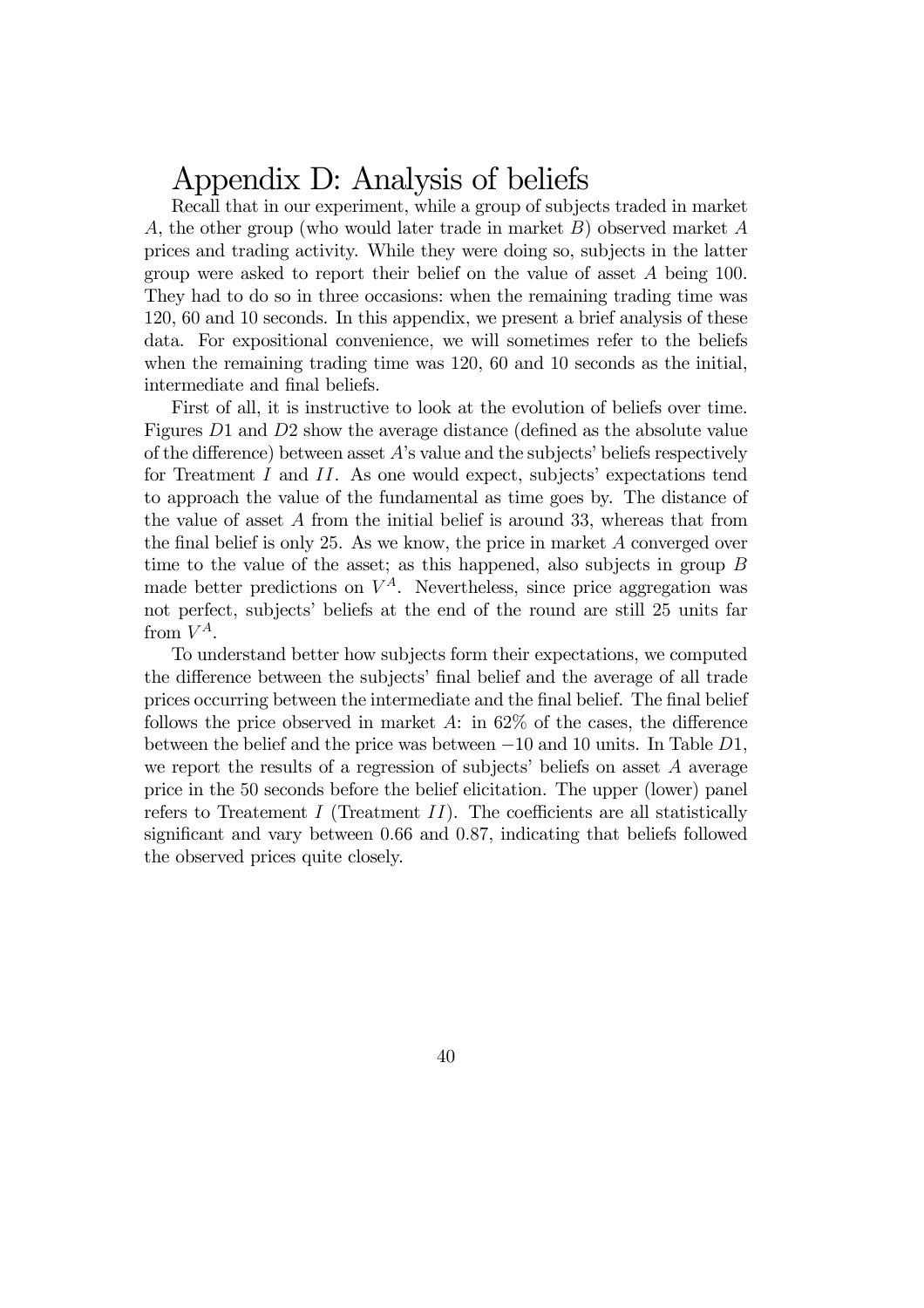

Figure D1: Distance between subjects' beliefs and  $V^A$  in Treatment I.



Figure D2: Distance between subjects' beliefs and  $V^A$  in Treatment II.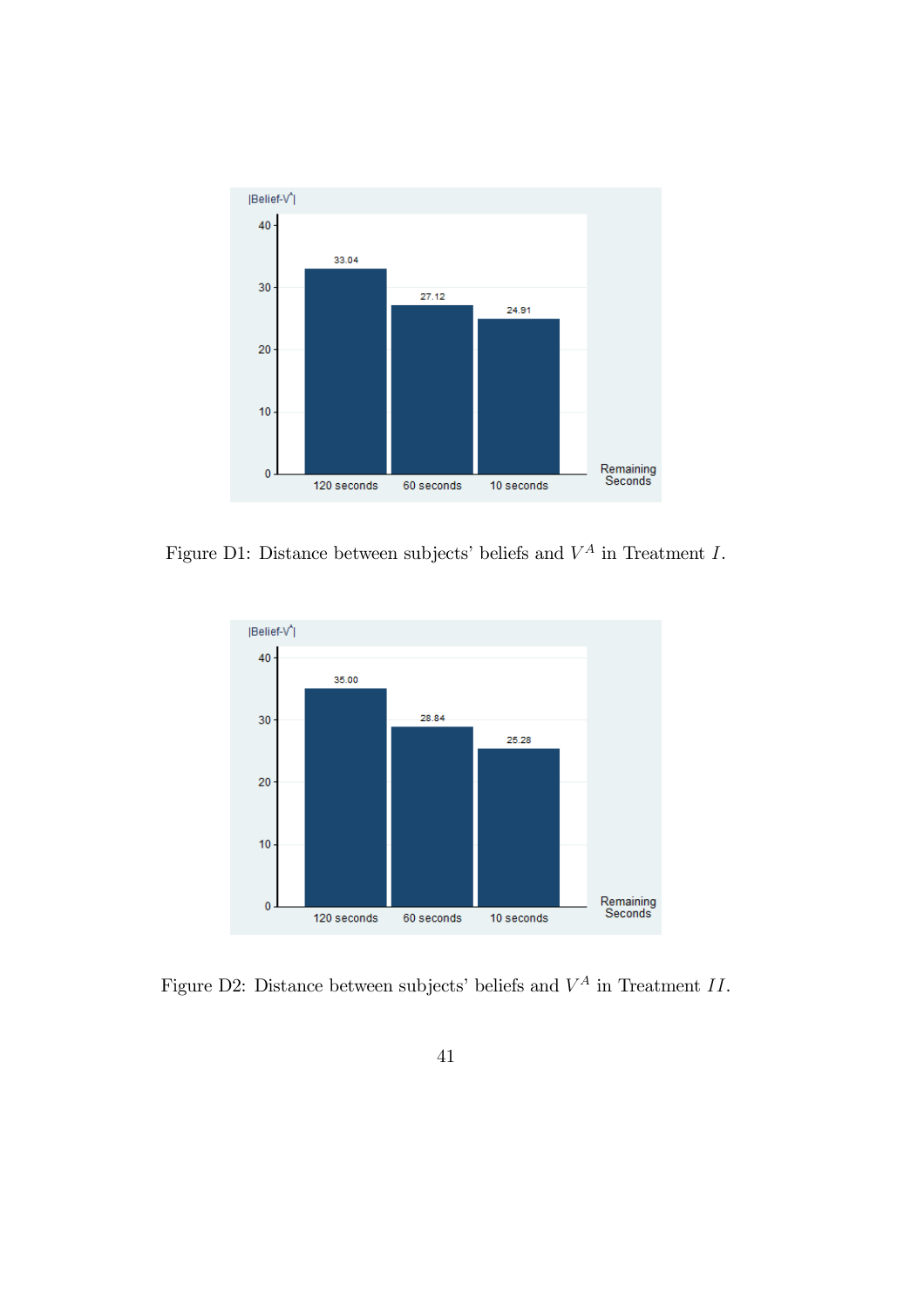|           | Initial belief     | Intermediate belief | Final belief      |
|-----------|--------------------|---------------------|-------------------|
|           |                    | Treatment I         |                   |
| Price     | $0.748***(0.101)$  | $0.837***(0.064)$   | $0.869***(0.044)$ |
|           |                    |                     |                   |
| Constant  | 10.96(8.499)       | 6.171(4.626)        | 4.289(3.341)      |
| R-squared | 0.57               | 0.73                | 0.74              |
| N         | 464                | 464                 | 463               |
|           |                    | Treatment II        |                   |
| Price     | $0.656***(0.035)$  | $0.774***$ (0.025)  | $0.831***(0.019)$ |
| Constant  | $16.71***$ (2.198) | $10.40**$ (2.657)   | $8.825**$ (1.672) |
| R-squared | 0.49               | 0.64                | 0.68              |
| N         | 478                | 456                 | 472               |
|           |                    |                     |                   |

Table D1: Regression of subjects' beliefs on trade prices The table shows the regression results of subjects' initial (column 1), intermediate (column 2) and final (column 3) beliefs on market A' s prices. The upper (lower) panel shows the results for Treatment  $I$  (Treatment  $II$ ).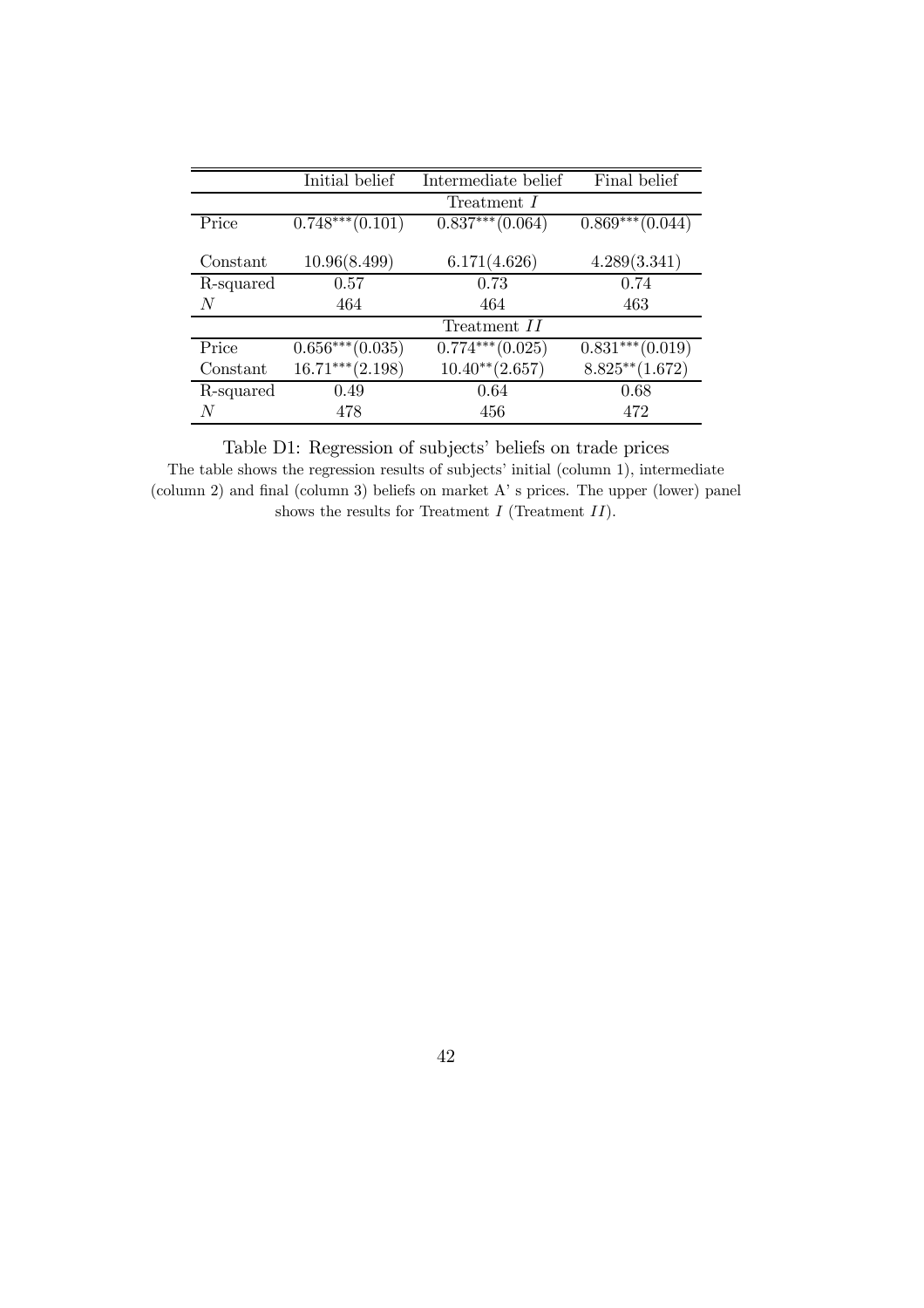# Appendix E: More results for Treatment II

In the text, when we described Treatment  $II$ , we only reported some results for market  $B$ , which is the main object of our interest. In this appendix we report the results for market  $A$  and some additional results for market  $B$ .

### Distance between the final price and the asset value in market A

Table  $E1$  reports the mean, median and standard deviation for the distance between the asset value and the final price (defined in three different ways). Figure  $E1$  reports the histogram of this distance (when the final price is computed as the average of the last five trade prices).

|           |       |       | Last 5 trades Last 3 trades Last 30 seconds of trading |
|-----------|-------|-------|--------------------------------------------------------|
| Mean      | 22.16 | 21.34 | 22.18                                                  |
| Median    | 5.6   | 4.5   | 4.25                                                   |
| Std. Dev. | 30.40 | 30.77 | 33.03                                                  |
|           | 60    | 60    | 56                                                     |

Table E1: Distance of the final price of asset A from  $V^A$ 

The table shows the mean, median and standard deviation of the distance of the final price of asset A from  $V^A$ . The final price is the average of the last five trade prices in a round (column 1), or of the last three trade prices (column 2), or of the trades occurred in the last 30 seconds of a round (column 3).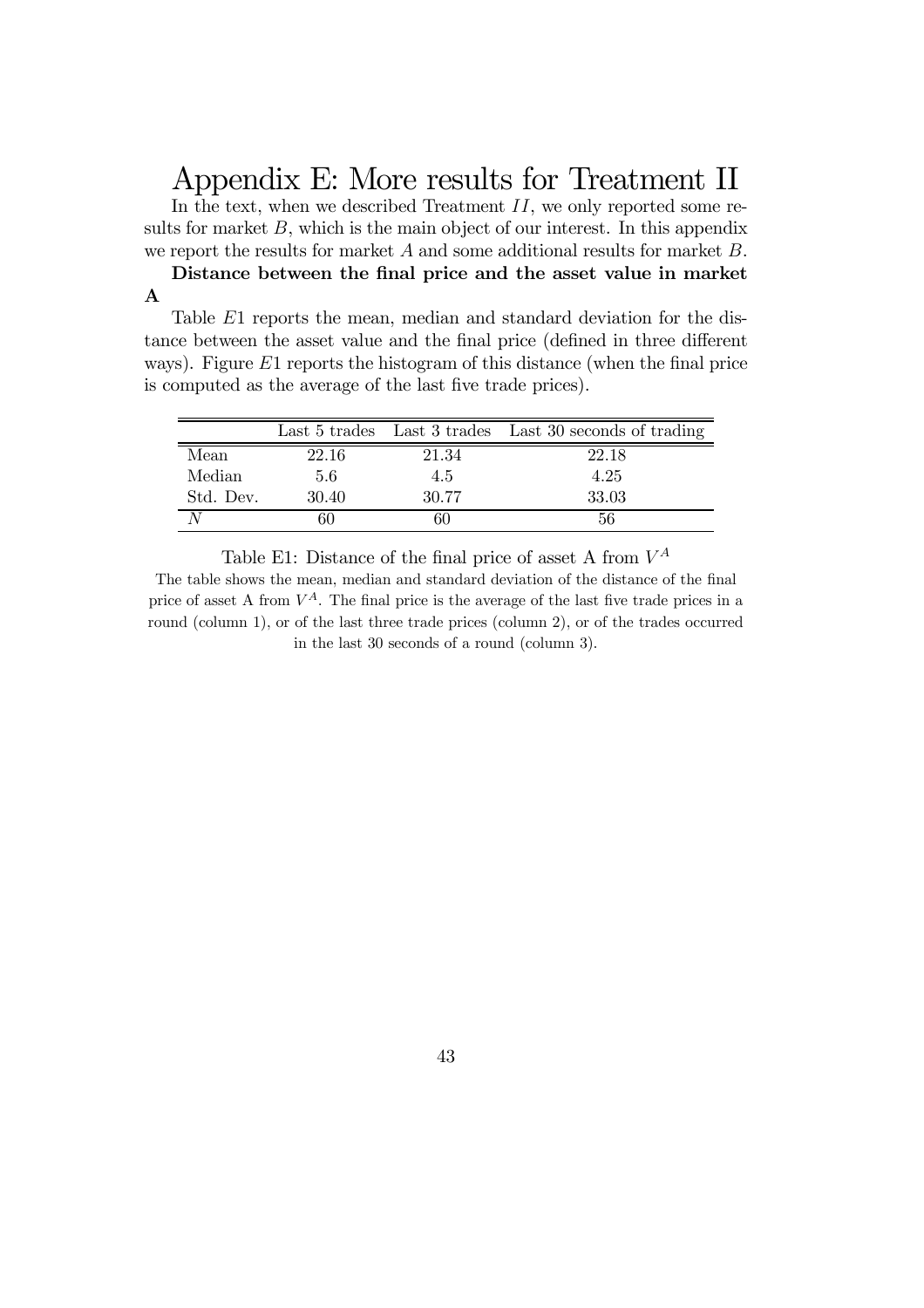

Figure E1: Per-round distance between the final price and  $V^A$ . The final price is defined as the average of the last five trade prices in a round. The mean is indicated by the solid line; the median by the dashed line.

|                 | Last 5 trades   | Last 3 trades                     | Last 30 seconds of trading |
|-----------------|-----------------|-----------------------------------|----------------------------|
| $\overline{V}A$ |                 | $0.555**(0.101)$ $0.572**(0.092)$ | $0.556**$ (0.092)          |
| Constant        | $21.06*(8.296)$ | $20.33**$ (7.898)                 | $21.93**$ (8.054)          |
| R-squared       | 0.458           | 0.467                             | 0.419                      |
| N               | 60              | 60                                | 56                         |

Regression results for market A

#### Table E2: Regression results for market A

The table shows the regression results of the final price of asset A on  $V^A$ . The final price is the average of the last five trade prices in a round (column 1), or of the last three trade prices (column 2), or of the trades occurred in the last 30 seconds of a round (column 3).

#### Empirical Bayesian updates

Table E3 reports the frequencies of cases in which the last price was in a specific interval. It also reports the beliefs of a Bayesian agent relying on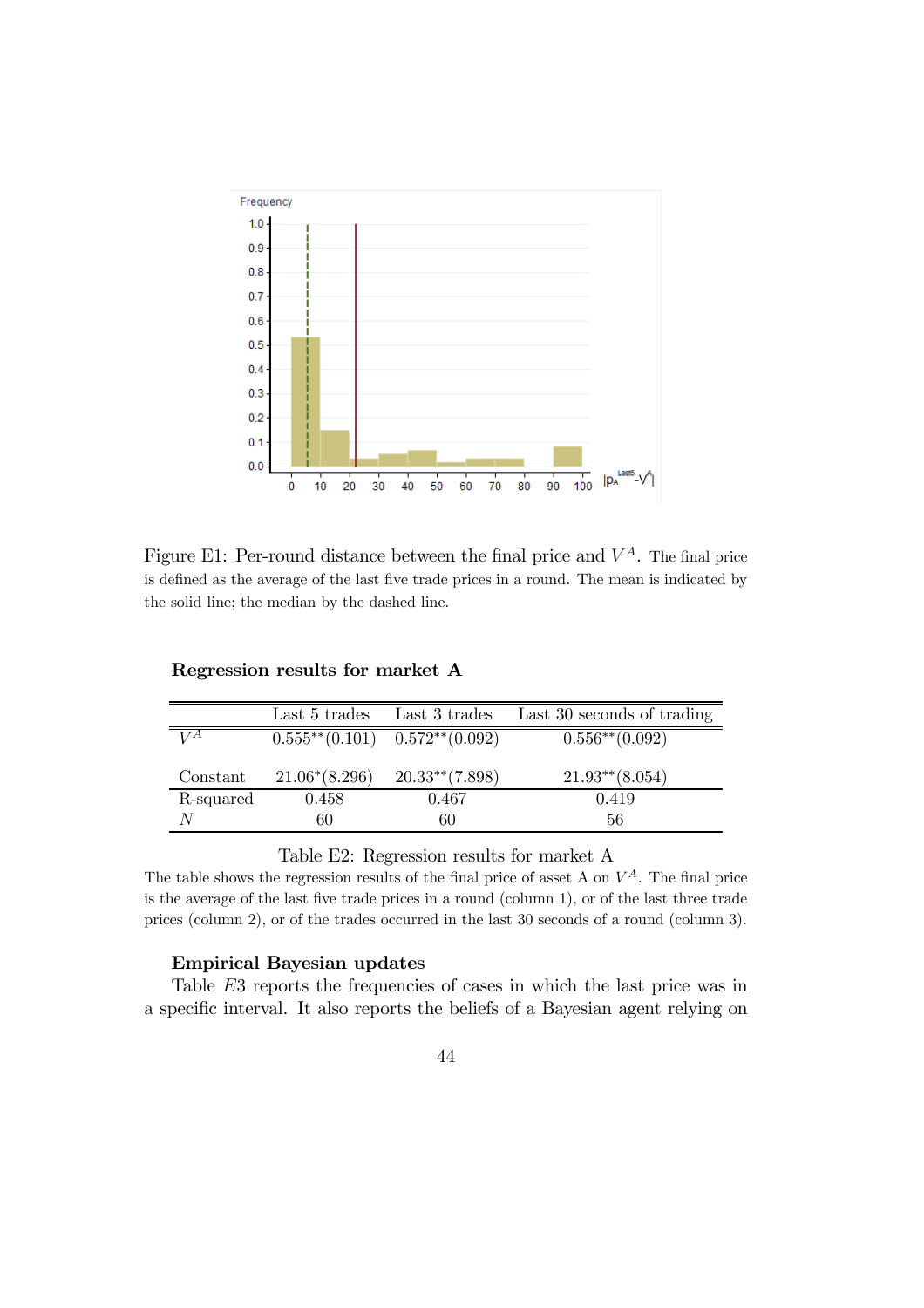|                                                    |      | Frequencies | Bayesian updates | <b>Beliefs</b> |
|----------------------------------------------------|------|-------------|------------------|----------------|
|                                                    |      | $=100$      | Last5            |                |
| $\overline{\eta}$ Last5<br>75                      | 0.09 | 0.68        | 0.88             | 89.0           |
| $_{last5}$<br>50<br>75                             | 0.09 | 0.18        | 0.66             | 63.2           |
| $_{last5}$<br>50<br>25                             | 0.06 | 0.04        | 0.36             | 35.0           |
| $\overline{n}$ <i>Last</i> <sub>5</sub><br>25<br>Α | 0.75 | $0.10\,$    | በ 19             | 13.9           |

these frequencies. Figure  $E2$  shows the conditional expected value of  $V^A$ obtained from a probit regression of  $V^A$  on the final price.

Table E3: Empirical Bayesian Updates

The table shows: 1) the frequencies with which the final price (defined as the average of the last five trade prices in a round) belonged to a particular range, conditional on  $V^A$ (columns 1 and 2); 2) the Bayesian updates about  $V^A$  computed using these frequencies (column 3); 3) average subjects' beliefs elicited 10 seconds before the end of the trading activity in market A (column 4).



Figure E2: Expected value of  $V^A$  as a function of the final price in market  $\overline{A}$ .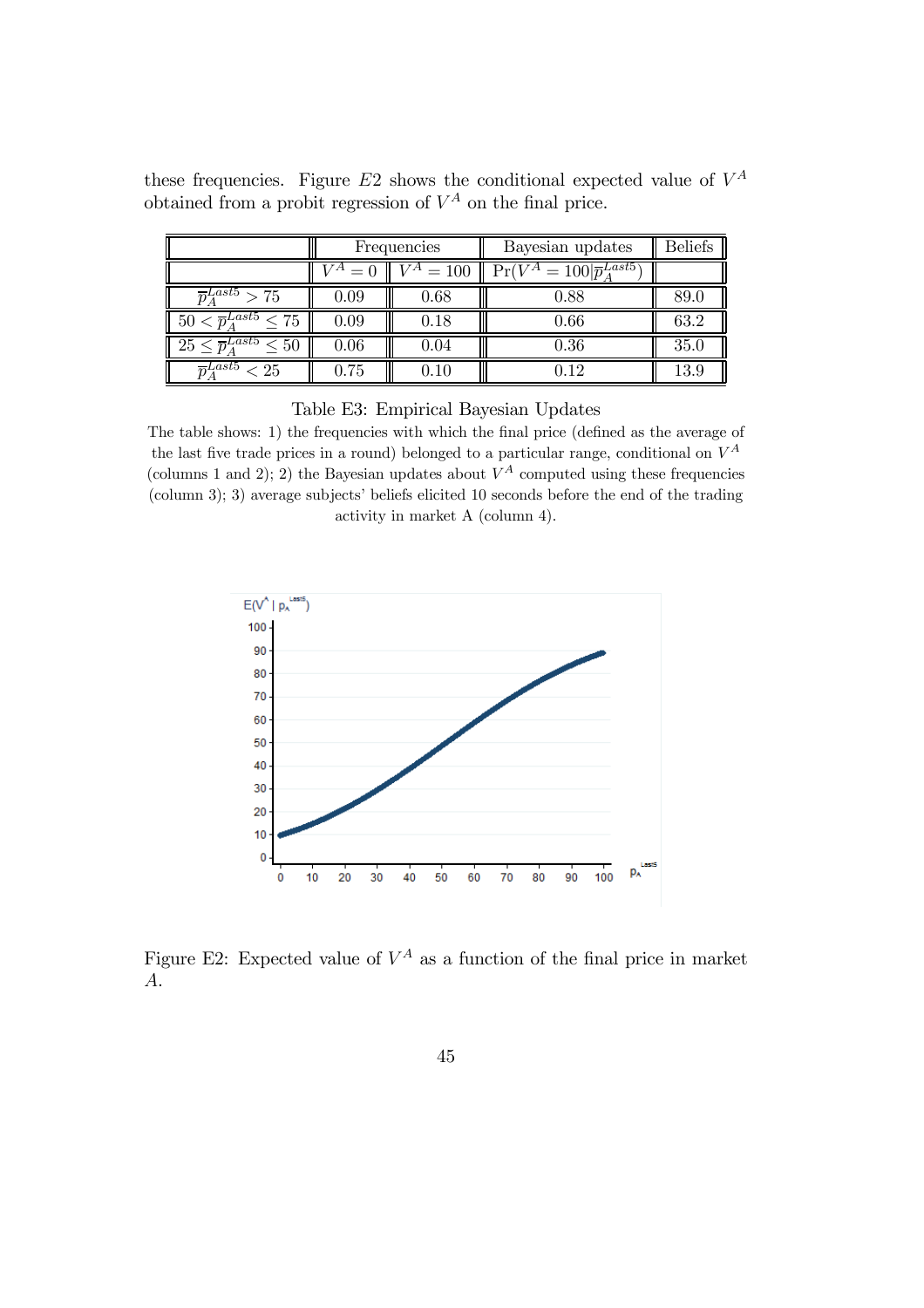## Distance between the final price and the asset value in market  $\boldsymbol{B}$

Table E4 reports the mean, median and standard deviation for the distance between the asset value and the final price (defined in three different ways). Figure  $E3$  reports the histogram of this distance (when the final price is computed as the average of the last five trade prices).

|           |       |       | Last 5 trades Last 3 trades Last 30 seconds of trade |
|-----------|-------|-------|------------------------------------------------------|
| Mean      | 16.39 | 15.82 | 15.03                                                |
| Median    | 4.1   | 3.7   | 3.7                                                  |
| Std. Dev. | 25.97 | 26.02 | 24.95                                                |
|           |       | 60    | 54                                                   |

Table E4: Distance of the final price of asset A from  $V^B$ The table shows the mean, median and standard deviation of the distance of the final

price of asset B from  $V^B$ . The final price is the average of the last five trade prices in a round (column 1); of the last three trade prices in a round (column 2); or of the trades occurred in the last 30 seconds of a round (column 3).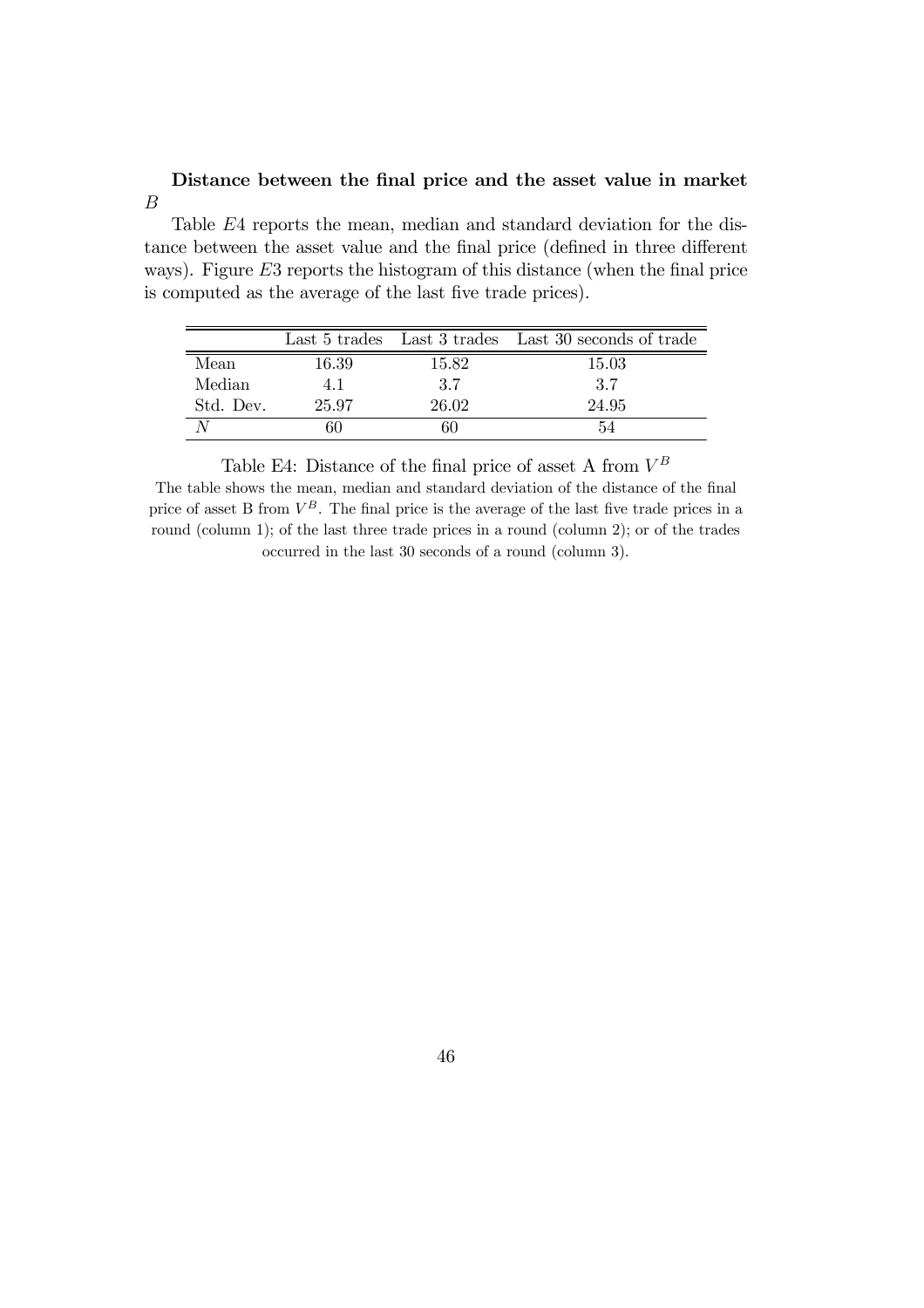

Figure E3: Per-round distance between the final price and  $V^B$ . The final price is defined as the average of the last five trade prices in a round. The mean is indicated by the solid line; the median by the dashed line.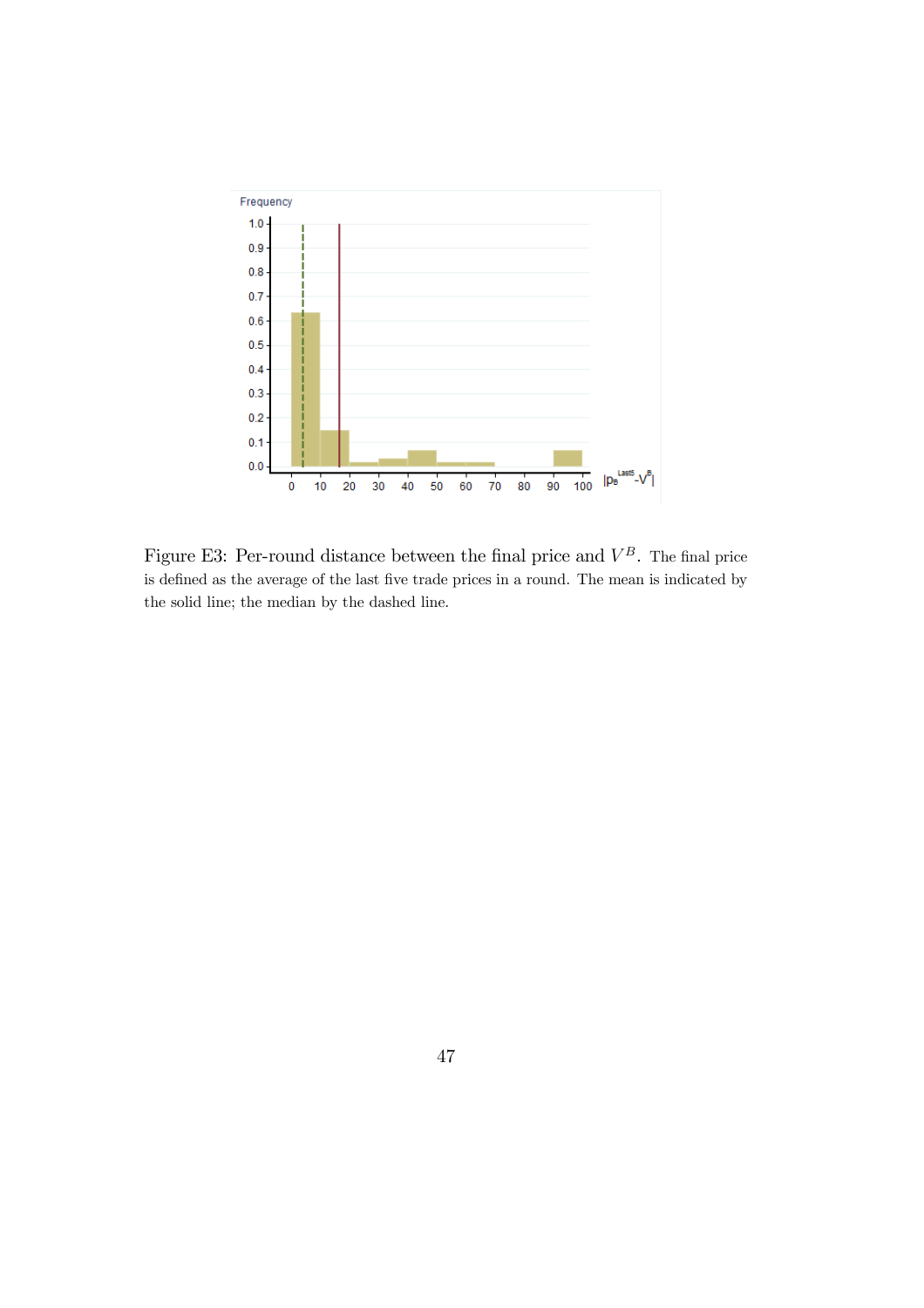# Appendix F: Instructions Instructions for the Experiment: Phase I

Welcome to our experiment! You are about to take part in a study on decision making with 15 other participants. The experiment consists of two phases. You will now read the instructions for Phase I and participate in it. For Phase II you will later receive additional instructions.

Everyone has the same instructions. Whenever you have questions, please, do not hesitate to ask one of the supervisors for clarification. Please, do not ask your questions loudly or try to communicate with other participants.

Before the experiment starts, we will randomly assign each of you to one of two groups: half of you (8 participants) will belong to group I, and the other half to group II. You belong to the same group throughout the entire experiment (your group will be shown on the computer screen).

### The Experiment

The first phase of the experiment consists of 10 rounds. In every round, participants in each group have the opportunity to trade a good among themselves. Trading lasts for 200 seconds. Participants in each group only observe the decisions made in their group and can only trade among themselves.

The value of the good is expressed in a fictitious currency called "lira," which will be converted into British Pounds at the end of the experiment according to the following exchange rate:

100 liras  $=$  £1.

#### The value of the good

At the beginning of every round, the value of the good will be determined by the computer with a mechanism simulating the tossing of a fair coin. The good can have value 0 or 100 liras depending on whether the coin lands heads or tails. Like in the toss of a fair coin, the chances of the good having value 0 or 100 are equal. Note that for each group the computer simulates the tossing of a fair coin at the beginning of every round. Thus, in each round the value of the good is the same for all participants in the same group. The value of the good can, however, change from round to round. And whether the value in a round is 0 or 100 does not depend on the value in previous rounds.

The information you will receive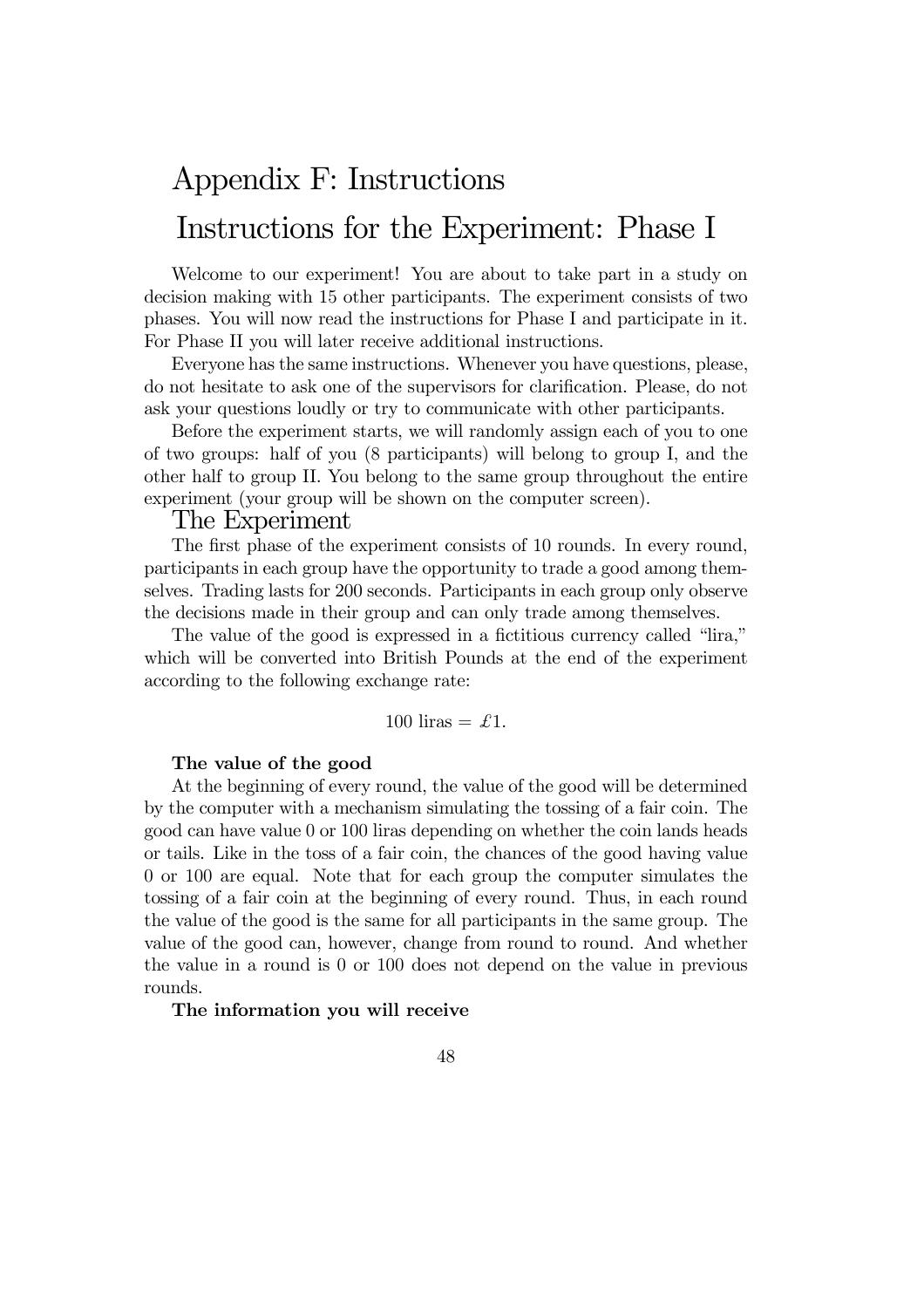All participants will receive some information about the value of the good.

#### *How is this information given?*

Suppose the value of the good in one group is 100 liras. In this case, we will use a random device similar to an urn with 8 coloured balls: 6 balls are green and 2 are red. Each of the 8 participants will receive one of these balls. Therefore, there is a chance of  $3/4$  (equal to  $6/8$ ) that you will observe the message "The colour of the ball is GREEN" on your computer screen; and there is a chance of  $1/4$  (equal to  $2/8$ ) that you will observe the message "The colour of the ball is RED".

Suppose, instead, that the value of the good is 0 liras. In this case, we will use a random device similar to an urn with 8 coloured balls: 6 balls are red and 2 are green. Each of the 8 participants will receive one of these balls. Therefore, there is a chance of  $3/4$  (equal to  $6/8$ ) that you will observe the message "The colour of the ball is RED" on your computer screen; and there is a chance of  $1/4$  (equal to  $2/8$ ) that you will observe the message "The colour of the ball is GREEN".

To recap:

• If the value is 100, then there are more GREEN balls in the box.

• If the value is 0, then there are more RED balls in the box.

Therefore, the colour of the ball will give you some information about the value of the good.

#### *When is the information given?*

Every participant receives his/her information at the beginning of the 200 seconds.

#### Procedure for each round

The sequence of activities in each round will be the following:

- 1. Participants receive information on the value of the good in their group.
- 2. Participants trade the good for 200 seconds.
- 3. At the end of the 200 seconds, all participants receive information on the outcomes of their trading activity. In particular, everyone observes the true value of the good and will be able to compute his/her own payoff according to the rules indicated below.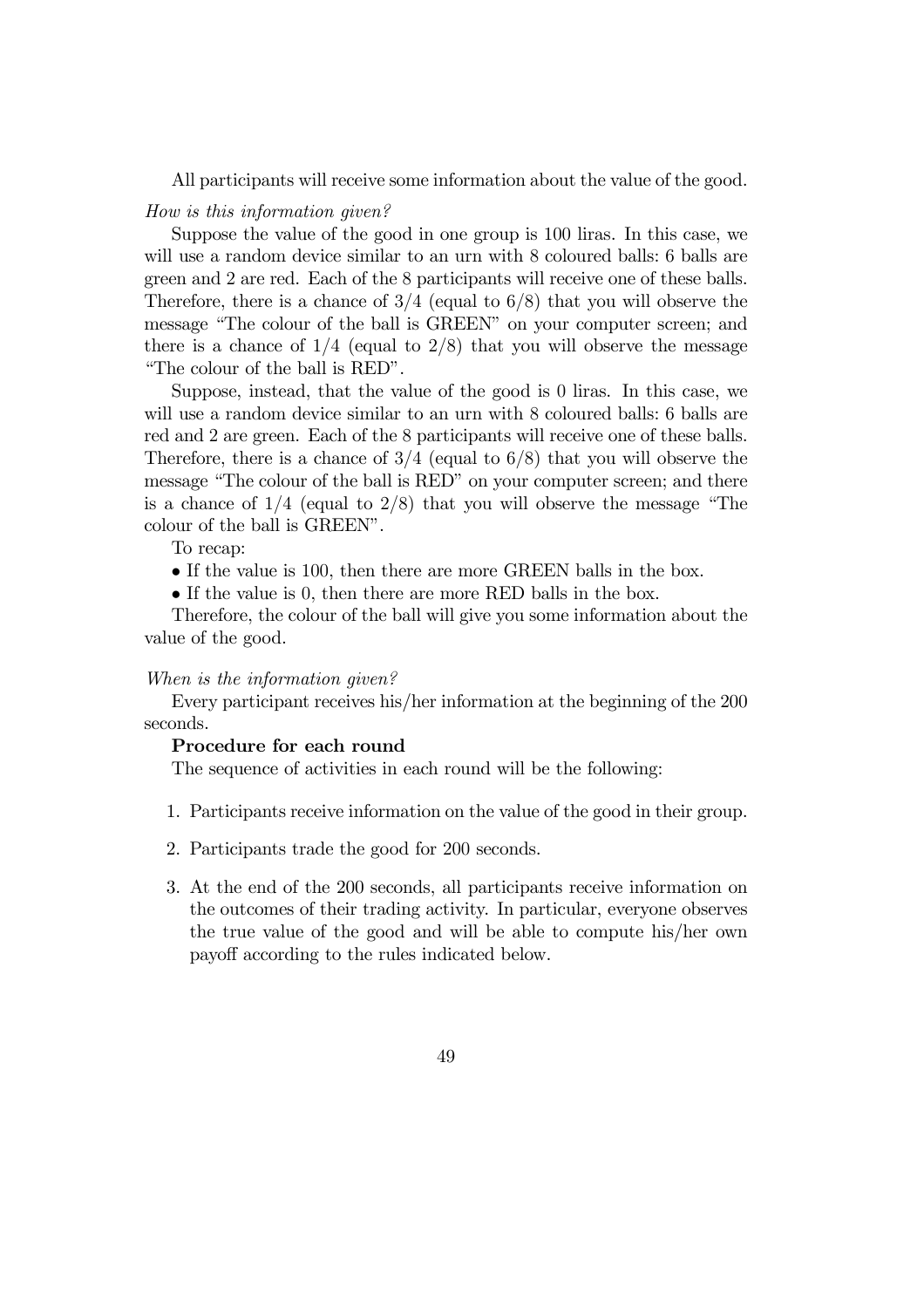After the first round is concluded, we start the second round of the experiment. The procedures are identical to those of the first round.

#### Trading

In Figure 1 you see a screen-shot of the trading platform on your computer. In the upper part of the screen, there are two boxes showing the existing Buy Offers and Sell Offers. In the lower part, there are buttons that you can use to buy or sell, and a box where you can insert the price at which you are willing to buy or sell.

On the top left-hand side you can see your holdings of cash and units of the asset (i.e., your Portfolio). On the bottom, you see a continuously updated history of the prices at which the good is traded.

#### *Initial Endowment*

At the beginning of each round, you receive an endowment of 4 units of the good and 500 liras. You can use your endowment to trade during the round. The box "Portfolio" is updated whenever you buy or sell a unit of the good. When you buy one unit of the good, the number of units of the good in your portfolio increases by one, and the amount of liras decreases by the price you have paid. When you sell one unit, the number of units of the good in your portfolio decreases by one, and the amount of liras increases by the price at which you have sold.

#### *How to sell or buy*

Buying and selling is very simple. If you want to sell one unit of the good, you simply click on the button SELL and enter the minimum amount of liras you want to obtain. Your offer appears immediately in the column Sell Offers where all open sell offers are collected. The open sell offers are ordered with the lowest price being on the top of the list. You can easily identify your own sell offers because they are marked with a button that gives you the opportunity to cancel them, if you so wish.

Similarly, if you want to buy one unit of the good, click on the button BUY and enter the maximum amount of liras you are willing to pay. Your offer appears immediately in the column Buy Offers, where all open buy offers are collected. The open buy offers are ordered with the highest price being on the top of the list. You can easily identify your open buy offers, because they are marked with a button that gives you the opportunity to cancel them, if you so wish.

You are always allowed to withdraw your buy or sell offer that have not been executed: just click on Cancel on the order you want to withdraw.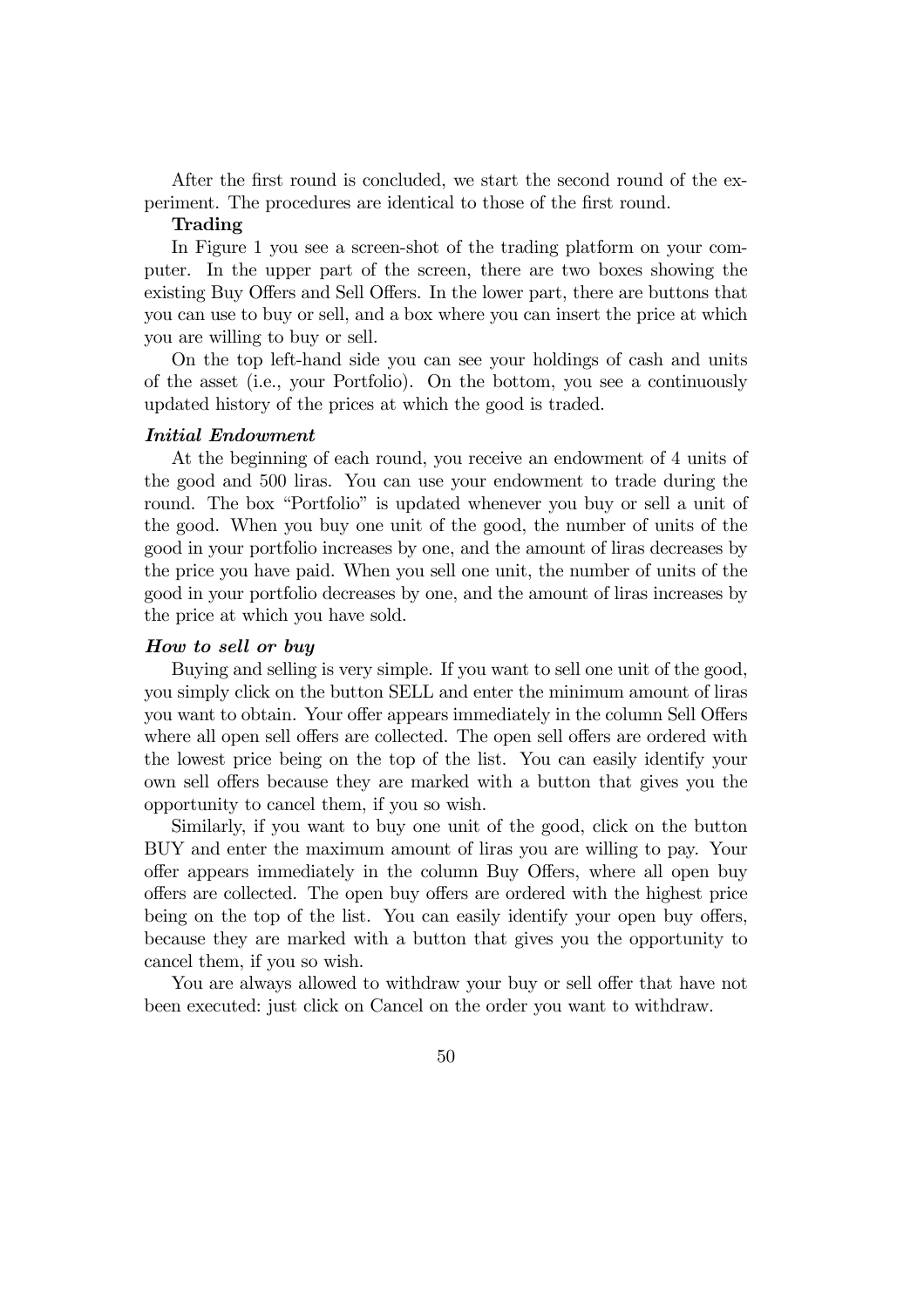When and how does a trade take place? A trade is possible if the lowest Sell Price is lower than the highest Buy Price. In this situation, one participant is willing to pay more for the good than another participant asks for it. This situation is recognized by the system and trading takes place automatically.

A simple example will clarify this. Suppose that in a particular moment the lowest Sell Price is 55 liras and the highest Buy Price is 53 liras. Then, no trade is possible. If another participant is willing to buy at 55 liras, the only thing s/he needs to do is enter a Buy Price of 55 liras into the system. The system recognizes that a trade is possible and trade takes place: that is, the seller receives 55 liras from the buyer and the buyer receives one unit of the good from the seller. Note that the transaction always occurs at the pre-existing price. For instance, even if a participant enters a Buy Price of 61 in the system, since the pre-existing lowest Sell Price is 55, the transaction will occur at 55 liras. In other words, if you see a Sell Price at which you are willing to buy, it is enough that you enter a Buy Price equal or greater than that to buy the good.

Consider another example. Suppose that in a particular moment the highest Buy Price is 30 liras and the lowest Sell Price is 37 liras. Then, no trade is possible. If another participant is willing to sell at 30 liras, the only thing s/he needs to do is enter a Sell Price of 30 liras into the system. The system recognizes that a trade is possible and trade takes place: that is, the seller receives 30 liras from the buyer and the buyer receives one unit of the good from the seller. As we said, the transaction always occurs at the pre-existing price. Therefore, even if a participant enters a Sell Price of 23 in the system, since the pre-existing highest Buy Price is 30, the transaction will occur at 30 liras.

As we said, the list of all prices at which a transaction took place appears on the bottom of the screen. The most recent transaction prices are on the top of the list. Your own transactions are identified so that you can keep track of your previous decisions.

### Payoff in each round

At the end of every round, you will be told the true value of the good. Your total per-round payoff depends on: 1) the final value of your portfolio, which depends on the value of the good and the amount of liras and the number of units of the good that you hold at the end of the round, and 2) an extra payoff, which depends on the number of trades (sell or buy) you have made during the round.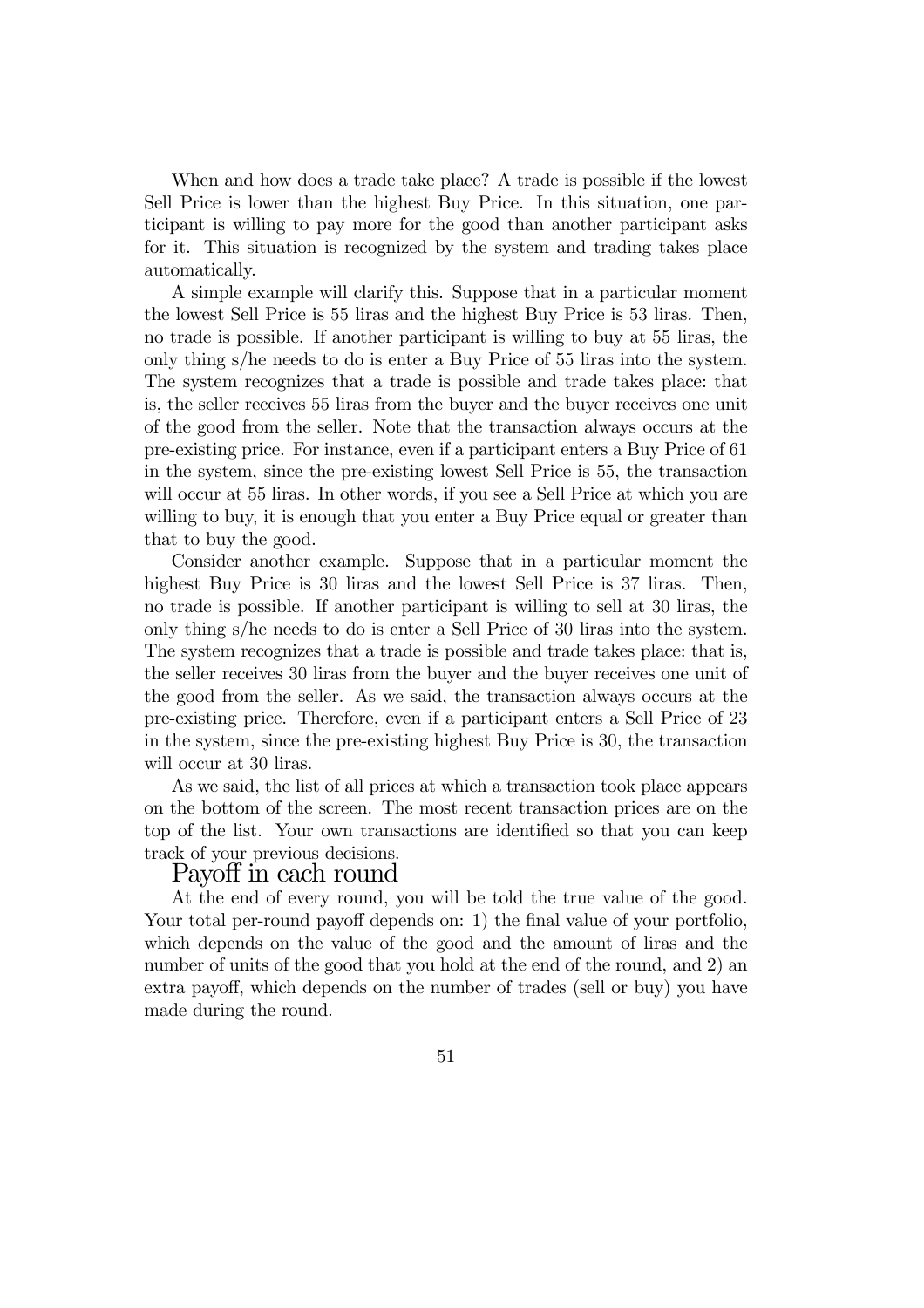#### Value of your portfolio

The value of your portfolio is computed in the following way:

*Value of portfolio = liras + (units of the good)* $\times$  *(value of the good)* 

Example 1: Suppose you end a round having 200 liras of cash and 8 units of the good. Suppose the value of the good in that round is 100. Then the value of your portfolio is  $200 + (8) * (100) = 1000$ .

Suppose, instead, that the value of the good is 0. Then the value of your portfolio is  $200 + (8) * (0) = 200$ .

#### Extra payoff

You receive an extra payment of 5 liras for the first 5 buy or sell trades that you execute (i.e., up to a maximum of 25 liras in each round).

Example 1: If in one round you sell 2 goods and buy 2 goods (4 trades), you will earn an additional payment of  $4 * 5 = 20$  liras.

Example 2: If in one round you sell 6 goods and buy 1 good (7 trades), you will earn  $5 * 5 = 25$  liras, as your extra payment cannot exceed 25 liras.

Note that your extra payment will not immediately increase the amount of liras in your portfolio (which you can use to buy more assets), but will be only part of your final pay-off.

Your total per-round payoff will therefore be:

#### *Total per-round payoff = value of your portfolio + extra payoff*

#### Payment

This first part of the experiment (Phase  $I$ ) is meant as training for Phase . It gives you the opportunity to learn how to trade. Although we will compute the payoffs as described above, they will not affect your final payment. It is, however, important that you do your best to make profits also in this first part, since what you learn here will be useful for Phase  $II$ , which will be paid. In Phase  $II$ , the payoffs will be computed in the same way as described above. Those payoffs will be relevant for your final payment: the more money you make by trading, the higher your payment will be. We will convert your liras into pounds at the exchange rate of 100 liras  $= \pounds$ 1. That is, for every 100 liras you earn in Phase  $II$ , you will get 1 pound. Moreover, you will receive a participation fee of  $\mathcal{L}5$  just for showing up on time. You will be paid in cash (in private) at the end of the experiment.

You will now go through a short questionnaire to make sure that you have understood the instructions and then the experiment will start.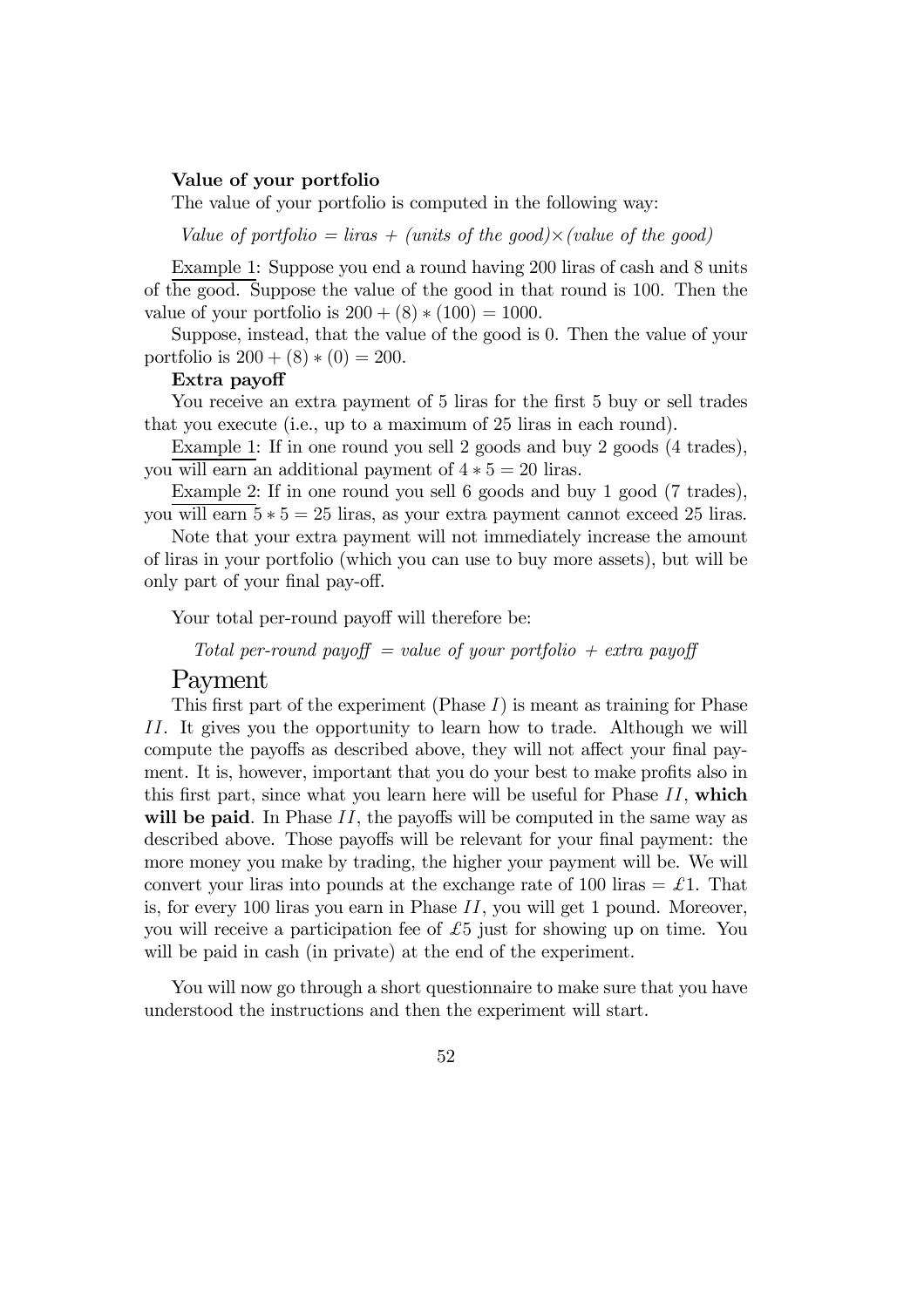# Instructions for Phase II - Treatment I

Let us now move the Phase  $II$  of the experiment.

# Phase  $II$

This phase consists of 10 rounds. The rules are identical for all rounds.

As we said, you belong to the same group as in Phase  $I$ . The main difference with respect to Phase  $I$  is that there are now two goods, good  $A$ and good  $B$ . Moreover, in each round, the two goods are traded one after the other: first, one group trades good  $A$ ; then, after the group has finished, the other group trades good  $B$ . Each group trades for 200 seconds. Whenever a group is not trading, every participant in that group can observe the trading activity of the other group.

#### The value of good  $A$

As in Phase  $I$ , at the beginning of every round, the value of good  $A$  will be determined by the computer with a mechanism simulating the tossing of a coin. The coin can have value 0 liras or value 100 liras depending on whether it lands heads or tails. Like in the toss of a fair coin, the chances of the coin having value 0 or 100 are equal.

#### The value of good  $B$

The value of good  $B$  will be either 0 or 100 liras. In particular, it will be equal **either** to the value of good A (with  $50\%$  chance), or to the value of a second coin, the " $B$ -coin" (also with 50% chance).



The value of the  $B$ -coin will also be determined by the computer at the beginning of every round, by simulating the tossing of a coin. The coin can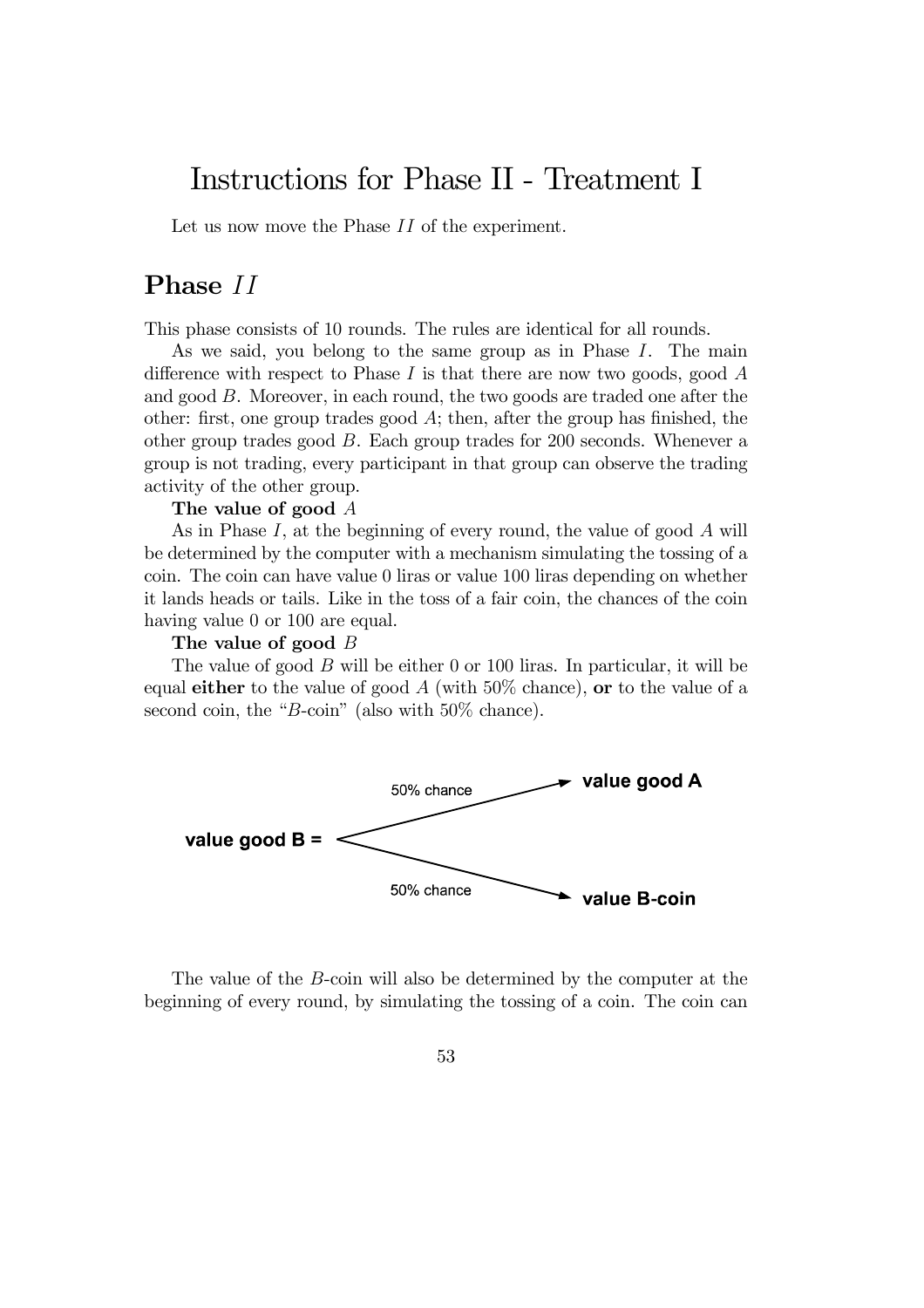have value 0 liras or value 100 liras depending on whether it lands heads or tails. Like in the toss of a fair coin, the chances of the coin having value 0 or 100 are equal.

In other words, suppose good  $A$  is worth 100. Then,

| Value of good $B = 100$                             | with $50\%$ chance |
|-----------------------------------------------------|--------------------|
| Value of good $B =$ Value of B-coin with 50% chance |                    |

Suppose, instead that good  $A$  is worth 0. Then,

| Value of good $B=0$                              | with $50\%$ chance |
|--------------------------------------------------|--------------------|
| Value of good $B =$ Value B-coin with 50% chance |                    |

#### Information you will receive

When good  $\tilde{A}$  is traded, all participants belonging to the group trading good  $A$  will receive some information about the value of good  $A$ . When good  $B$  is traded, all participants belonging to the group trading good  $B$  will receive some information on the value of the  $B$ -coin. However, participants belonging to the group trading good  $B$  will not know whether the value of good  $B$  is equal to that of good  $A$  or whether it is determined by the value of the  $B$ -coin.

#### *How is this information given?*

When you trade good  $A$ , you will receive information on the value of the good exactly as described in Phase  $I$ . If the value is 100, you will receive a coloured ball; 6 participants will receive a green ball, whereas only 2 will receive a red ball. If, instead, the value is 0, 6 participants will receive a red ball, whereas only 2 will receive a green ball.

When you trade good  $B$ , you will not receive information on the value of the good, but on the value of the  $B$ -coin. The procedure will be the same. If the value of the  $B$ -coin is 100 you will receive a coloured ball; 6 participants will receive a green ball, whereas only 2 will receive a red ball. If, instead, the value of the  $B$ -coin is 0, 6 participants will receive a red ball, whereas only 2 will receive a green ball.

#### *When is the information given?*

As in Phase  $I$ , every participant receives his/her information before his/her group starts trading (at the beginning of the 200 seconds).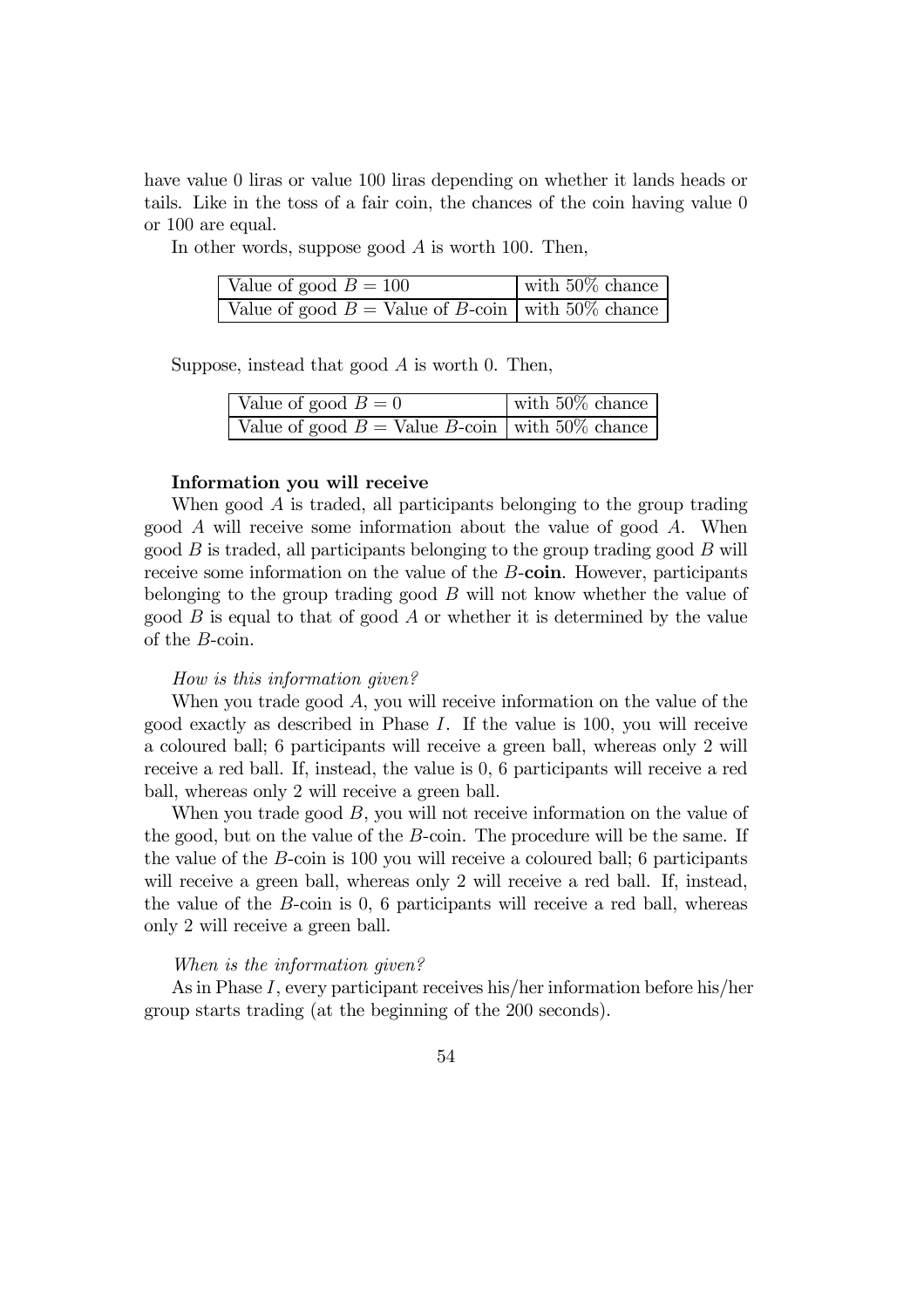## Procedures for each round

As indicated above, the groups  $I$  and  $II$  trade in sequence. In odd rounds  $(1-3-5-...)$ , group I trades good A (for 200 seconds), and then group II trades good  $B$  (for 200 seconds). In even rounds  $(2-4-6-...)$ , group  $II$  trades good  $\hat{A}$  (for 200 seconds), and then group I trades good  $\hat{B}$  (for 200 seconds).

The sequence of activities in round 1 will be the following:

- 1. Group  $I$  participants receive information on the value of good  $A$ .
- 2. Group I participants trade good A for 200 seconds, while participants in the other group  $(II)$  only observe. While observing the behavior of Group  $I$  participants, Group  $II$  participants will indicate, on a separate form, what they think the chance is that the true value of good  $A$  is 100.
- 3. Group  $II$  participants receive information on the value of the  $B$ -coin.
- 4. Group  $II$  participants trade good  $B$  for 200 seconds, while participants of the other group only observe.
- 5. All participants receive information on the outcomes of their trading activity. In particular, everyone will observe the true value of good  $A$ and of good  $B$  and will be able to compute his/her own payoff according to the rules indicated below.

After the first round is concluded, we start the second round of the experiment. The procedures are identical to those of the first round, with the exception that now group  $II$  starts and trades good  $A$  and then group  $I$ trades good  $B$ . The experiment continues until the  $10th$  round is completed.

#### Trading

The trading platform on your computer, the initial endowment, and the way you sell or buy a good are all the same as in Phase  $I$ . The only difference is that now the two groups trade different goods (with possibly different values) one after the other, with one group observing the trading activity of the other.

## Payment at the end of the experiment

The per-round payoffs will be determined in the same way as in Phase  $I$ . At the end of every round, you will be told the true value of both goods A and  $B$ . Your total per-round payoff depends on: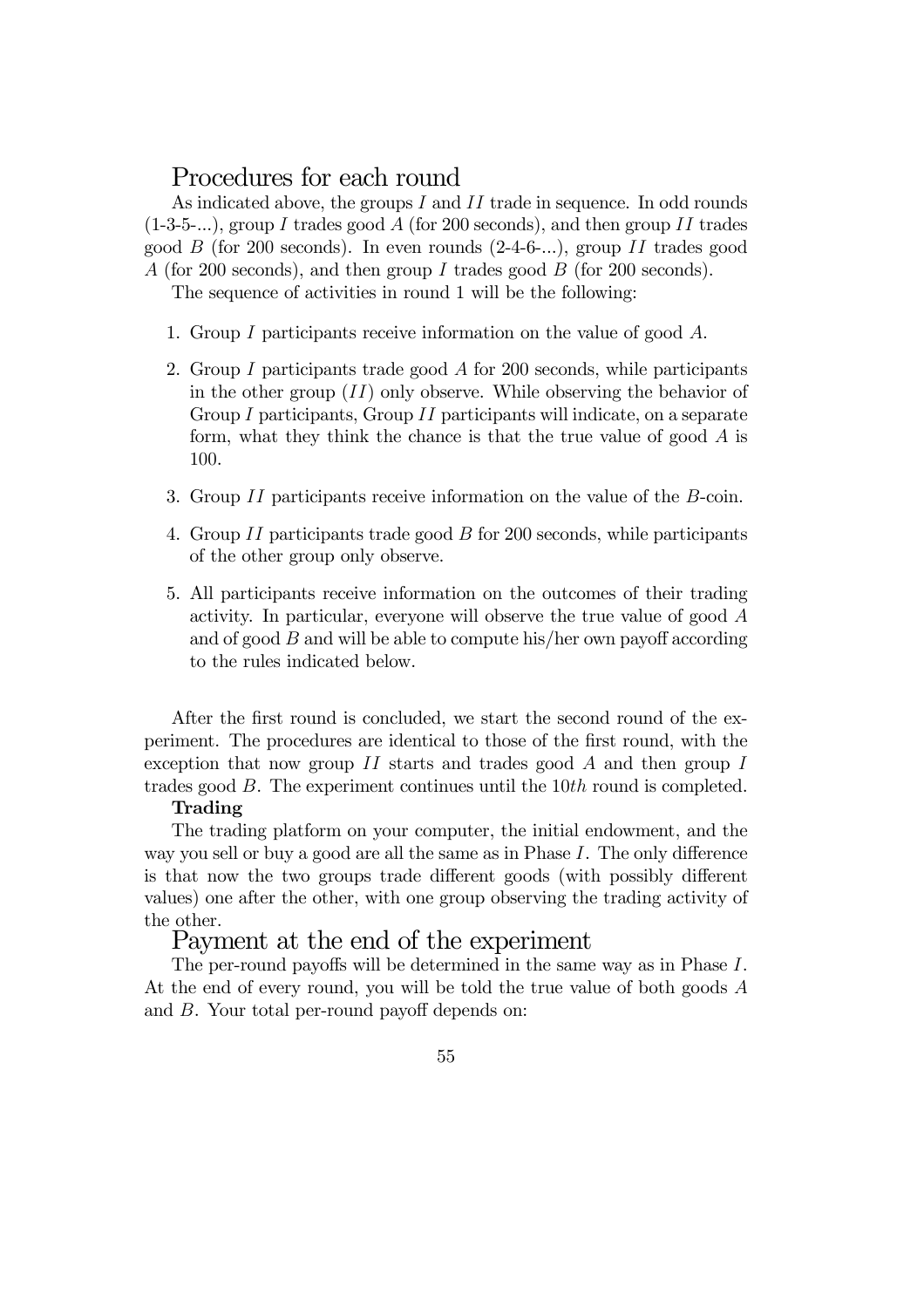1) what you hold at the end of the round: the amount of liras plus the value of the units of the good  $A$  or  $B$  (according to the good that you traded);

2) an extra payment of 5 liras for the first 5 buy or sell trades that you execute (up to a maximum of 25 liras in each round).

We will randomly select 3 out of the 10 rounds of Phase  $II$  and we will sum your per-round payoffs in these three rounds to determine your final payoff in liras for Phase  $II$ . We will then convert liras into pounds at the exchange rate of 100 liras =  $\pounds$ 1 and we will sum up this amount to the participation fee of  $\mathcal{L}5$ . We will pay you in private, immediately at the end of the experiment.

You will now go through a short questionnaire to make sure that you have understood the instructions and then Phase  $II$  will start.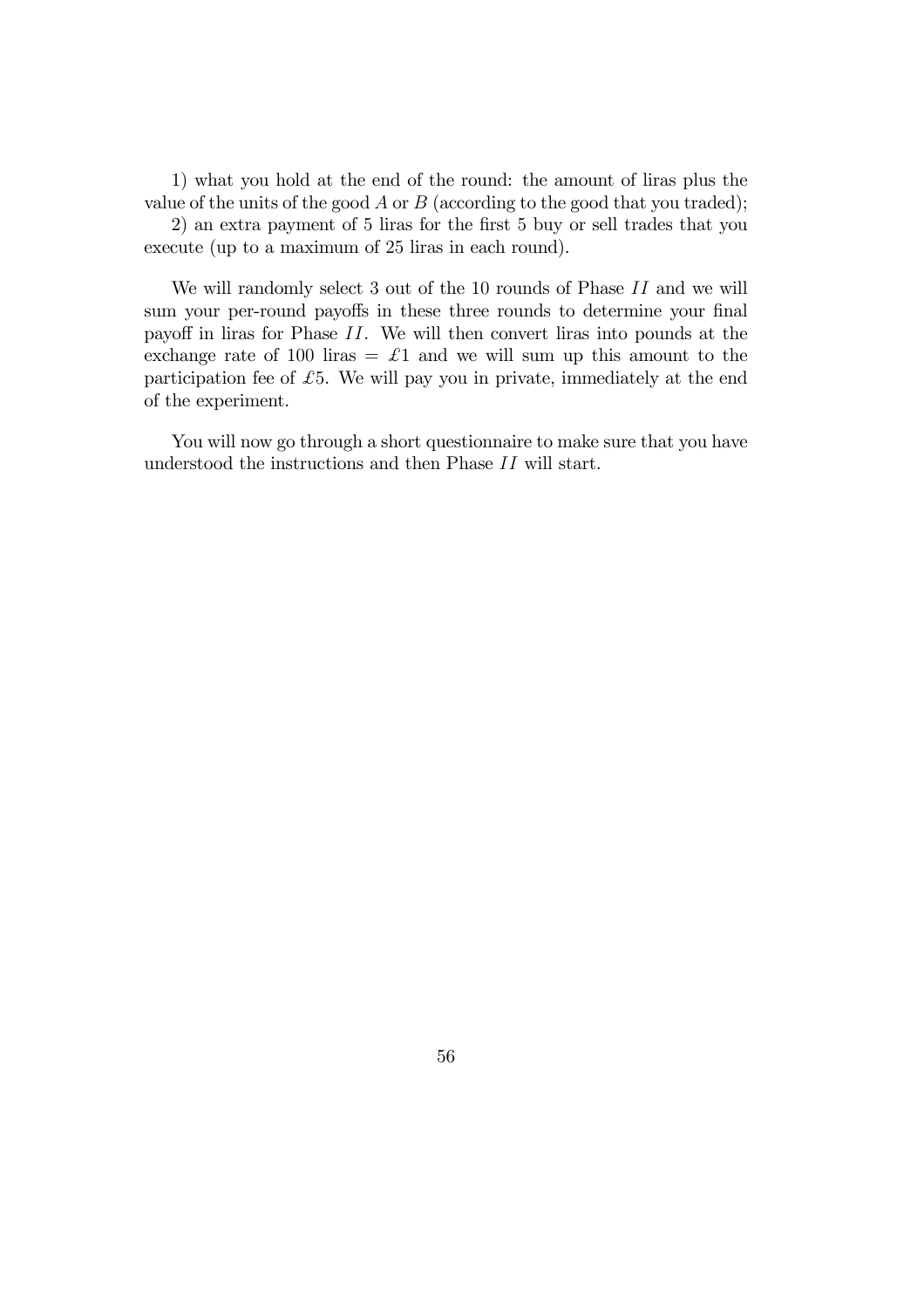# Instructions for Phase II - Treatment II

Let us now move the Phase  $II$  of the experiment. Phase  $II$ 

This phase consists of 10 rounds. The rules are identical for all rounds.

As we said, you belong to the same group as in Phase  $I$ . The main difference with respect to Phase  $I$  is that there are now two goods, good  $A$ and good  $B$ . Moreover, in each round, the two goods are traded one after the other: first, one group trades good  $A$ ; then, after the group has finished, the other group trades good  $B$ . Each group trades for 200 seconds. Whenever a group is not trading, every participant in that group can observe the trading activity of the other group.

#### The value of good  $A$

As in Phase  $I$ , at the beginning of every round, the value of good  $A$  will be determined by the computer with a mechanism simulating the tossing of a coin. The coin can have value 0 liras or value 100 liras depending on whether it lands heads or tails. Like in the toss of a fair coin, the chances of the coin having value 0 or 100 are equal.

#### The value of good  $B$

At the beginning of every round, the value of good  $B$  will be determined by the computer with a mechanism simulating the tossing of a coin. The coin can have value 0 liras or value 100 liras depending on whether it lands heads or tails. Like in the toss of a fair coin, the chances of the coin having value 0 or 100 are equal. Note that the computer will use one coin  $(\text{coin } A)$  for good A and one coin (coin  $B$ ) for good  $B$ . These two coin tosses are independent, that is, the outcome of the one coin toss does not affect the other.

#### Information you will receive

When good  $A$  is traded, all participants belonging to the group trading good  $A$  will receive some information about the value of good  $A$ . When good  $B$  is traded, all participants belonging to the group trading good  $B$  will receive some information on the value of good  $B$ .

#### *How is this information given?*

When you trade good  $A$ , you will receive information on the value of the good exactly as described in Phase  $I$ . If the value is 100, you will receive a coloured ball; 6 participants will receive a green ball, whereas only 2 will receive a red ball. If, instead, the value is 0, 6 participants will receive a red ball, whereas only 2 will receive a green ball.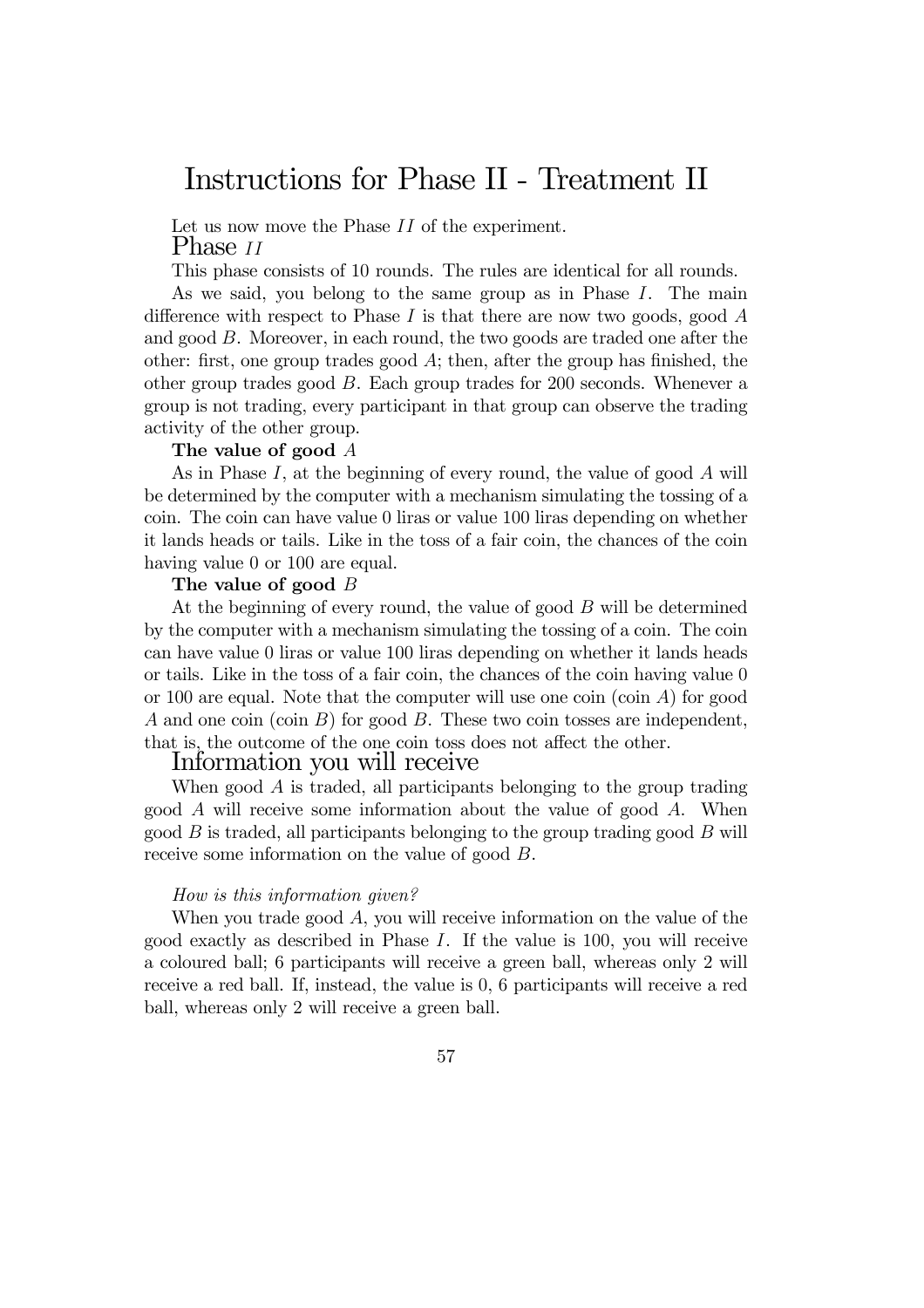When you trade good  $B$ , you will receive information on the value of good  $B$ . The procedure will be the same. If the value of good  $B$  is 100 you will receive a coloured ball; 6 participants will receive a green ball, whereas only 2 will receive a red ball. If, instead, the value of good  $B$  is 0, 6 participants will receive a red ball, whereas only 2 will receive a green ball.

#### *When is the information given?*

As in Phase  $I$ , every participant receives his/her information before his/her group starts trading (at the beginning of the 200 seconds).

### Procedures for each round

As indicated above, the groups  $I$  and  $II$  trade in sequence. In odd rounds  $(1-3-5...),$  group I trades good A (for 200 seconds), and then group II trades good  $B$  (for 200 seconds). In even rounds  $(2-4-6...)$ , group  $II$  trades good A (for 200 seconds), and then group I trades good  $B$  (for 200 seconds).

The sequence of activities in round 1 will be the following:

- 1. Group  $I$  participants receive information on the value of good  $A$ .
- 2. Group I participants trade good  $\tilde{A}$  for 200 seconds, while participants in the other group  $(II)$  only observe. While observing the behavior of Group  $I$  participants, Group  $II$  participants will indicate, on a separate form, what they think the chance is that the true value of good  $A$  is 100.
- 3. Group  $II$  participants receive information on the value of good  $B$ .
- 4. Group  $II$  participants trade good  $B$  for 200 seconds, while participants of the other group only observe.
- 5. All participants receive information on the outcomes of their trading activity. In particular, everyone will observe the true value of good and of good  $B$  and will be able to compute his/her own payoff according to the rules indicated below.

After the first round is concluded, we start the second round of the experiment. The procedures are identical to those of the first round, with the exception that now group  $II$  starts and trades good  $A$  and then group  $I$ trades good  $B$ . The experiment continues until the  $10th$  round is completed.

Trading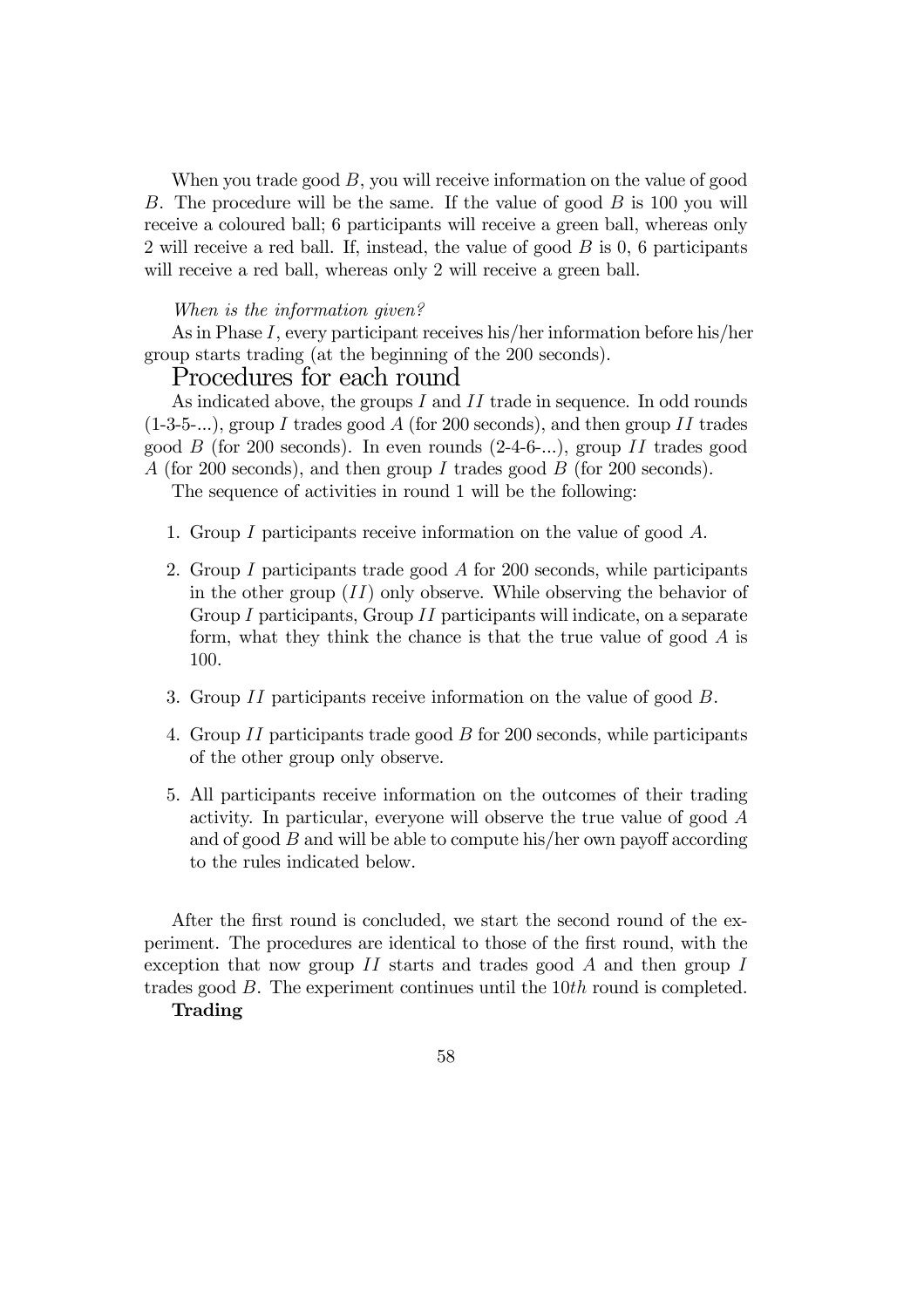The trading platform on your computer, the initial endowment, and the way you sell or buy a good are all the same as in Phase  $I$ . The only difference is that now the two groups trade different goods (with possibly different values) one after the other, with one group observing the trading activity of the other.

## Payment at the end of the experiment

The per-round payoffs will be determined in the same way as in Phase  $I$ . At the end of every round, you will be told the true value of both goods A and  $B$ . Your total per-round payoff depends on:

1) what you hold at the end of the round: the amount of liras plus the value of the units of the good  $A$  or  $B$  (according to the good that you traded);

2) an extra payment of 5 liras for the first 5 buy or sell trades that you execute (up to a maximum of 25 liras in each round).

We will randomly select 3 out of the 10 rounds of Phase  $II$  and we will sum your per-round payoffs in these three rounds to determine your final payoff in liras for Phase  $II$ . We will then convert liras into pounds at the exchange rate of 100 liras  $=$  £1 and we will sum up this amount to the participation fee of  $\mathcal{L}5$ . We will pay you in private, immediately at the end of the experiment.

You will now go through a short questionnaire to make sure that you have understood the instructions and then Phase  $II$  will start.